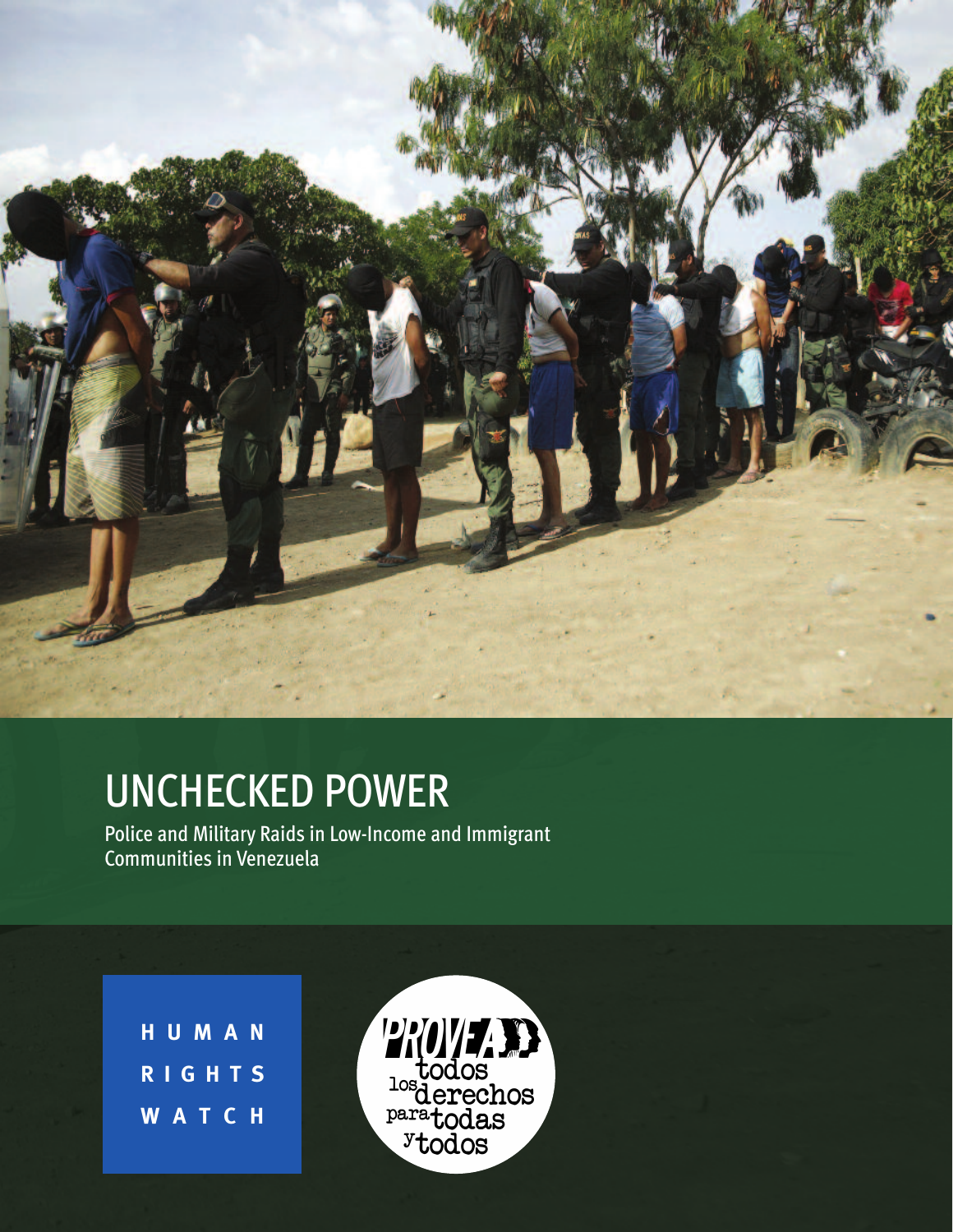HUMAN RIGHTS **WATCH** 



# **Unchecked Power**

# Police and Military Raids in Low-Income and Immigrant Communities in Venezuela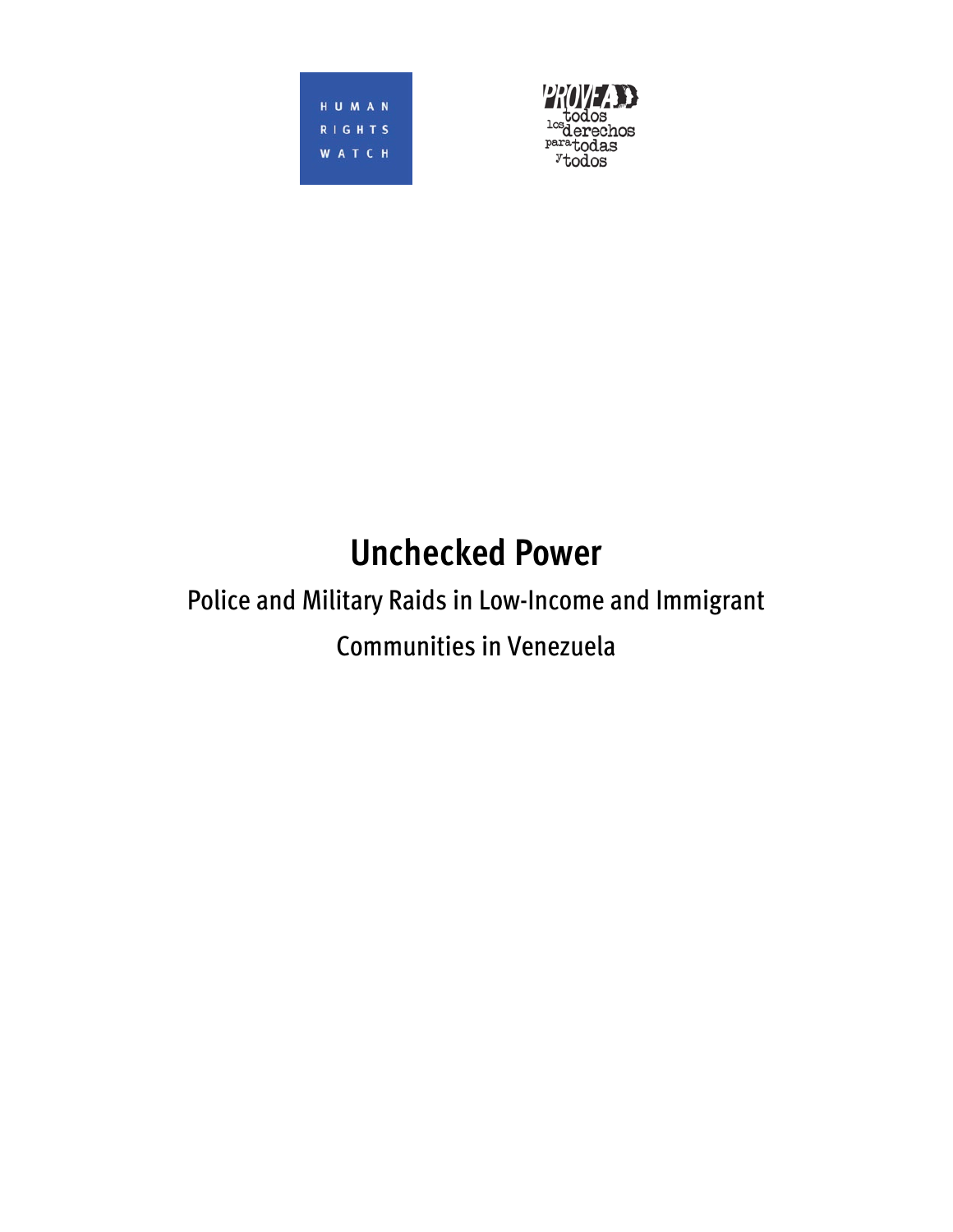Copyright © 2016 Human Rights Watch All rights reserved. Printed in the United States of America ISBN: 978-1-6231-33412 Cover design by Rafael Jimenez

Human Rights Watch defends the rights of people worldwide. We scrupulously investigate abuses, expose the facts widely, and pressure those with power to respect rights and secure justice. Human Rights Watch is an independent, international organization that works as part of a vibrant movement to uphold human dignity and advance the cause of human rights for all.

Human Rights Watch is an international organization with staff in more than 40 countries, and offices in Amsterdam, Beirut, Berlin, Brussels, Chicago, Geneva, Goma, Johannesburg, London, Los Angeles, Moscow, Nairobi, New York, Paris, San Francisco, Sao Paulo, Sydney, Tokyo, Toronto, Tunis, Washington DC, and Zurich.

For more information, please visit our website: http://www.hrw.org

The Venezuelan Program of Action-Education in Human Rights (PROVEA) is a nongovernmental organization that specializes in the defense and promotion of economic, social, and cultural rights. Its main purpose is the full realization of human rights and the respect of the rule of law, within the framework of a democratic and participative society. Every action implemented by PROVEA seeks to benefit the victims, or potential victims, whose rights are not guaranteed or are violated by the State, promoting their central role and the awareness of their rights. From an integral and multidisciplinary perspective, PROVEA carries out activities including defending, documenting, researching, and publishing information on the human rights situation in Venezuela.

For more information, please visit our website: http://www.derechos.org.ve/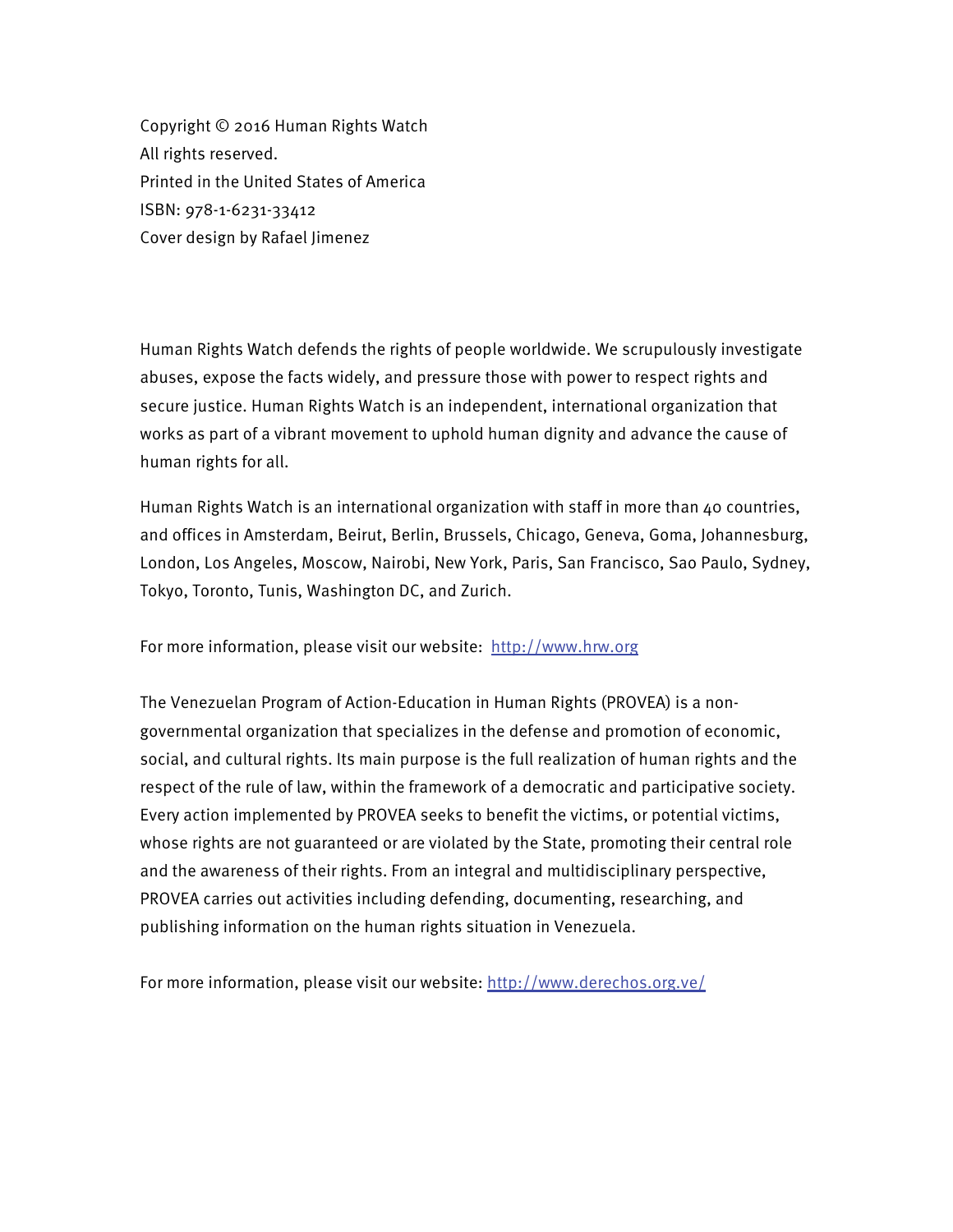



ISBN: 9781623133412

**APRIL 2016** 

## **Unchecked Power**

## Police and Military Raids in Low-Income and Immigrant Communities in Venezuela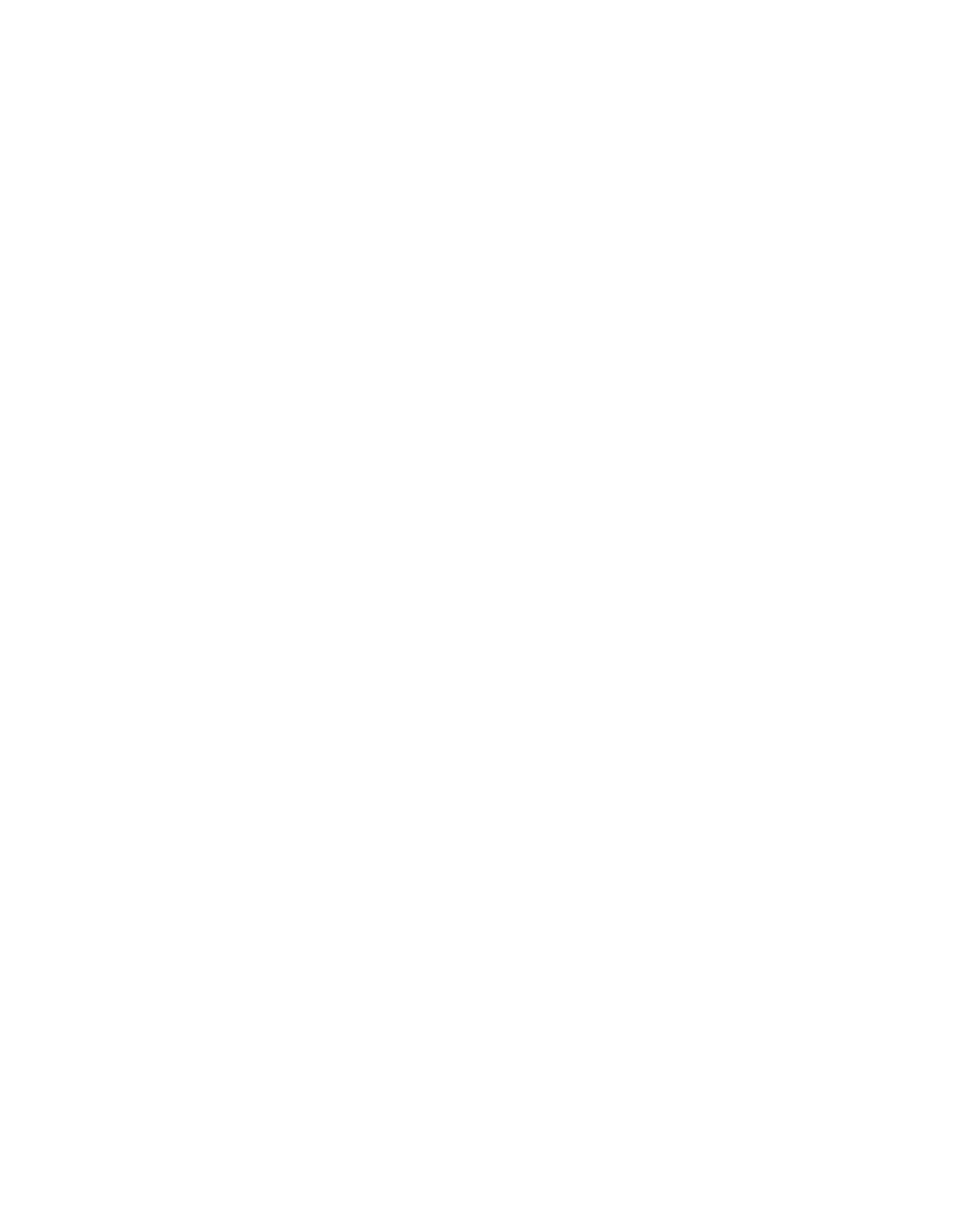## **Summary**

Since July 2015, Venezuelan security forces have conducted more than 135 operations, including sweeps through low-income communities, as part of a program known as the "Operation to Liberate and Protect the People" (Operación de Liberación y Protección del Pueblo, OLP). Participating security forces have included the Bolivarian National Guard, the Bolivarian National Police, the Bolivarian National Intelligence Service (SEBIN), the Scientific, Penal, and Criminal Investigative Police (CICPC), and state police forces.

Government officials have at times described the aim of the OLP raids as combatting criminal gangs that contribute to the extremely high levels of violence in Venezuela. (The country's official murder rate was 58 per 100,000 people in 2015, one of the highest in the world.) At other times, officials have characterized the OLP in more political terms, as an effort to rid the country of armed groups that the government has alleged have links to Colombian "paramilitaries" and rightwing politicians.

Whatever the ostensible purpose of the OLP raids, there is considerable evidence, detailed here, that the security forces conducting them have committed serious abuses. In interviews with the Venezuelan Human Rights Education-Action Program (PROVEA) and Human Rights Watch, victims, witnesses, and other interlocutors described violations including extrajudicial killings and other violent abuses, arbitrary detentions, forced evictions, the destruction of homes, and the arbitrary deportation of Colombian nationals often accused without evidence of having links to "paramilitaries."

The scope of violations by security forces during OLP raids remains unclear, in large part because Venezuelan authorities have not adequately investigated the allegations. In addition, some witnesses and victims have been reluctant to talk about government abuses for fear of retaliation. Nonetheless, in research carried out by PROVEA and Human Rights Watch between July 2015 and February 2016, dozens of victims and eyewitnesses gave specific and detailed accounts of human rights abuses by security forces engaged in OLP operations, lending credence to the broader allegations of abuse.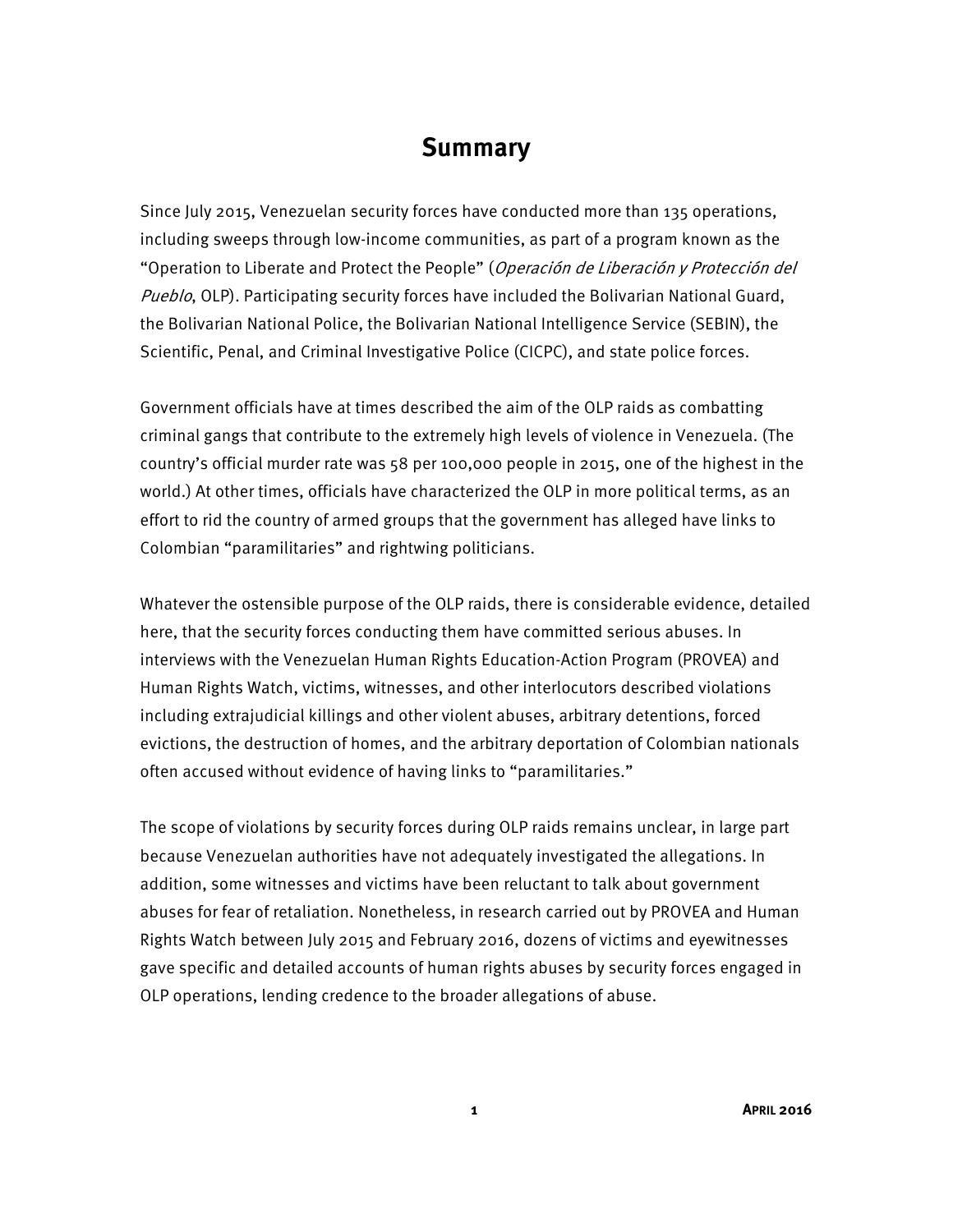A common denominator shared by these cases, and by government abuses we have documented in other contexts during the past decade in Venezuela, is the extent to which the victims—or their families—have been unable to challenge alleged abuses of state power, feeling they have nowhere to turn for protection of their fundamental rights.

Over the past decade, a concentration of power in the presidency and politicization of the courts have produced a dramatic erosion of human rights protections in Venezuela. As PROVEA and Human Rights Watch have each documented in multiple reports, the Venezuelan government has wielded virtually unchecked power against its critics and opponents—jailing politicians, blacklisting trade unionists, censoring and shutting down media outlets, harassing human rights defenders, and cracking down on peaceful protests. This broad and aggressive exercise of executive power has today left people of all political stripes—not only critics—defenseless in the face of abusive government policies and practices: the neighborhoods targeted by the OLP raids documented in this report include several vulnerable low-income and immigrant communities.

## Extrajudicial Killings and Executions

This report includes information on 20 alleged extrajudicial killings committed during OLP raids in 2015. In 11 of these cases, which occurred in three states and in Caracas, PROVEA or Human Rights Watch interviewed witnesses directly, reviewed written testimony of witnesses, or reviewed multiple sources that reported the same facts; another 9 cases were described in media reports.

PROVEA and Human Rights Watch are not in a position to determine whether authorities had reason to pursue any specific person for alleged wrongdoing; the purpose of our analysis is to assess allegations regarding whether members of security forces complied with the law and respected human rights during these operations.

A total of 245 people were killed during OLP raids in 2015, in incidents in which "members of different security forces participated," according to the Attorney General's Office. Government officials have routinely said that those killed during the raids died in the course of "confrontations" with armed criminals. But in the cases included in this report, the evidence we collected—including accounts by witnesses and family members suggests that the individuals whom security personnel shot and killed were non-

#### **UNCHECKED POWER 2**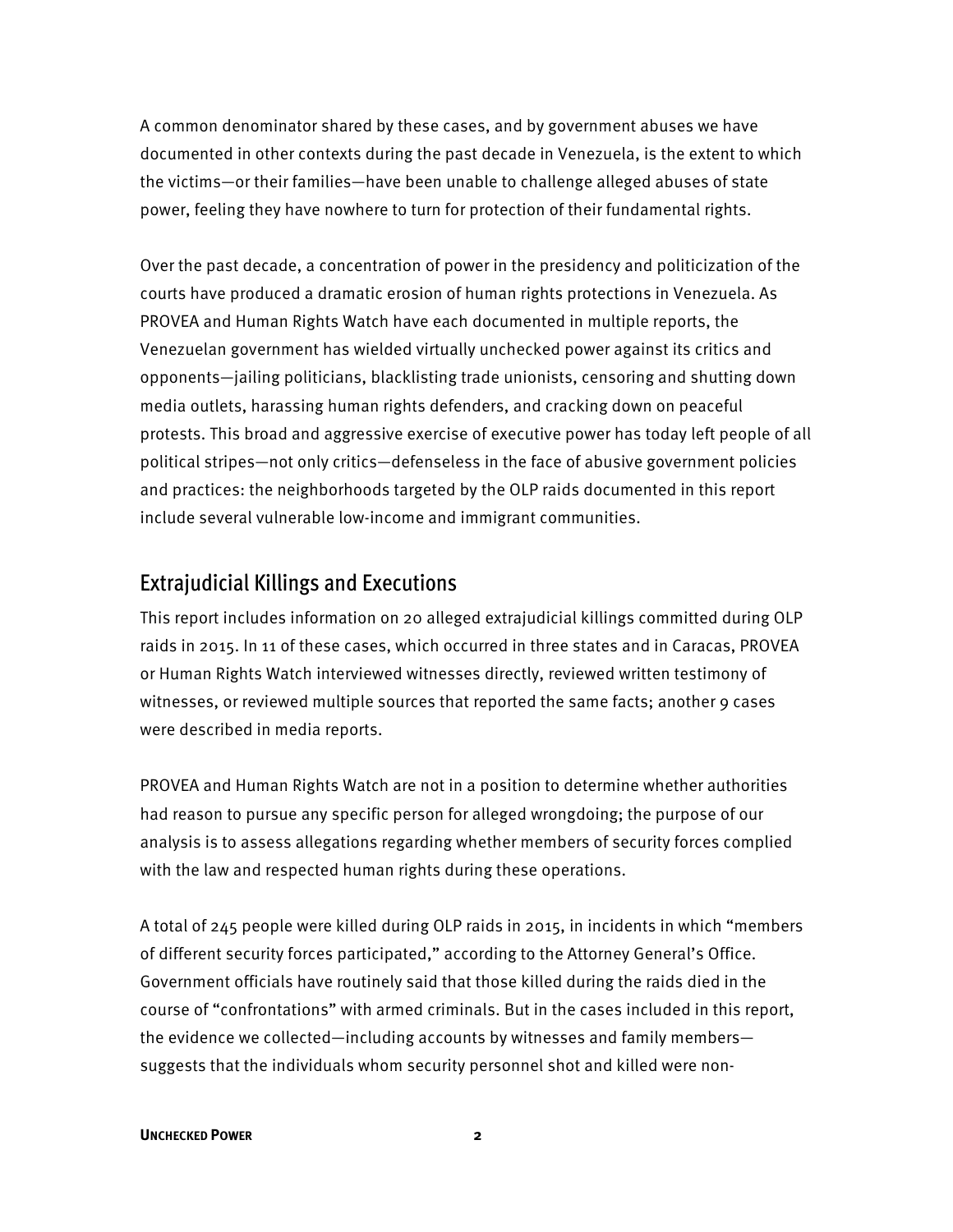threatening. In several of those cases, security personnel are alleged to have killed people they had taken into custody, and in at least one case as the alleged victim lay in his own bed. Several press reports likewise described security agents killing people who were not confronting them.

The sheer number of people killed by security forces during these operations raises concerns about whether and to what extent the use of lethal force by security forces has been justified. Public authorities have described many of these killings as armed confrontations between criminals and the police, and indeed, given the high levels of crime, some of the killings by security forces may well have involved legitimate use of force. However, the enormous disparity between the number of people killed by security forces and the number of security personnel who have themselves been injured or killed in OLP raids suggests that the unlawful use of lethal force may be significantly higher than the number of cases analyzed by PROVEA and Human Rights Watch. The government has not reported any total figures on the number of security personnel killed or injured, but PROVEA and Human Rights Watch, in reviewing official documents and media sources, found three instances in which security agents were reportedly killed and 14 instances in which security agents were reportedly wounded during OLP raids. (Dozens of police officers were killed in Venezuela in 2015, but a majority were off duty when they were killed, according to official sources.1 )

### Arbitrary Detentions

 $\overline{a}$ 

PROVEA and Human Rights Watch also received information suggesting that security forces have arbitrarily detained hundreds of people during OLP raids, and have abused some of the detainees. Security agents reportedly carried out mass detentions indiscriminately and without presenting warrants, sometimes pulling people out of their homes when they were sleeping, according to residents. According to official sources, security agents temporarily detained more than 14,000 people between July 2015 and January 2016 to "verify" whether they were wanted for the commission of crimes, but fewer than 100 of those people were ultimately charged with any offense. The large disparity between the number of those

<sup>&</sup>lt;sup>1</sup> "Study shows that seven out of 10 killed police officers were off duty" ("Estudio mostró que 7 de cada 10 policías asesinados no estaban en funciones"), Correo del Orinoco, April 26, 2015, http://www.correodelorinoco.gob.ve/temadia/estudio-mostro-que-7-cada-10-policias-asesinados-no-estaban-funciones/ (accessed March 22, 2016).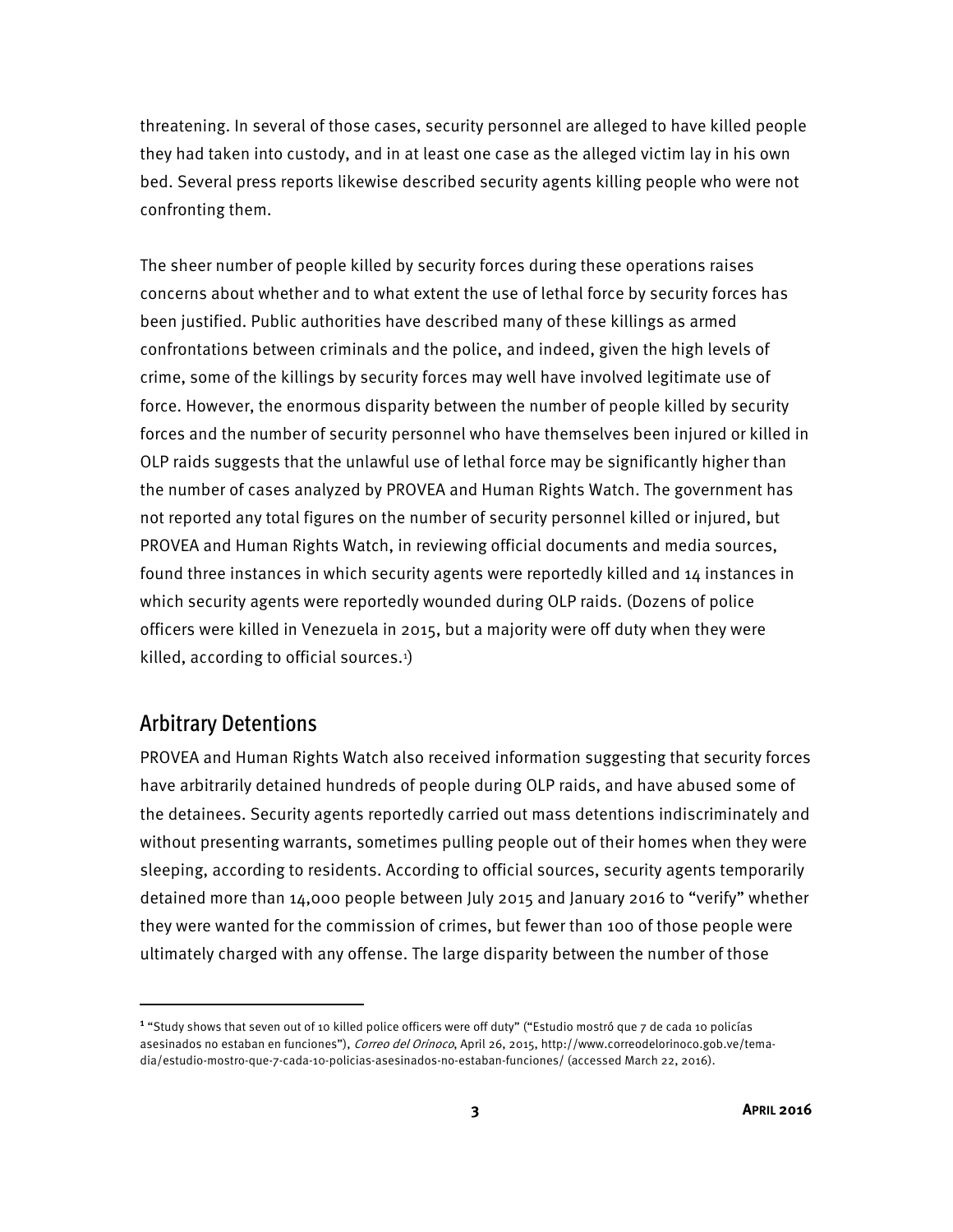rounded up and those brought before prosecutors to be charged with a crime suggests that many of the detentions, quite likely the majority, were indiscriminate and arbitrary.

In some cases reviewed by PROVEA and Human Rights Watch, the agents subjected detainees to physical abuse, including beatings, witnesses said. Some agents also reportedly stole money, laptop computers, cell phones, and basic goods such as food and diapers from homes while searching them or detaining their residents.

### Forced Evictions and the Destruction of Homes

PROVEA and Human Rights Watch obtained evidence indicating that government agents arbitrarily evicted thousands of people and destroyed hundreds of houses during OLP raids. Under both international and Venezuelan law, authorities must notify people prior to evictions and grant them an opportunity to challenge the validity of eviction orders. Yet residents of two communities subject to mass evictions in Miranda and Carabobo states, as well as residents of government-funded housing in other locations, reported that they had been granted neither prior notice nor any opportunity to contest the government's decision to evict them. During two OLP raids, security forces allegedly bulldozed hundreds of homes. Residents said that they had a right to live in the homes from which they were evicted, but said they were not given the opportunity to present such information to competent authorities before the evictions or to obtain adequate remedies after the fact.

## Arbitrary Deportations

Since August, Venezuela has deployed security forces in Táchira state on the Colombian border, following President Maduro's authorization of OLP implementation there. More than 1,700 Colombians have since been deported, and at least 22,000 more have left Venezuela fearing abuses or deportation, according to the United Nations Office for the Coordination of Humanitarian Affairs. None of the more than 700 Colombians interviewed by Colombia's Ombudsman's Office after being deported from Venezuela said that they were given a hearing to afford them an opportunity to challenge their removal. Many said that they had legal permits to live in Venezuela. More than 400 of the Colombians who returned to Colombia had either requested asylum or been granted refugee status by Venezuela, according to the Global Protection Cluster in Colombia.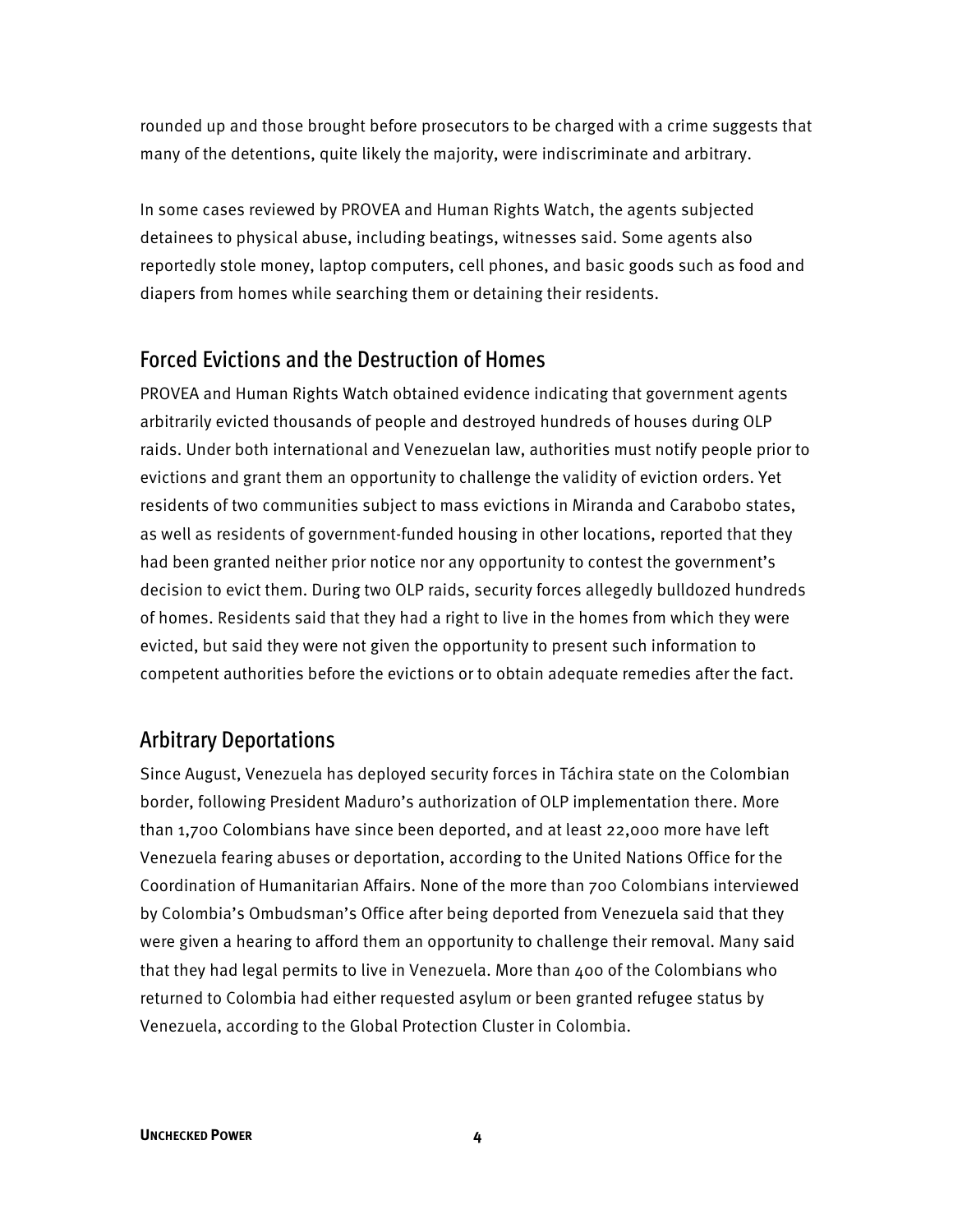In addition to arbitrary deportations, Colombians expelled from Venezuela complained of abuses by security forces. The Inter-American Commission on Human Rights reported that many Colombians who had been deported from Venezuela told its members that Venezuelan security forces used excessive force to evict them from their Venezuelan homes, which were subsequently destroyed, and that security agents subjected them to physical abuse and forceful separation from their families.

Government accusations that Colombians have links to paramilitaries and are responsible for high crime rates in Venezuela may have contributed both to security-force excesses and to the flight of Colombians in fear of random acts of violence.

## Lack of Human Rights Protections

As PROVEA and Human Rights Watch have each documented in multiple reports, victims of security force abuses in Venezuela have little chance of securing redress or meaningfully challenging government actions given that, after more than a decade of assaults on its independence, the Venezuelan judiciary has ceased to function as an independent branch of government and has routinely upheld abusive government policies and practices.

In the case of the forced eviction of an entire community in Miranda state, residents reported that representatives of the Attorney General's Office were present as "passive spectators" while security agents forced them out of their homes, stole their belongings, and bulldozed 100 houses. In an alleged extrajudicial execution case in Nueva Esparta state, the victim's mother said she was harassed by security forces after she filed a complaint with a prosecutor's office. She told Human Rights Watch, "I am looking for justice, and I can't find it anywhere." Many deported Colombians reported that they were not allowed to challenge their deportations.

While the government's 2014 crackdown on protests, as well as other abusive practices previously documented by PROVEA and Human Rights Watch, primarily targeted critics of the government, many of the alleged victims of violations during the OLP were people who considered themselves to be supporters of the government's "Bolivarian Revolution." One of the residents evicted in Miranda state told PROVEA and Human Rights Watch that the community had always supported "true socialism" but that the security officers who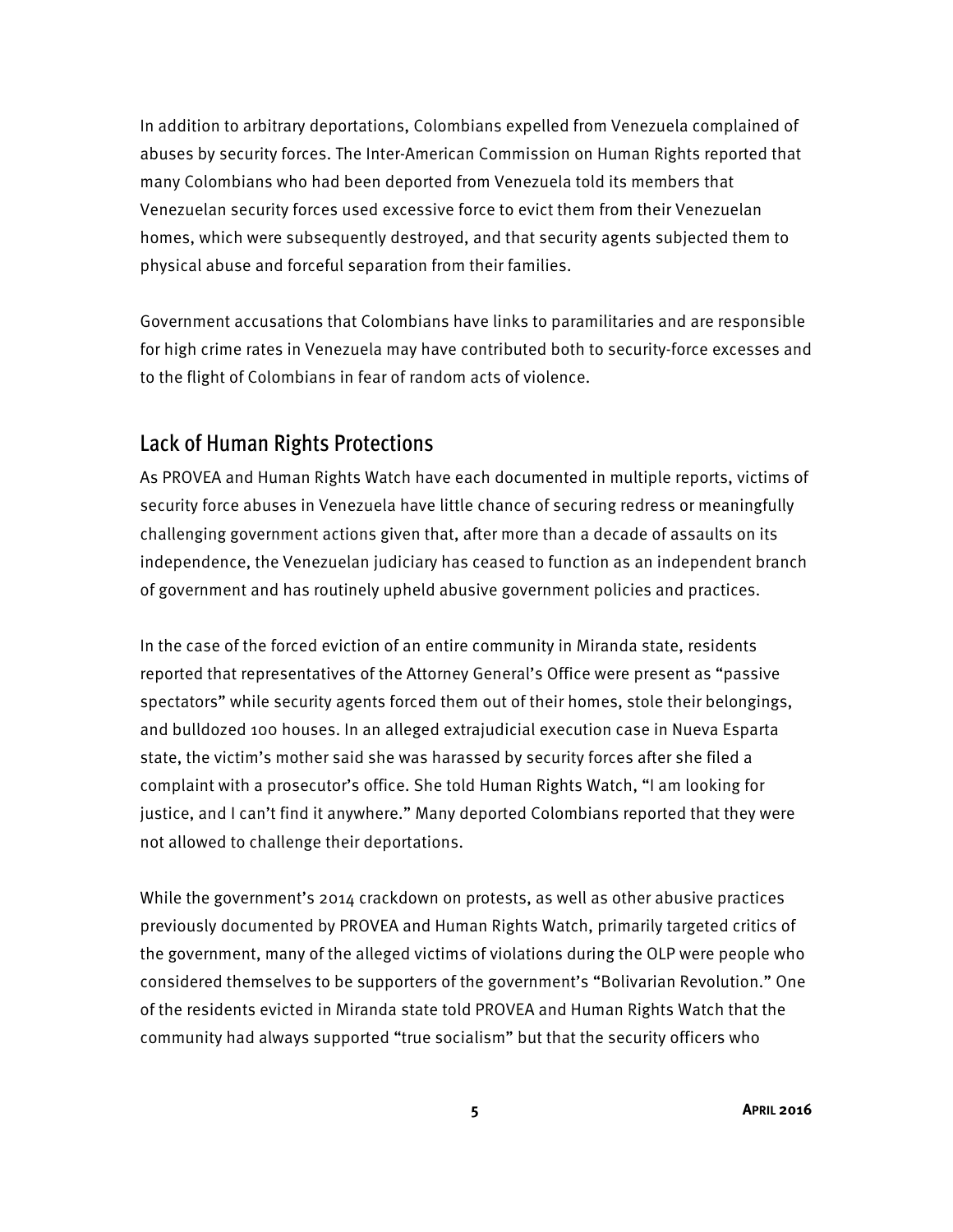conducted the eviction "did not give us any explanation" or show "any document by any institution, by the state, or by any court, to act as brutally as they did."<sup>2</sup> Another resident said, "The problem is impunity. As long as there is impunity, the mistreatment by authorities will continue."3

Since July, PROVEA staff members have met three times with the attorney general or her representatives to provide them with information on alleged abuses during OLP raids.4 In her 2015 annual report, however, the attorney general mentions the OLP only once, enumerating the deaths of citizens during raids and saying that these cases are being investigated. Representatives of the attorney general's office told PROVEA that 25 security agents are under investigation, but they did not provide further information, such as which agents, in which cases, and for which crimes.5 PROVEA is aware of two investigations opened by the Attorney General: one for an alleged extrajudicial execution in the state of Zulia and another to investigate the claims of forced evictions in a community in the state of Miranda.<sup>6</sup> At the time of writing, in mid-March 2016, the office had also not responded to a letter sent by Human Rights Watch in February requesting detailed information on the status of investigations into alleged abuses committed during OLP raids.7

### Key Recommendations

The government of Venezuela should ensure that all public security operations are carried out in accordance with its international human rights obligations, as well as Venezuelan law. The government should ensure thorough and independent investigation of all allegations of extrajudicial killings and maltreatment of detainees, and ensure that perpetrators are held to account. Authorities should also ensure that detentions carried out in the course of public security operations are not arbitrary, as has been alleged in several of the raids investigated by PROVEA and Human Rights Watch. In cases in which

<sup>2</sup>PROVEA and Human Rights Watch interview with Carlos Ramírez (pseudonym), Miranda state, November 5, 2015. Pseudonyms are used in this report to protect the identity of victims and residents who fear suffering reprisals.

<sup>3</sup> PROVEA and Human Rights Watch interview with Martín Vásquez (pseudonym), Miranda state, November 5, 2015.

<sup>4</sup>PROVEA interview with Jesús Peña Rolando, director of procedural actions at the Attorney General's office, and Juan Carlos Tavares, director of fundamental rights at the Attorney General's Office, Caracas, July 17, 2015; PROVEA interview with Attorney General Luisa Ortega Díaz, Caracas, December 15, 2015; PROVEA interview with Juan Carlos Tavares, director of fundamental rights at the Attorney General's Office, Caracas, February 10, 2016.

<sup>5</sup>PROVEA interview with Juan Carlos Tavares, director of fundamental rights at the Attorney General's Office, Caracas, February 10, 2016.

<sup>6</sup>PROVEA and victims provided information to the Attorney General in these two cases.

<sup>7</sup>Human Rights Watch letter to Attorney General Luisa Ortega Díaz, February 9, 2016.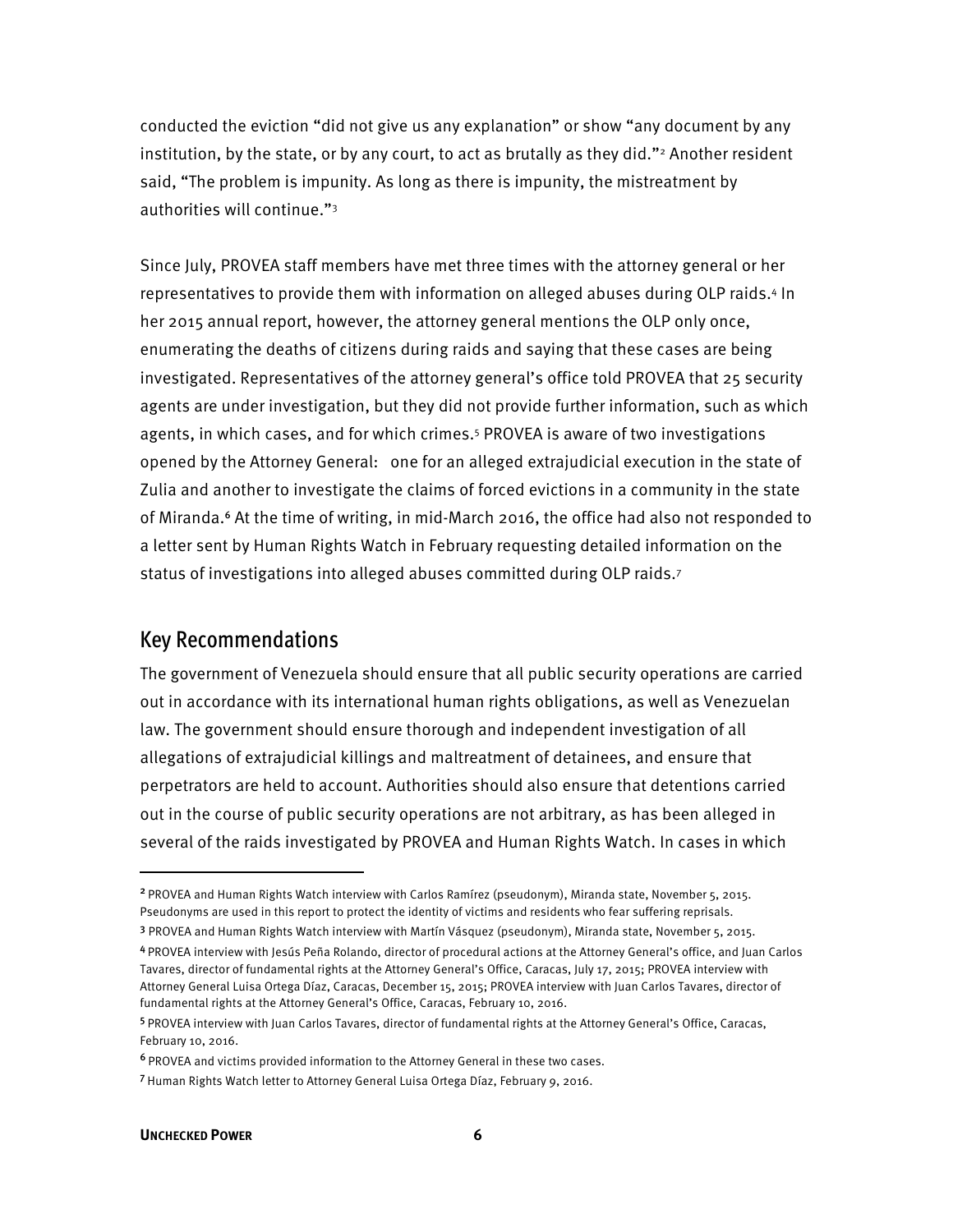there is a legitimate legal basis for evictions, the government should ensure that affected people are provided with prior notice, an opportunity to contest the evictions through established legal processes, and when appropriate, with compensation. And finally, the government should ensure that deportations are not arbitrary and that no asylum seekers or refugees are returned to situations where they face persecution and abuse. The Attorney General's Office should be fully transparent about the nature and progress of ongoing investigations into alleged abuses linked to OLP operations.

Ultimately, a strong, independent judiciary is essential to prevent abuses and ensure accountability and redress for the kinds of abuses alleged in this report. PROVEA and Human Rights Watch therefore call on President Nicolás Maduro, the National Assembly, and the Supreme Court to take urgent steps to restore the judiciary's role as an independent guarantor of fundamental rights.

The international community also has an important role to play in pressing Venezuela's government to end its efforts to undermine the impartiality and integrity of the judicial branch. In particular, the Inter-American and United Nations human rights systems, as well as Latin American governments that share regional commitments to protect and promote human rights and basic democratic principles, should urge the Venezuelan government to act now to ensure the independence of the country's judiciary.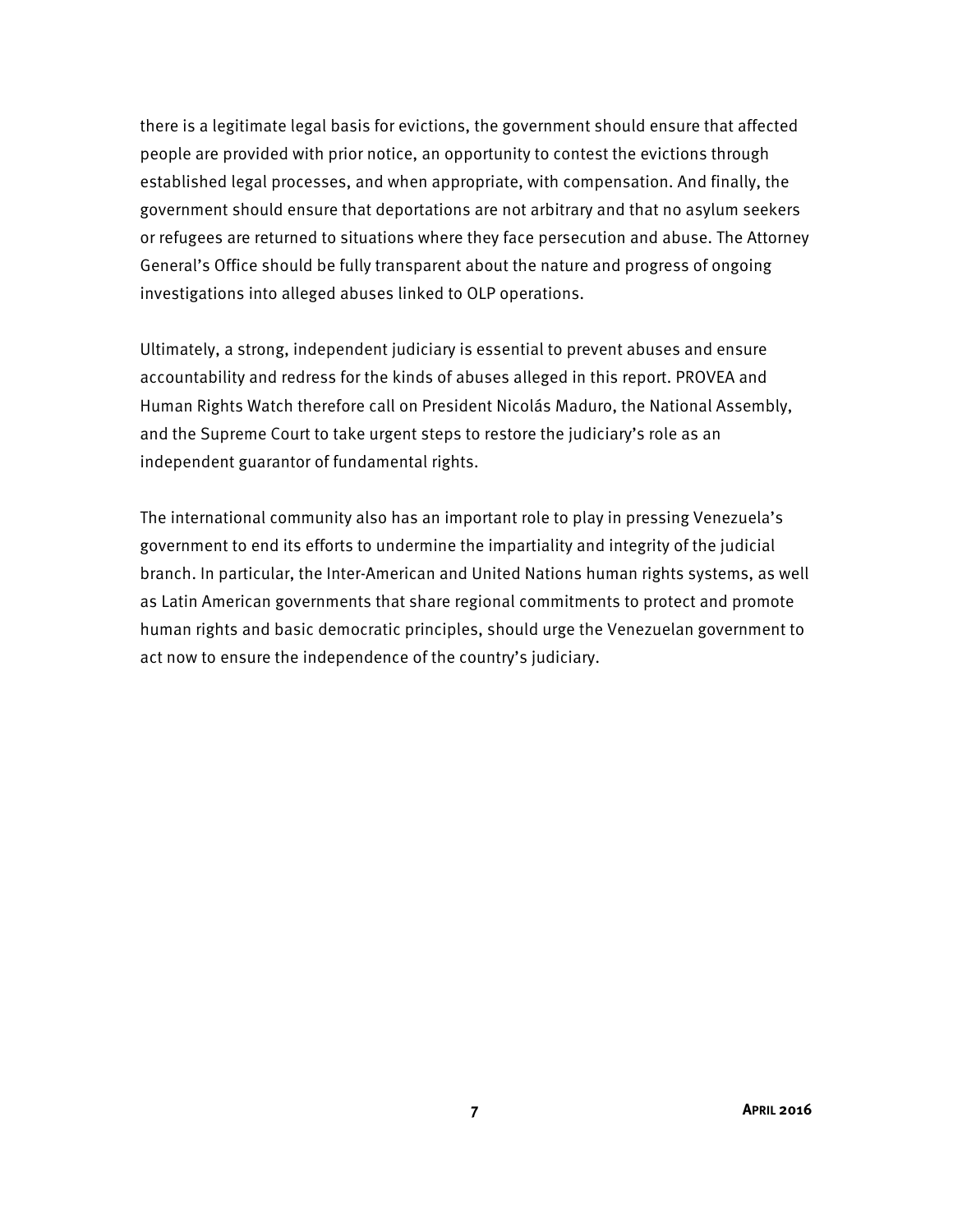## **Findings**

## Background

 $\overline{\phantom{a}}$ 

In July 2015, the administration of President Maduro launched the "Operation to Liberate and Protect the People" (Operación de Liberación y Protección del Pueblo, or OLP). Since then, the government has deployed security forces including the Bolivarian National Guard, the Bolivarian National Police, the SEBIN, the CICPC, and state police in more than 135 OLP operations.<sup>8</sup>

One stated aim of the OLP has been to address the problem of violent crime. The country's official murder rate was 58 per 100,000 people in 2015,9 one of the highest in the world. Unofficial estimates put it even higher.<sup>10</sup> In interviews with PROVEA and Human Rights Watch, some residents of low-income communities complained that criminal gangs controlled their neighborhoods.

Another aim of the OLP, according to officials, is to rid the country of armed groups that the government has alleged have links to Colombian "paramilitaries."11 Officials have

<sup>8</sup> Ministry of the Popular Power for Interior Relations, Justice, and Peace, "Minister González López: OLP has disbanded 144 gangs in 135 operations" ("Ministro González López: OLP ha desmantelado 144 bandas en 135 operaciones"), press release, February 1, 2016, http://www.mpprij.gob.ve/prensa/5824-ministro-gonzalez-lopez-olp-ha-desmantelado-144-bandas-en-135-operaciones (accessed March 7, 2016).

<sup>9</sup>Attorney General's Office, "The attorney general presented her 2015 annual report" ("Fiscal General presentó informe de gestión 2015"), February 2, 2016,

http://www.ministeriopublico.gob.ve/web/guest/principal?p\_p\_id=101\_INSTANCE\_CZf9&p\_p\_lifecycle=0&p\_p\_state=maxi mized&p\_p\_mode=view&p\_p\_col\_id=column-

<sup>3&</sup>amp;p\_p\_col\_pos=1&p\_p\_col\_count=2&\_101\_INSTANCE\_CZf9\_struts\_action=%2Fasset\_publisher%2Fview\_content&\_101\_INS TANCE\_CZf9\_urlTitle=fiscal-general-de-la-republica-presento-informe-de-gestion-2015-ante-la-

an&\_101\_INSTANCE\_CZf9\_type=content&redirect=%2Fweb%2Fguest%2Fprincipal%3Fp\_p\_id%3D101\_INSTANCE\_CZf9%26p \_p\_lifecycle%3D0%26p\_p\_state%3Dmaximized%26p\_p\_mode%3Dview%26p\_p\_col\_id%3Dcolumn-

<sup>3%26</sup>p\_p\_col\_pos%3D1%26p\_p\_col\_count%3D2%26\_101\_INSTANCE\_CZf9\_delta%3D3%26\_101\_INSTANCE\_CZf9\_keywords %3D%26\_101\_INSTANCE\_CZf9\_advancedSearch%3Dfalse%26\_101\_INSTANCE\_CZf9\_andOperator%3Dtrue%26cur%3D5 (accessed February 26, 2016).

<sup>&</sup>lt;sup>10</sup> "Venezuela: a nation in a state," *Economist* blog, February 18, 2016,

http://www.economist.com/blogs/graphicdetail/2016/01/graphics-political-and-economic-guide-

venezuela?fsrc=gp\_en?fsrc=scn/tw/te/bl/ed/ingraphicsapoliticalandeconomicguidetovenezuelavenezuelaanationinastate (accessed February 26, 2016).

<sup>&</sup>lt;sup>11</sup> Ministry of the Popular Power for Interior Relations, Justice, and Peace, "Operation to Liberate and Protect the People erradicates paramilitarism in four areas of the country" ("Operación de Liberación y Protección del Pueblo erradica paramilitarismo en cuatro zonas del país"), July 13, 2015, http://cpnb.gob.ve/index.php/noticias/externas/1357-operacionde-liberacion-y-proteccion-del-pueblo-erradica-paramilitarismo-en-cuatro-zonas-del-pais (accessed February 26, 2016); "Authorities apply OLP in Santa Rosa de Agua in Maracaibo" ("Autoridades aplican OLP en sector Santa Rosa de Agua en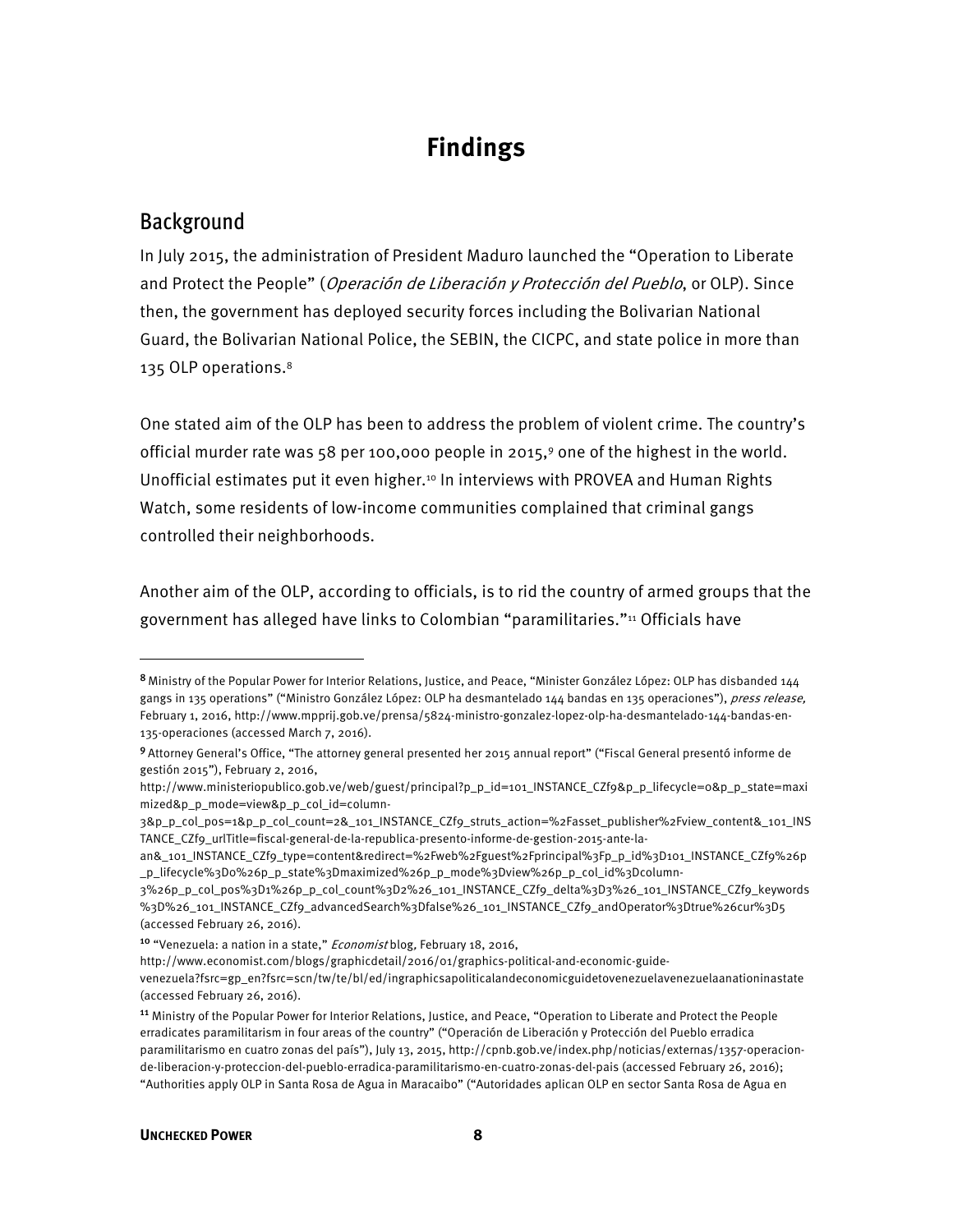repeatedly blamed "paramilitaries" for high crime rates, and accused them of buying cheap oil and basic goods that are available at a subsidized cost in state-controlled markets in Venezuela and smuggling them across the border into Colombia, where goods are unsubsidized and thus more expensive. When talking about OLP raids, officials have accused "right-wing political sectors" of "supporting the insertion of paramilitarism" into Venezuela.12 In the past, government authorities have similarly accused opposition politicians or the "right" of intending to destabilize Venezuelan democracy when they have engaged in such activities as calling for anti-government protests.13

## Extrajudicial Killings

 $\overline{a}$ 

PROVEA and Human Rights Watch reviewed allegations of extrajudicial killings in the 2015 shooting deaths of 20 individuals during OLP raids. In 11 of those cases, which occurred in Caracas and in three states—Nueva Esparta, Zulia, and Mérida—PROVEA and Human Rights Watch interviewed witnesses directly, reviewed written testimony of witnesses, or were able to access multiple sources that reported the same facts. In another nine cases, the allegations came from media reports.

Venezuela's attorney general has reported that the security forces killed a total of 245 civilians during OLP raids in 2015.14 Dozens of people were reportedly killed during OLP

Maracaibo"), Venezuelan News Agency, September 14, 2015, http://www.avn.info.ve/contenido/autoridades-aplican-olpsector-santa-rosa-agua-maracaibo (accessed February 26, 2016).

<sup>&</sup>lt;sup>12</sup> Bolivarian Government of Carabobo, "Ameliach: We cannot permit that politicians from the right with links to paramilitarism get to power" ("Ameliach: No podemos permitir que lleguen al poder políticos de derecha ligados al paramilitarismo"), n.d., http://www.carabobo.gob.ve/ameliach-no-podemos-permitir-que-lleguen-al-poder-politicos-dederecha-ligados-al-paramilitarismo/ (accessed March 1, 2016); Bolivarian Government of Carabobo, "Political factors of the right have supported the insertion of paramilitarism in Venezuela" ("Factores políticos de derecha han apoyado inserción de paramilitarismo en Venezuela"), n.d., http://www.carabobo.gob.ve/factores-politicos-de-derecha-han-apoyado-insercionde-paramilitarismo-en-venezuela/ (accessed March 8, 2016).

<sup>&</sup>lt;sup>13</sup> "Venezuelan opposition member Leopoldo López calls for new protests" ("Opositor venezolano Leopoldo López convoca a nuevas protestas"), Correo del Orinoco, February 17, 2014, http://www.correodelorinoco.gob.ve/nacionales/opositorvenezolano-leopoldo-lopez-convoca-nuevas-protestas/ (accessed March 16, 2016); "The only electoral campaign of the right is chaos, violence, and pain, Maduro said," ("La única campaña electoral de la derecha es el caos, la violencia y el dolor, aseguró Maduro"), Venezolana de Televisión, August 3, 2015, http://www.vtv.gob.ve/articulos/2015/08/03/la-unicacampana-electoral-de-la-derecha-es-el-caos-la-violencia-y-el-dolor-aseguro-maduro-4220.html (accessed March 16, 2016).

<sup>14</sup> Attorney General's Office, "Annual Report to the National Assembly 2015" ("Informe Anual a la Asamblea Nacional 2015"), n.d., http://www.mp.gob.ve/c/document\_library/get\_file?uuid=010ba734-247c-4da1-859f-1ae55772d7b5&groupId=10136 (accessed March 22, 2016), p. 56.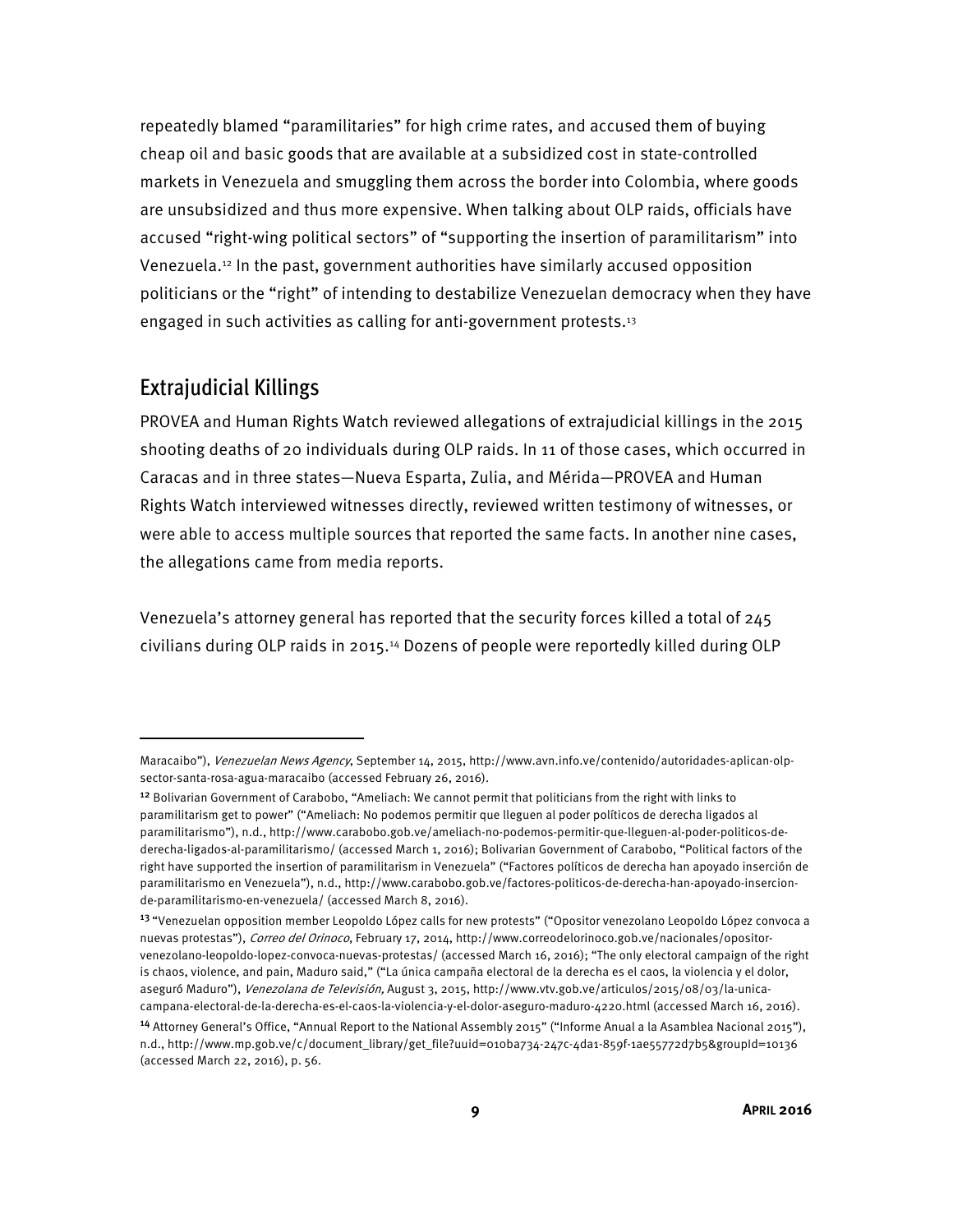operations in 2016.<sup>15</sup> The sheer number of people killed by security forces during these operations raises concerns about whether and to what extent the use of lethal force by security forces has been justified. Public authorities have described many of these killings as armed confrontations between criminals and the police, and indeed, given the high levels of crime, some of the killings by security forces may well have involved legitimate use of force. However, the disparity between the number of people killed by security forces and the number of security personnel who have themselves been injured or killed in OLP raids suggests that the unlawful use of lethal force may be significantly higher than the number of cases analyzed by PROVEA and Human Rights Watch. The government has not reported any total figures on the number of security personnel killed or injured, but PROVEA and Human Rights Watch, in reviewing official documents and media sources, found three instances in which security agents were reportedly killed and 14 instances in which security agents were reportedly wounded during OLP raids.

The killings by security forces took place in the context of massive raids announced by the government for purposes that ranged from fighting violent crime to the "recovery" of basic essentials supposedly being hoarded, smuggled, or sold on the black market. The shooting deaths we investigated, and the cases in which people were last seen in police custody and later found dead, generally took place in the dark of night, as security agents rounded up scores of people and ransacked homes, sometimes all the homes in entire neighborhoods. In some cases, witnesses described security agents shooting victims point blank. In others, they reported last seeing victims in custody of security agents. Victims and their families have routinely been denied access to an effective recourse.

#### Margarita, Nueva Esparta state

On August 17, 456 security agents participated in an OLP raid in Villa Zoita, a neighborhood in Margarita, Nueva Esparta state. The official reason for the raid was to "liberate the people;" officials did not specify from what.16 Authorities said they "recovered" such scarce "basic essentials" as toilet paper, toothpaste, butter, tomato

 $\overline{a}$ 

<sup>&</sup>lt;sup>15</sup> Angelina Estrada, "More tan 50 criminals have been killed in January during an OLP in Zulia" ("Más de 50 hampones han sido abatidos en enero durante OLP en el Zulia"), Panorama, January 29, 2016, http://www.panorama.com.ve/sucesos/Masde-50-hampones-han-sido-abatidos-en-enero-durante-OLP-en-el-Zulia-20160129-0051.html (accessed March 27, 2016).

<sup>16</sup> Tweet by Justice Minister González López, August 17, 2015,

https://twitter.com/GonzalezMPPRIJP/status/633243653390139392?ref\_src=twsrc%5Etfw (accessed February 26, 2016).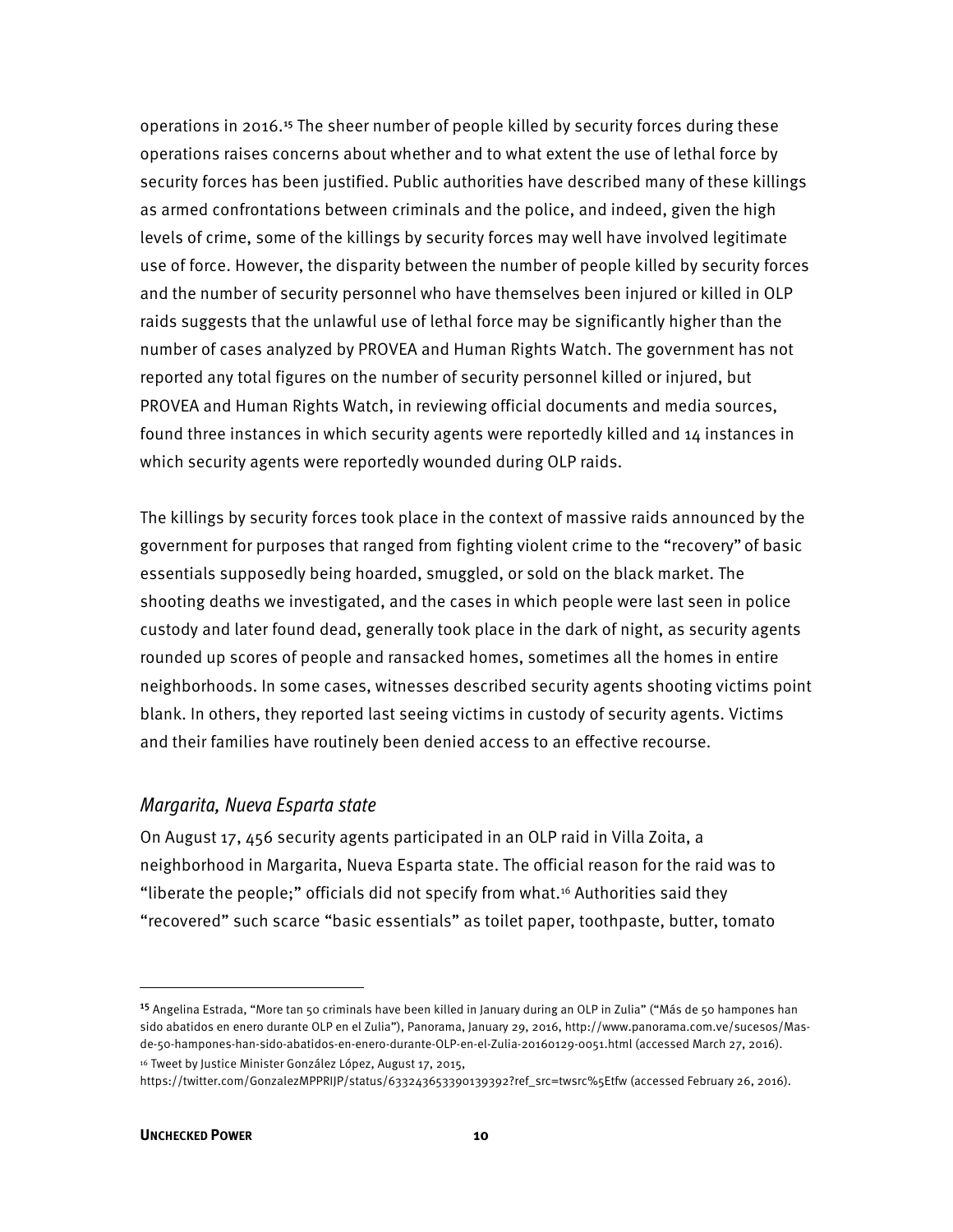sauce, coffee, and mayonnaise.17 According to a resident interviewed by Human Rights Watch and to other residents interviewed by local human rights defenders, security agents ransacked homes, beat people whom they took into temporary custody, and extrajudicially executed a young man.18

Nueva Esparta Governor Carlos Mata Figueroa said that the operation was executed "with severity but with absolute respect for human rights."19 Authorities acknowledged that "one citizen was killed" but said it happened "when he confronted security forces."<sup>20</sup>

Olga Meza, a 38-year-old Villa Zoita resident, gave the following account of the killing.<sup>21</sup>

Meza said that at 2:30 a.m. on August 17, approximately five men dressed in black with their faces covered but wearing badges of the CICPC raided her home.

Meza, her husband, and her two sons were sleeping, while Meza's 19-year-old daughter was breastfeeding her 6-month-old baby. The agents pulled Meza and her husband out of bed and forced him to lie down on the living room floor, where they beat him and threatened to kill him, Meza said. An agent forced Meza to stand against the wall in a corridor, placing his knee on her stomach and putting a gun in her mouth. From that position, Meza said, she watched another agent storm into the room where her daughter was breastfeeding and take the baby. The agents then beat and kicked Meza's daughter.

<u>.</u>

<sup>&</sup>lt;sup>17</sup> "OLP in Nueva Esparta ends with the recovery of 23 homes" ("Finaliza OLP en Nueva Esparta con la recuperación de 23 viviendas"), Correo del Orinoco, August 17, 2016, http://www.correodelorinoco.gob.ve/regiones/finaliza-olp-nueva-espartarecuperacion-23-viviendas/ (accessed February 26, 2016).

<sup>&</sup>lt;sup>18</sup> Human Rights Watch interview with Olga Meza, Caracas, November 20, 2015; Human Rights Watch interview with human rights defenders in Nueva Esparta, March 3, 2016.

<sup>19</sup>"OLP deploys 476 officials this Friday in Nueva Esparta" ("OLP active 476 funcionarios este viernes en Nueva Esparta"), Venezuelan News Agency, August 21, 2015, http://www.avn.info.ve/contenido/olp-activa-476-funcionarios-este-viernesnueva-esparta (accessed February 26, 2016).

<sup>&</sup>lt;sup>20</sup> "OLP in Nueva Esparta ends with the recovery of 23 homes" ("Finaliza OLP en Nueva Esparta con la recuperación de 23 viviendas"), Correo del Orinoco, August 17, 2016, http://www.correodelorinoco.gob.ve/regiones/finaliza-olp-nueva-espartarecuperacion-23-viviendas/ (accessed February 26, 2016).

<sup>&</sup>lt;sup>21</sup> Human Rights Watch interview with Olga Meza, Caracas, November 20, 2015. All the details in this case are based on this interview, unless otherwise noted. The interview was conducted with the support of the Venezuelan nongovernmental group Committee of Family Members of Victims of Events of February 27 to Early March 1989 (Comité de Familiares de las Víctimas de los sucesos ocurridos entre el 27 de febrero y los primeros días de marzo de 1989, COFAVIC).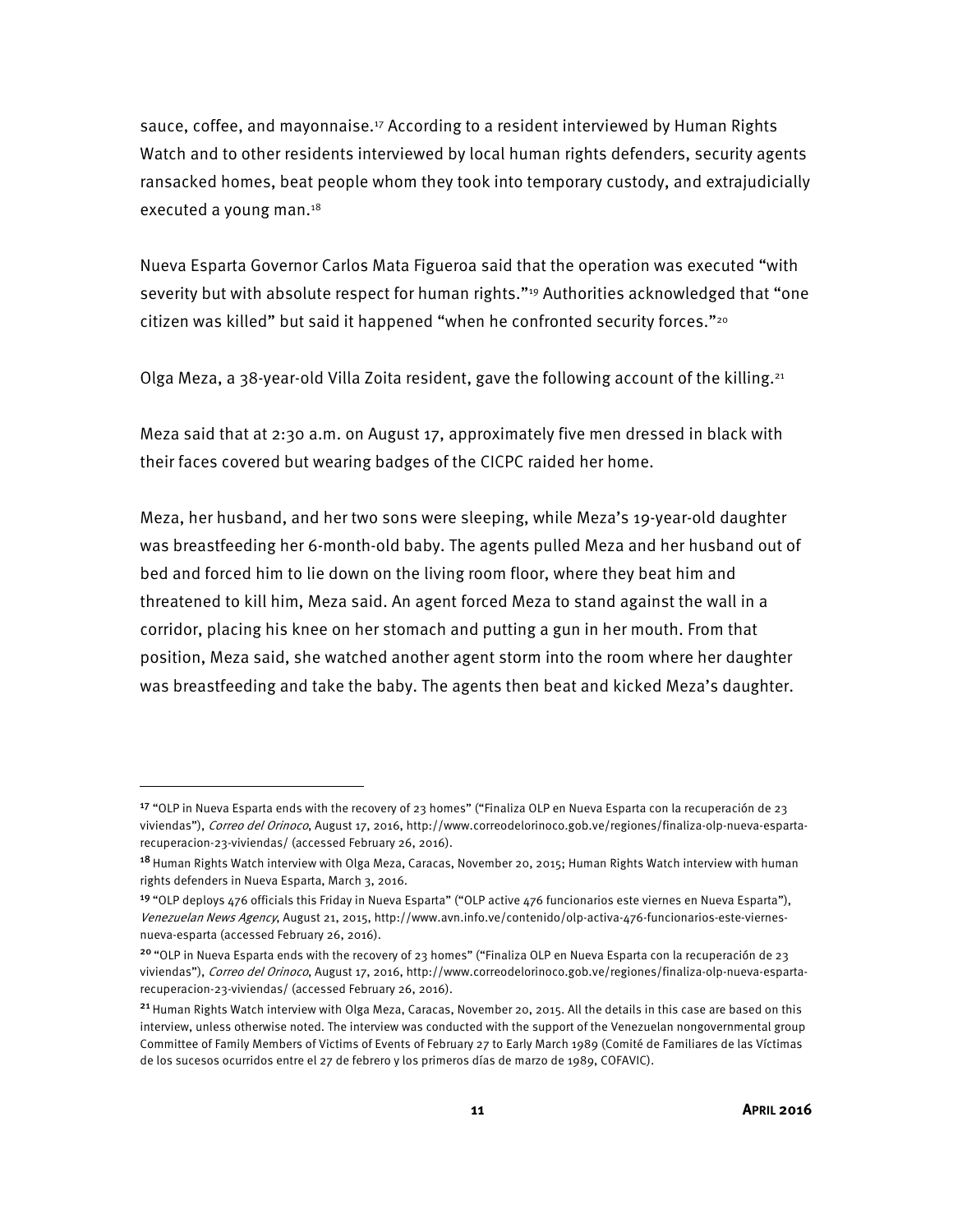The agent holding Meza grabbed her face and forced her to look towards the room where her two sons, a 16-year-old and a 6-year-old, were in bed with the lights off. Meza said that she witnessed a CICPC agent enter the room and shoot her 16-year-old, Ángel Joel Torrealba. She recalled hearing four shots before the agent turned on the lights. Then he turned over Torrealba's dead body, saw his face, looked at the agent who was holding Meza, rolled his eyes, and shook his head, she said, implying that Torrealba was not the person for whom they were searching.

Security agents ransacked all 172 homes in the neighborhood that night, Meza said. Her neighbors told her that they stole food, television sets, air conditioners, and fans, and that they asked residents if they knew a 22-year-old man named Ángel Rodríguez—the same first name as Meza's son, but a different last name and a different age.

After killing Torrealba, the officers forced Meza and the rest of her family out of their home, she said, still in their nightclothes. Meza heard several more gunshots, and an officer shouted, "A shootout! He was armed!"

Meza told Human Rights Watch that she believes the intent of the latter gunshots and the shouting was to make it seem as though her son had died while attacking officers. Such details would coincide with the later, official version that the person who died during the OLP in Villa Zoita had confronted security forces.

About an hour later, Meza saw two members of the National Guard take her son's body, covered with the sheet from his bed, out of the house and load it into a white truck.

At around 3:30 a.m., Meza, her 6-year-old son, and her daughter with the baby were forced into a vehicle, along with a female neighbor. Meza told Human Rights Watch that three members of the National Guard drove them to a nearby hill and forced the three women to lie face down on the ground. For about two hours, members of the National Guard insulted them, beat them, stepped on them, and threatened them with a gun.

As dawn began to break around 5:00 a.m., other members of National Guard brought food for those who were guarding the three women. The officers kicked their captives one last time before heading off a few meters to eat. Meza told Human Rights Watch that the three women agreed, whispering, to run away. Meza picked up her son, her daughter grabbed

#### **UNCHECKED POWER** 12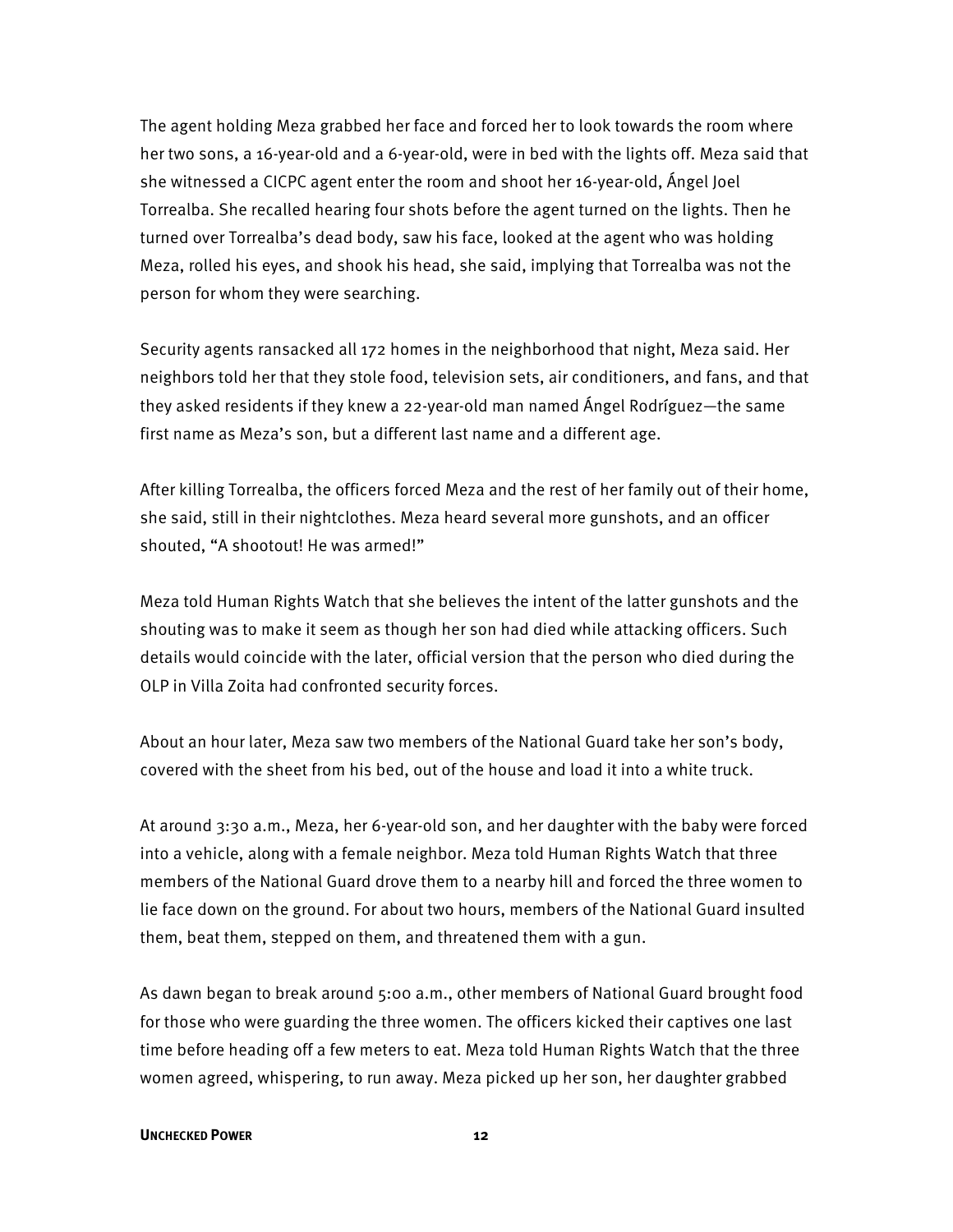the baby, and they all ran about a kilometer to a road. Meza heard shots behind them but is not sure if they were aimed at them or fired in the air.

A man stopped his car and drove them to the hospital, where Meza was hoping to find her son. He was not there. They went to the morgue, where officials told her that the only body that had arrived that night was of a 22-year-old man, implying it could not be her son. They didn't let Meza see him. Meza insisted on verifying whether it was her son, Torrealba, and an official from the morgue surreptitiously showed her a picture of the corpse. It was her son. A death certificate reviewed by Human Rights Watch confirms that Torrealba was killed by gunshot on the morning of August 17.

That same day, Meza filed a complaint at the 9<sup>th</sup> Prosecutor's Office of Nueva Esparta state, requesting an investigation into Torrealba's death, a lawyer for an organization working on her case, the Committee of Family Members of the Victims of Events of February 27 to Early March 1989 (Comité de Familiares de las Víctimas de los sucesos ocurridos entre el 27 de febrero y los primeros días de marzo de 1989, or COFAVIC), told Human Rights Watch.

Meza said that since she filed the complaint, security agents have harassed both her and some of her neighbors who have spoken openly about the killing. Security agents have cruised slowly past her home in official vehicles, Meza said, and stopped her and her family members to search them. They have said these searches were part of a neighborhood "operation," but have not stopped and searched anyone else, and they have followed her on visits to her son's tomb, she said. Security agents have also threatened Meza and the neighbors who have supported her in her quest for justice with eviction from their homes, she said. The complex in which they live was built and is owned by the government.

As of February 2016, Meza was unaware of any significant developments in the criminal investigation into Torrealba's killing, according to the COFAVIC lawyer working on her case.

#### Santa Rosa de Agua, Zulia state

On September 14, security agents conducted an OLP raid in Santa Rosa de Agua, a neighborhood in Maracaibo, Zulia state. The governor of Zulia, Francisco Arias Cardenas,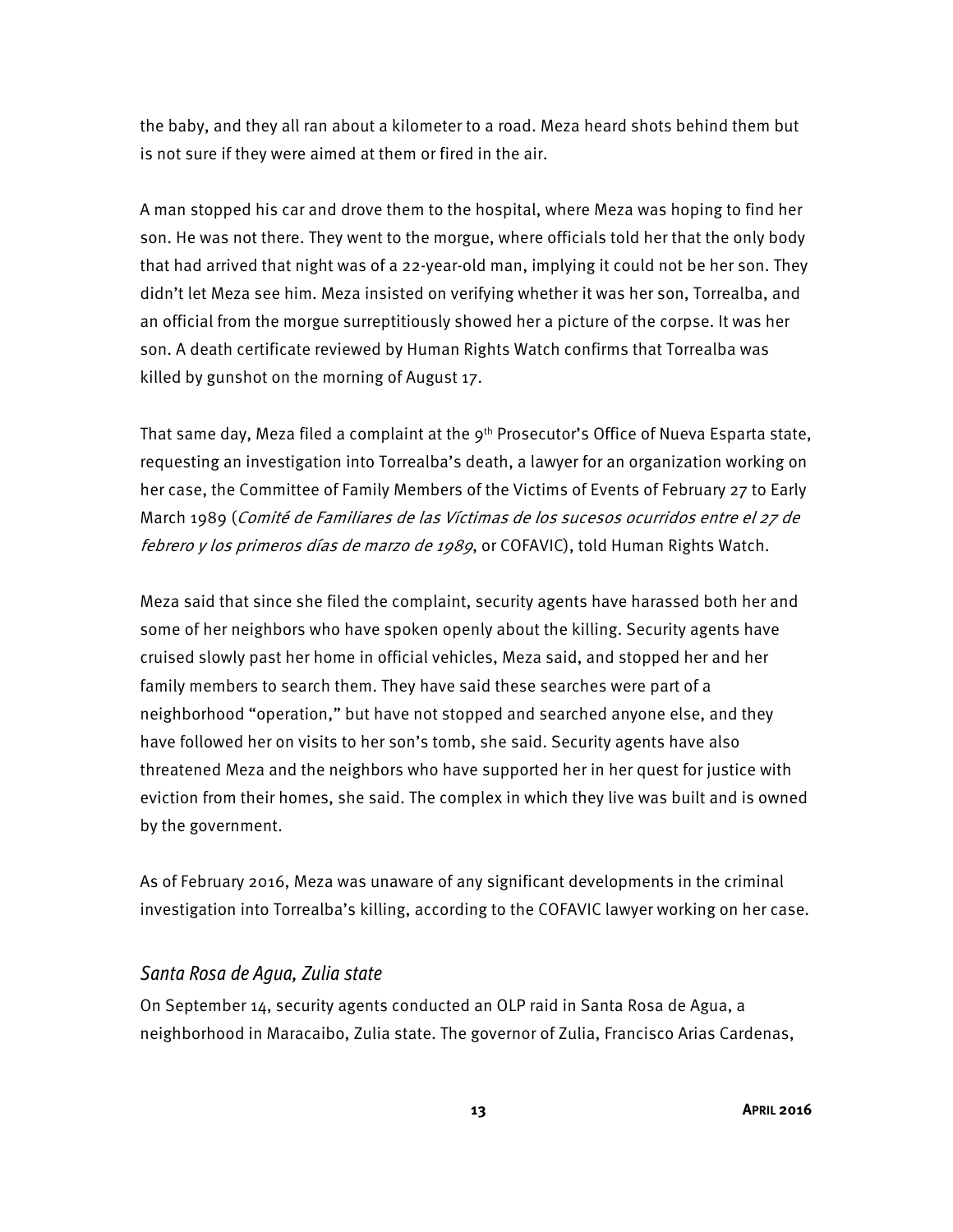tweeted at 5:19 a.m. that the objective of the operation was to "return peace and tranquility to the people."<sup>22</sup> Later that day, at a press conference, he said that the operation had successfully "disbanded criminal groups" that were responsible for "threats, bribery, killings, and robbery."23

Testimony gathered by PROVEA and Human Rights Watch points to alleged abuses by security agents during the raid, including arbitrary beatings; theft; violent, unauthorized entry into homes; and extrajudicial executions. A local human rights group reported five killings during the raid.<sup>24</sup>

Human Rights Watch reviewed official testimony given by witnesses to two alleged extrajudicial executions. Yamileth Karina Núñez Morillo gave the following account to the 11th Prosecutor in the Judicial Circuit of Zulia state, regarding the death of her husband.

At approximately 4 a.m., Núñez said in her written testimony, she and her husband, Jonathan Luis Olivares, heard gunshots and the sounds of someone breaking into their home.<sup>25</sup>They jumped out of bed and ran into the bathroom with their 4-year-old daughter. Núñez called her husband's brother, Jorge Olivares Calixto, who lived nearby, to tell him "criminals" were entering their home.

But when a voice in the hall ordered them to open the bathroom door, they found about 25 uniformed men pointing guns at them, Núñez said. The agents ordered Jonathan Olivares to crawl to the living room, Núñez said, and then they argued with one another about whether Jonathan was "him."

When she asked what was happening, an officer pulled her hair and pushed her out of the house with the child, she said. She heard gunshots in the house but was not allowed to

 $\overline{a}$ 

<sup>&</sup>lt;sup>22</sup> Tweet by Governor Francisco Arias, September 14, 2015, https://twitter.com/PanchoArias2012/status/643398600488321024 (accessed February 26, 2016).

<sup>&</sup>lt;sup>23</sup> "Arias Cárdenas on OLP in Santa Rosa de Agua" ("Arias Cárdenas sobre OLP en Santa Rosa de Agua"), uploaded on September 14, 2015, video clip, YouTube, https://www.youtube.com/watch?v=0QMv6NofuTM (accessed February 26, 2016). <sup>24</sup> CODHEZ, "Report on the deployment of the Operation to Liberate and Protect the People in Zulia state" ("Informe sobre despliegue de la Operación Liberación y Protección del Pueblo (OLP) en el Estado Zulia"), n.d. This report was provided to Human Rights Watch in Caracas on November 5, 2015. Copy on file at Human Rights Watch.

<sup>&</sup>lt;sup>25</sup> Written testimony by Yamileth Karina Núñez Morillo to the 11th Prosecutor of the Iudicial Circuit of Zulia state (Fiscal Décima Primera del Ministerio Público de la Circunscripción Judicial del Estado Zulia), September 24, 2015.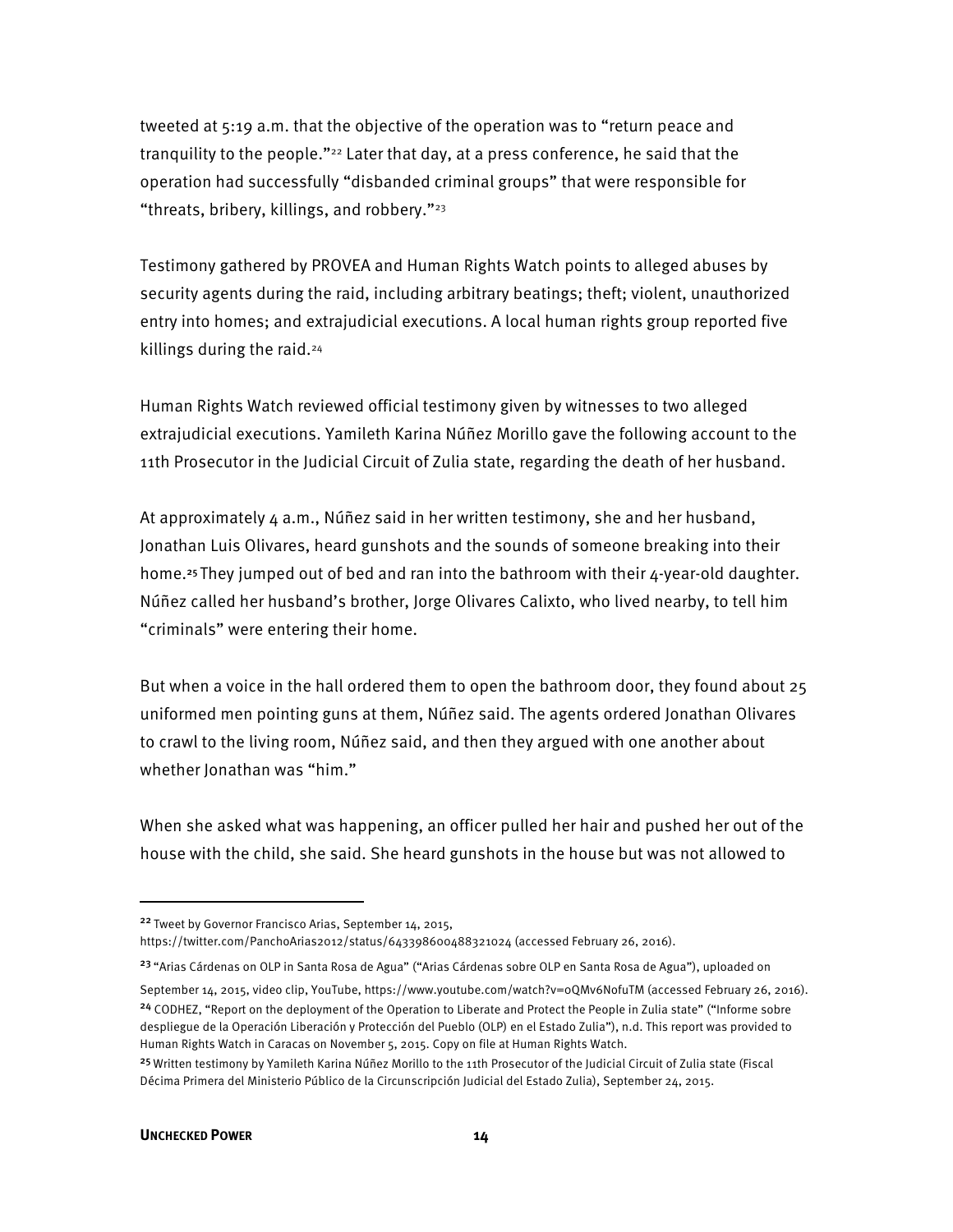reenter. At about 5:30 a.m., Nuñez watched a white CICPC truck pull up to her house and leave quickly. Hours later, after the officers who participated in the OLP left the area, she reentered the house, she told prosecutors. Her husband was gone. There was blood in the living room. Personal belongings, including valuables, were missing.

The family would later find Olivares's body at the morgue. They believe that officials executed him in the living room and took his body away in the white truck.

Elizabeth Coromoto Nava García gave the following written statement to the 45<sup>th</sup> Prosecutor in the Judicial Circuit of Zulia state on the death of her husband, Jorge Olivares, the brother of Jonathan Luis Olivares.<sup>26</sup>

After receiving the alarming phone call from Núñez, Jorge Olivares told his wife to hide in the house with their 2-year-old and 9-year-old daughters while he went for help. Coromoto hid in the bathroom. She heard gunshots, she told prosecutors, and she heard people breaking in. Someone ordered her to come out of the bathroom, which she did. Several police officers then forced her and the children into a room whose door the officers had broken. She found her purse open and the money gone.

Through a hole in the broken door, Coromoto watched as officers destroyed belongings and drank beverages from the refrigerator. Officers ordered her into the kitchen to wash glasses for them so that they could drink water, but she refused, she said.

From the room, Coromoto heard a gunshot outside and her husband's voice moaning, "Ay! Ay!" The officers left after holding her in the house for about four hours. The family would later find Jorge Olivares's body at the morgue.

Elvimar Olivares, the sister of Jonathan and Jorge Olivares, told Human Rights Watch that during the raid, she was blocked from entering the area of her brothers' homes, but she could see white trucks without license plates entering and leaving the area.<sup>27</sup> She said that a neighbor told her he had seen officers taking Jorge Olivares away, still alive.

 $\overline{a}$ 

<sup>&</sup>lt;sup>26</sup> Written testimony by Elizabeth Coromoto Nava García to the 45th Prosecutor of the Judicial Circuit of Zulia state (Fiscal Cuadragésimo Quinto del Ministerio Público de la Circunscripción Judicial del Estado Zulia), September 24, 2015.

<sup>&</sup>lt;sup>27</sup> Human Rights Watch interview with Elvimar Olivares, sister of Jonathan and Jorge Olivares, Caracas, November 5, 2015.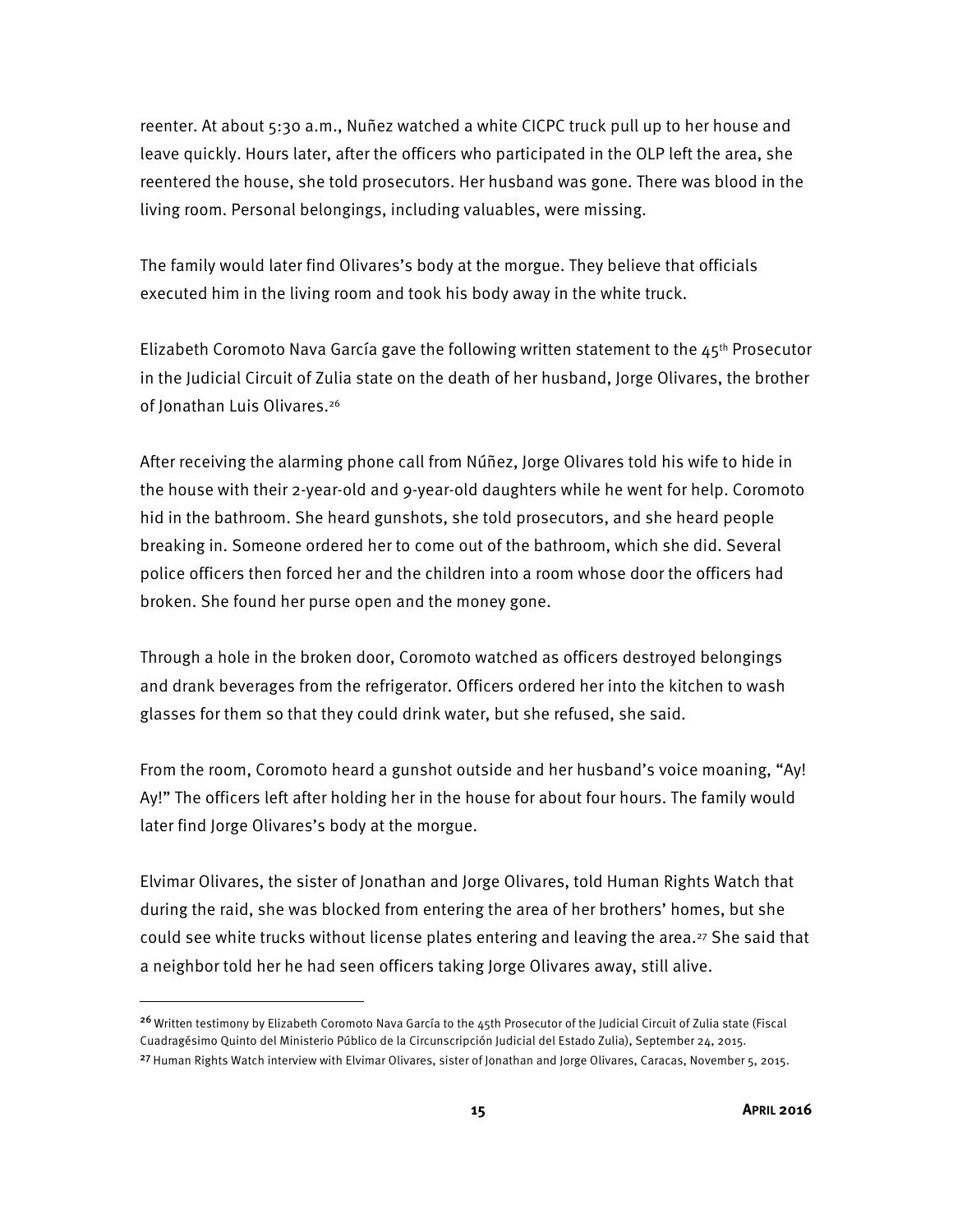It was Elvimar Olivares who went to the morgue later that morning and learned that both Olivares brothers were dead. When she went to a CICPC (investigative police) office to request an investigation into the killings, she said, CICPC officers told her that the "CICPC family is very big, and we do not go after one another."

In addition to the Olivares brothers, security personnel killed three more people during the OLP raid in Santa Rosa de Agua, according to the nonprofit Human Rights Commission of the State of Zulia (Comisión de Derechos Humanos del Estado de Zulia, or CODHEZ). Security agents from the Bolivarian National Guard, CICPC, and state police forces entered numerous homes violently without judicial warrants, CODHEZ said, beat residents, and stole their belongings.<sup>28</sup>

On October 21, a lawyer working for CODHEZ asked the Attorney General's Office to take several specific steps in investigating the killings of the Olivares brothers, such as obtaining the testimony of three police officers who participated in the alleged "shootouts" and providing a copy of the death certificates. As of February 2016, the Olivares family had been unable to obtain a copy of the judicial file of the investigation into the killings, a lawyer working for CODHEZ told Human Rights Watch.29 In March 2016, CODHEZ reported that the Attorney General's Office had two investigations open (one at the national level and another at the state level), but neither had yielded an effective response to family members.30

#### Other Alleged Extrajudicial Executions

• On July 13, Minister of Interior Relations, Justice, and Peace Gustavo González López said that security agents had killed 14 "criminals" in "confrontations" during an OLP raid that day in the Cota 905 neighborhood of Caracas.<sup>31</sup> Family members of at least four people killed during the raid told news outlets that security forces took

**.** 

<sup>&</sup>lt;sup>28</sup> CODHEZ, "Report on the deployment of the Operation to Liberate and Protect the People in Zulia state."

<sup>&</sup>lt;sup>29</sup> Human Rights Watch interview with CODHEZ staff members, February 10, 2016.

<sup>&</sup>lt;sup>30</sup> CODHEZ, "Six months after the Operation to Liberate the People in the Santa Rosa de Agua area in Maracaibo, there is no conclusive response by the Attorney General's Office" ("A seis meses de la Operación Liberación del Pueblo en el sector Santa Rosa de Agua de Maracaibo, no se recibe una respuesta concluyente del Ministerio Público"), March 19, 2016, https://codhez.wordpress.com/2016/03/19/a-seis-meses-de-la-operacion-liberacion-del-pueblo-en-el-sector-santa-rosade-agua-de-maracaibo-no-se-recibe-una-respuesta-concluyente-del-ministerio-publico/ (accessed March 21, 2016).  $31$  "González López: 14 criminals die in the Cota 905, operations in Betania and Ciudad Tiuna" ("González López: Mueren 14 maleantes en Cota 905, operativos en Betania y Ciudad Tiuna"), uploaded on July 13, 2015, video clip, YouTube, https://www.youtube.com/watch?v=\_Vd3TEAC16I (accessed February 26, 2016).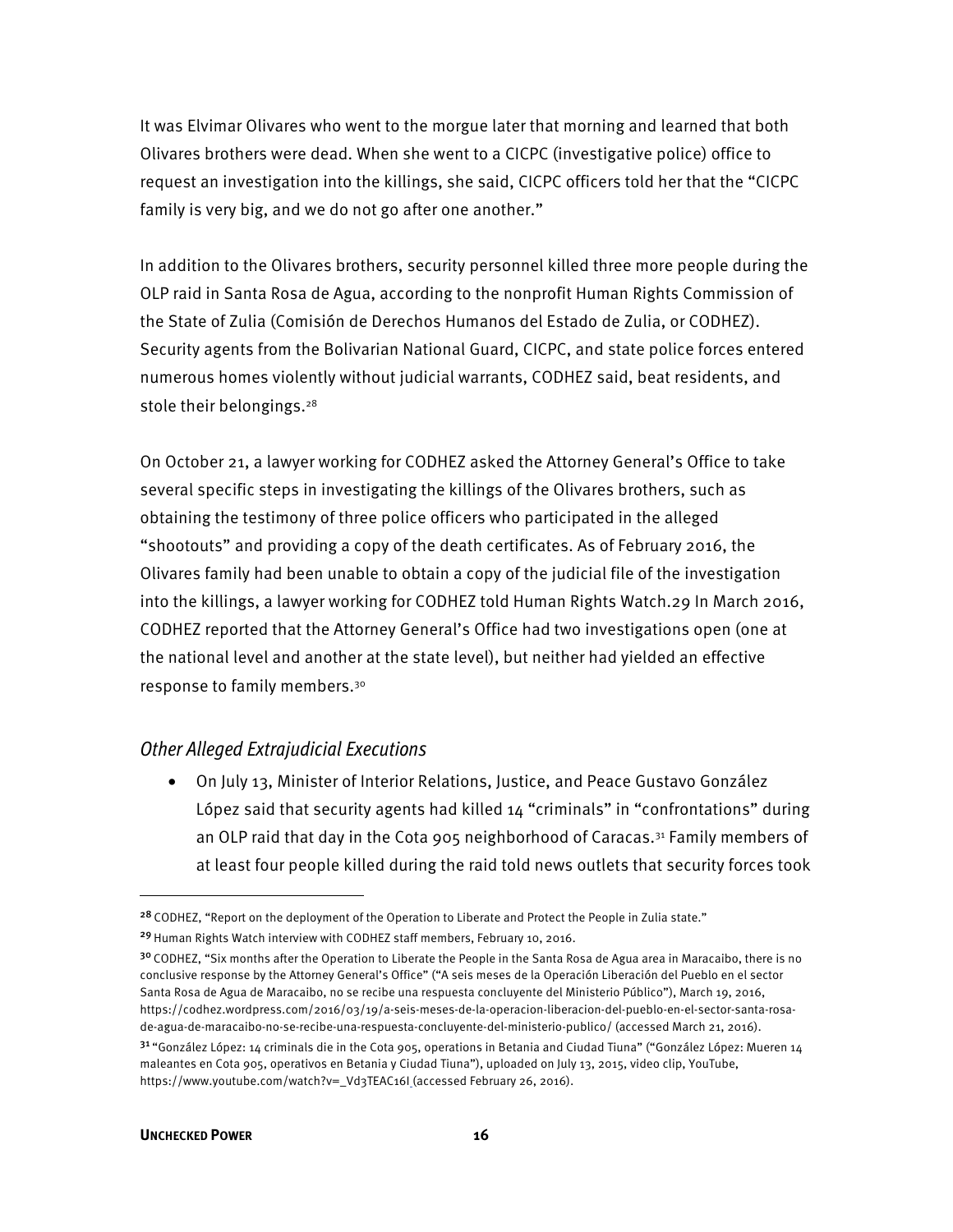the victims away alive and that families later found them dead at the morgue. $32$ Family members of Edison Alcalá, 21, one of the dead, said to Venezuelan news media that neighbors saw security forces detain him alive. Alcalá's family went to several police and military headquarters to see if Alcalá was being held, but they found him on the morning of July  $14$  at the morgue.<sup>33</sup>

• Security agents killed five people during an OLP raid in Mérida state on September 11, 2015, Alexis Ramírez, the state governor, said. Various security forces reportedly deployed a total of 117 agents in the raid. Ramírez and the head of the investigative police (CICPC) in Mérida said the victims were "criminals" who belonged to a "very dangerous gang" that had committed various crimes, including robbery and drug trafficking.34 A human rights advocate who interviewed witnesses and requested anonymity told Human Rights Watch that CICPC agents forcefully entered the home of one of the victims at  $4$  a.m. They kept the victim's family in a separate room, from where family members heard several shots. The victim was taken away wounded but alive, witnesses told the advocate. Firefighters tried to provide him with medical care, but the CICPC agents allegedly stopped them. The agents reportedly pointed a gun at the firefighters while kicking and beating the victim, who died later at a hospital. In another case, the human rights advocate obtained testimony of witnesses who said that CICPC agents forcefully entered a home at 4 a.m. and handcuffed two victims, before taking them to another floor of the house. Family members remained on a different floor and heard several shots, the

 $\overline{a}$ 

<sup>32</sup> The names of the alleged victims are Carlos Luis Castro, Kevin Jesús Istúriz, Edison Alcalá, and Denny Jesús. Vanessa Moreno Losada, "People detained by the Bolivarian National Police in the Cota 905 were found dead in the Bello Monte morgue" ("Detenidos por la PNB en la Cota 905 fueron localizados muertos en la morgue de Bello Monte"), Contrapunto, July 14, 2015, http://contrapunto.com/noticia/pnb-impide-declarar-a-familiares-de-los-abatidos-en-operativo-en-la-cota-905/ (accessed February 26, 2016); Sandra Guerrero, "Family members of four people killed in Cota 905 deny that there was a shootout" ("Familiares de 4 muertos en Cota 905 niegan que hubo enfrentamiento"), El Nacional, July 16, 2015, http://www.el-nacional.com/sucesos/Familiares-muertos-Cota-niegan-enfrentamiento\_0\_665333658.html (accessed February 26, 2016).

<sup>33 &</sup>quot;This is what the Bello Monte morgue looked like after the incidents in Cota 905" ("Así permaneció la morgue de Bello Monte tras sucesos de la Cota 905"), uploaded on July 14, 2015, video clip, YouTube,

https://www.youtube.com/watch?v=s9WHnRMdPG4 (accessed February 26, 2016); Jesus Alberty Yajure, "My brother was taken alive and he appeared dead in the morgue" ("A mi hermano se lo llevaron con vida y apareció muerto en la morgue"), Runrunes, July 14, 2016, http://runrun.es/nacional/212885/a-mi-hermano-se-lo-llevaron-con-vida-y-aparecio-muerto-en-lamorgue.html (accessed February 26, 2016); Yohana Marra, "A young man detained in Cota 905 is found dead" ("Encuentran muerto a muchacho detenido en la Cota 905"), Crónica Uno, July 14, 2015, http://cronica.uno/encuentran-muerto-amuchacho-detenido-en-la-cota-905/ (accessed February 26, 2016).

<sup>34 &</sup>quot;Five criminals killed during an OLP in Mérida" ("Cinco delincuentes abatidos durante OLP en Mérida"), Globovisión, September 11, 2015, http://archivo.globovision.com/cinco-delincuentes-abatidos-durante-olp-en-merida/ (accessed February 26, 2016).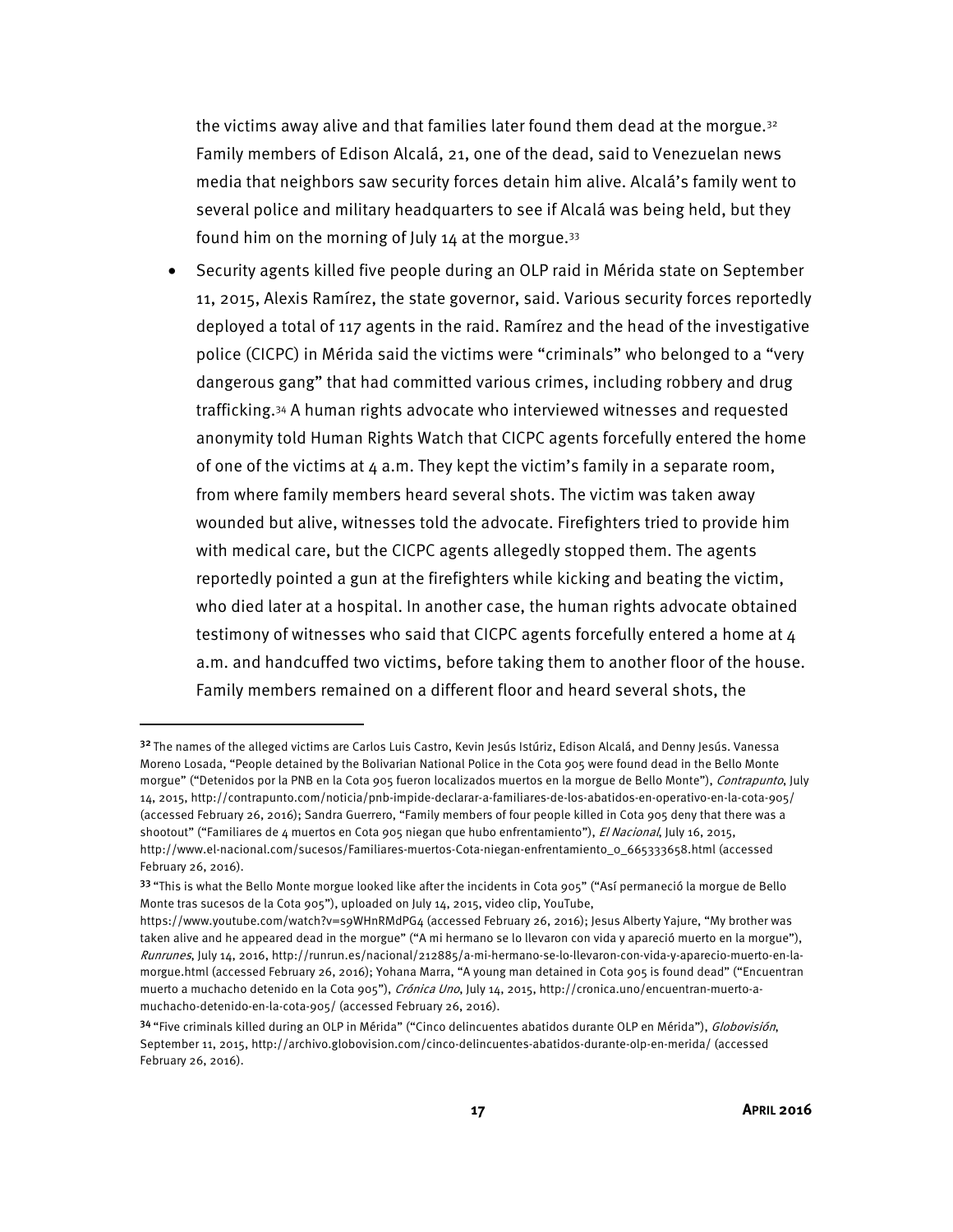advocate said, and CICPC agents later told them that the victims had belonged to a criminal gang and had died during a "shootout."

• On October 28, security agents from several forces, including SEBIN, CICPC, and the Bolivarian National Police, participated in an OLP raid in El Cementerio, an area adjacent to Cota 905, a resident told Human Rights Watch. The resident said that security agents forcefully entered a home, took a man from inside, forced him to kneel, and shot him. The agents also stole personal belongings from houses in the neighborhood and detained two other residents who were not committing crimes, he said.35

In addition to the cases of alleged unlawful killings described above, local newspapers have reported on at least nine cases in which security forces allegedly executed people during OLP operations, including the following:

- On August 21, brothers Yoel Eduardo Páez, 21, and Jonathan Ronaldo Páez, 19, were shot and killed by security agents during an OLP raid in Naguanagua, Carabobo state, while they were running away from the agents, according to family members. The family members told local media that they were not allowed to see the bodies.36
- On August 31, members of the National Guard allegedly raided a house and detained Luis José Márquez Cedeño, 14, during an OLP raid in Bolívar state. That was the last time he was seen alive, according to his mother. She said eyewitnesses saw her son taken away alive. His body was found later.<sup>37</sup>
- On September 3, security agents killed Héctor Luis Díaz Zerpa, 23, during an OLP raid in Puerto La Cruz, Anzoátegui State. Authorities said he had opened fire against security agents, but residents told a local newspaper that Díaz did not

 $\overline{a}$ 

<sup>35</sup> Human Rights Watch interview with Felipe Gómez (pseudonym), Caracas, November 3, 2015.

<sup>3&</sup>lt;sup>6</sup> "Two brothers killed in OLP in Naguanagua" ("Dos hermanos abatidos en OLP en Naguanagua"), El Carabobeño, August 21, 2015, http://gentedehoy.com/actualidad/sucesos/dos-hermanos-abatidos-en-olp-en-naguanagua (accessed February 26, 2016).

<sup>37</sup> Pableysa Ostos, "They took my son alive and he appeared dead" ("Se llevaron vivo a mi hijo y apareció muerto"), Correo del Caroní, September 10, 2015, http://www.correodelcaroni.com/index.php/sucesos/item/36810-la-olp-se-llevo-vivo-a-mihijo-y-aparecio-muerto (accessed February 26, 2016).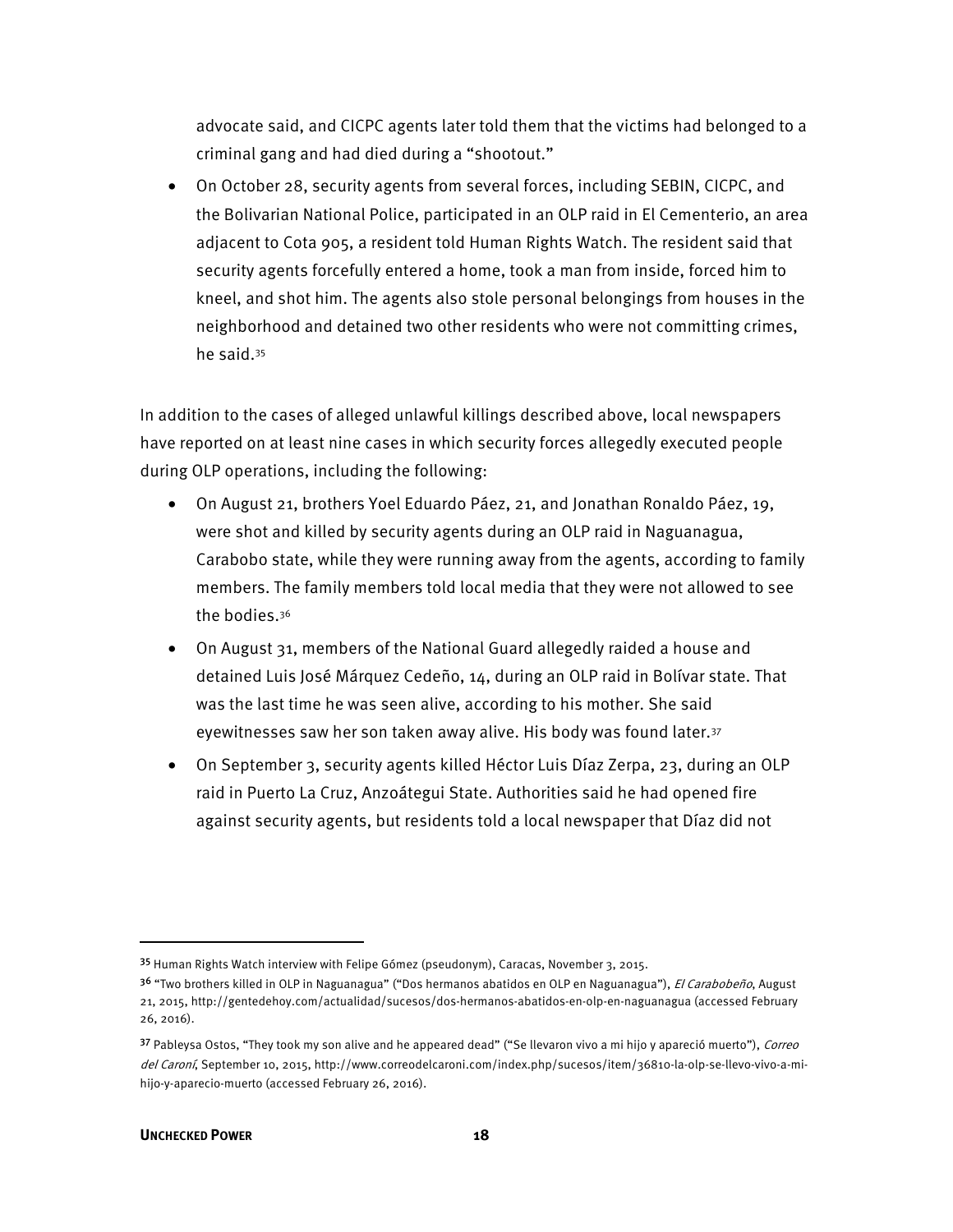confront the security agents. Díaz's sister said he got scared when he saw the raid starting, and the agents shot him while he was running to seek refuge.<sup>38</sup>

- On October 8, security forces killed Kellber Giovanny Mogollón, 27, and Wilmer Alexander Suárez, 21, after what authorities described as two separate "shootouts" during an OLP raid in Barquisimeto, Lara state. Family members of the deceased told media the men were killed, unresisting, inside the homes.<sup>39</sup>
- On October 14, security forces killed brothers José Luis Maita Ramos, 25, and Diómedes Morales Maita, 23, during an OLP raid in two municipalities in the states of Anzoátegui and Sucre, according to official sources.40 Official sources called the encounter a confrontation. However, family members of the dead said that both men were killed while sleeping in the home they shared.41
- On December 11, security forces killed Gustavo Mariozzi Simanca, 17, whom the Bolivarian National Police had accused of killing a police officer in Caracas.42 A member of Mariozzi's family told a news outlet that he was buying a soda when agents of CICPC, the National Bolivarian Police, and SEBIN entered the store. Mariozzi ran away, along with four others, the family member said, and the officers killed them all in a warehouse.43

<sup>38</sup> Elisa Gómez, "Young man was killed during OLP in El Paraíso" (Joven cayó abatido en la OLP de El Paraíso"), El Tiempo, September 4, 2015, http://eltiempo.com.ve/sucesos/homicidio/joven-cayo-abatido-en-la-olp-de-el-paraiso/193496 (accessed February 26, 2016).

<sup>39 &</sup>quot;Two people killed during OLP in Pavia" ("Dos abatidos durante la OLP en Pavia"), *El Impulso*, October 9, 2016, http://www.elimpulso.com/noticias/sucesos/dos-abatidos-durante-la-olp-en-pavia-fotos (accessed February 26, 2016).

<sup>40</sup>"Criminal gangs in the coast of Sucre and Anzoátegui were disbanded" ("Desarticularon bandas delictivas en eje costero de Sucre y Anzoátegui"), Correo del Orinoco, October 14, 2015,

http://www.correodelorinoco.gob.ve/regiones/desarticularon-bandas-delictivas-eje-costero-sucre-y-anzoategui/ (accessed February 26, 2016).

<sup>41</sup> Yraida Núñez, "Three people dead and one injured after OLP in Playa Colorada" ("Tres muertos y un herido tras OLP en Playa Colorada"), El Tiempo, October 14, 2015, http://eltiempo.com.ve/sucesos/operativo/tres-muertos-y-un-herido-dejoolp-en-playa-colorada/198018 (accessed February 26, 2016).

<sup>42</sup>Tweet by the Bolivarian National Police, December 12, 2015, https://twitter.com/cpnb\_ve/status/675745444425781248 (accessed February 26, 2016); Ministry of the Popular Power of Interior Relations, Justice, and Peace, "OLP disbanded gang that killed police officers in Caracas" ("OLP desmanteló banda mata policías en Caracas), December 11, 2015,

http://www.mpprij.gob.ve/prensa/5224-olp-desmantelo-banda-mata-policia-en-caracas (accessed February 26, 2016). 43 Armando Altuve, "A young man is killed in the OLP" ("Un joven es abatido en la OLP"), 2001, December 14, 2015, http://www.2001.com.ve/en-la-calle/118381/un-joven-es-abatido-en-la-olp-.html (accessed February 26, 2016).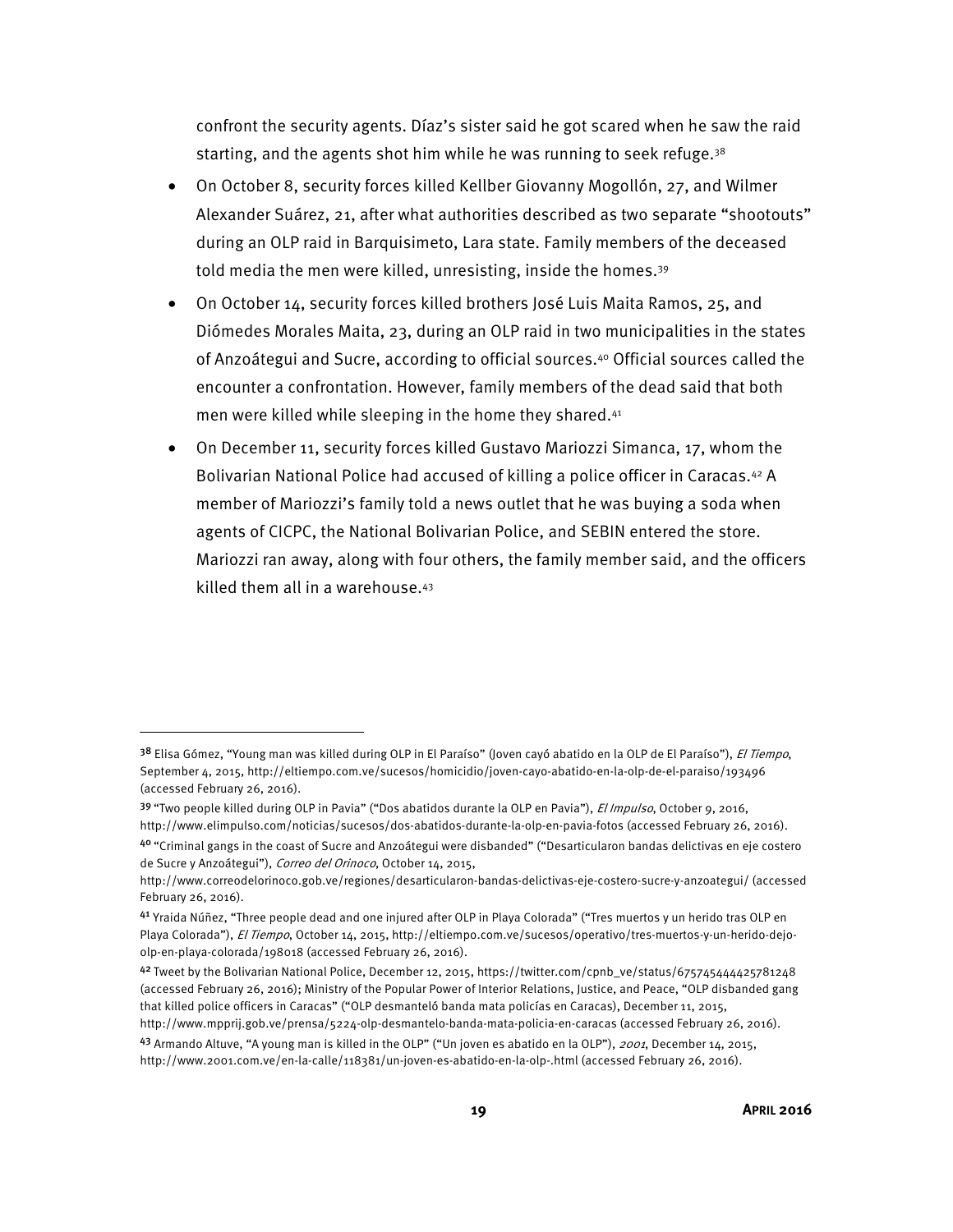## Arbitrary Detentions, Forced Evictions, and Destruction of Homes

Venezuelan authorities have said that during the OLP raids of 2015, security forces detained some 14,000 people, ostensibly in order to "verify" whether any of them were wanted for crimes. Of those, 1,400 were arrested and fewer than 100 were actually brought before prosecutors to be charged with a crime, a review of official sources conducted by PROVEA and Human Rights Watch revealed. The low number of people brought before prosecutors to be charged with crimes compared to the total initially rounded up approximately one in 140—suggests that the mass temporary detentions were indiscriminate.

Witnesses to some of these mass detentions alleged that security agents failed to present warrants, ransacked the homes of those rounded up, and beat and kicked people in custody.

Those rounded up were held for as long as 14 hours, during a "citizens' verification process" in which security agents checked to see whether the detainees were under criminal investigation, according to research conducted by PROVEA.44 In some cases, residents said, security agents stole cell phones, laptop computers, and such basic goods as food and diapers from homes while the residents were being held in custody.45

Large-scale forced evictions have also been an alleged feature of many OLP raids. PROVEA and Human Rights Watch received testimony from residents of private communities in Miranda and Carabobo states, and from residents of government-owned housing complexes elsewhere, who said they were evicted from their homes during OLP raids without prior notice and without being offered relocation options or compensation. During the 2015 raids, government agents evicted thousands of people and destroyed more than 800 houses, according to residents.<sup>46</sup>

**.** 

<sup>44</sup> PROVEA interviews with residents in the communities of Cota 905 and Brisas del Hipódromo, as well as with residents living in government-housing complexes in Caracas and the states of Miranda and Vargas, who were detained during OLP raids in 2015.

<sup>45</sup> See, e.g., Human Rights Watch interview with Pablo Jiménez (pseudonym), Caracas, November 5, 2015; PROVEA interview with Marta Giménez (pseudonym), Caracas, July 18, 2015; PROVEA interview with Juana Perez (pseudonym), Caracas, July 18, 2015; PROVEA interview with Paula Rojas (pseudonym), Caracas, July 18, 2015

<sup>46</sup> In addition to the 500 houses destroyed in Brisas del Hipódromo and Panamericana Highway, and the claims of Colombian citizens regarding the destruction of their homes, which are described in this report, there are other claims of destruction of homes in states such as Nueva Esparta and Táchira, reported by official sources and media outlets. See e.g., Ministry of the Popular Power for Interior Relations, Justice, and Peace, "A gang is dismanteled and the capture of a wanted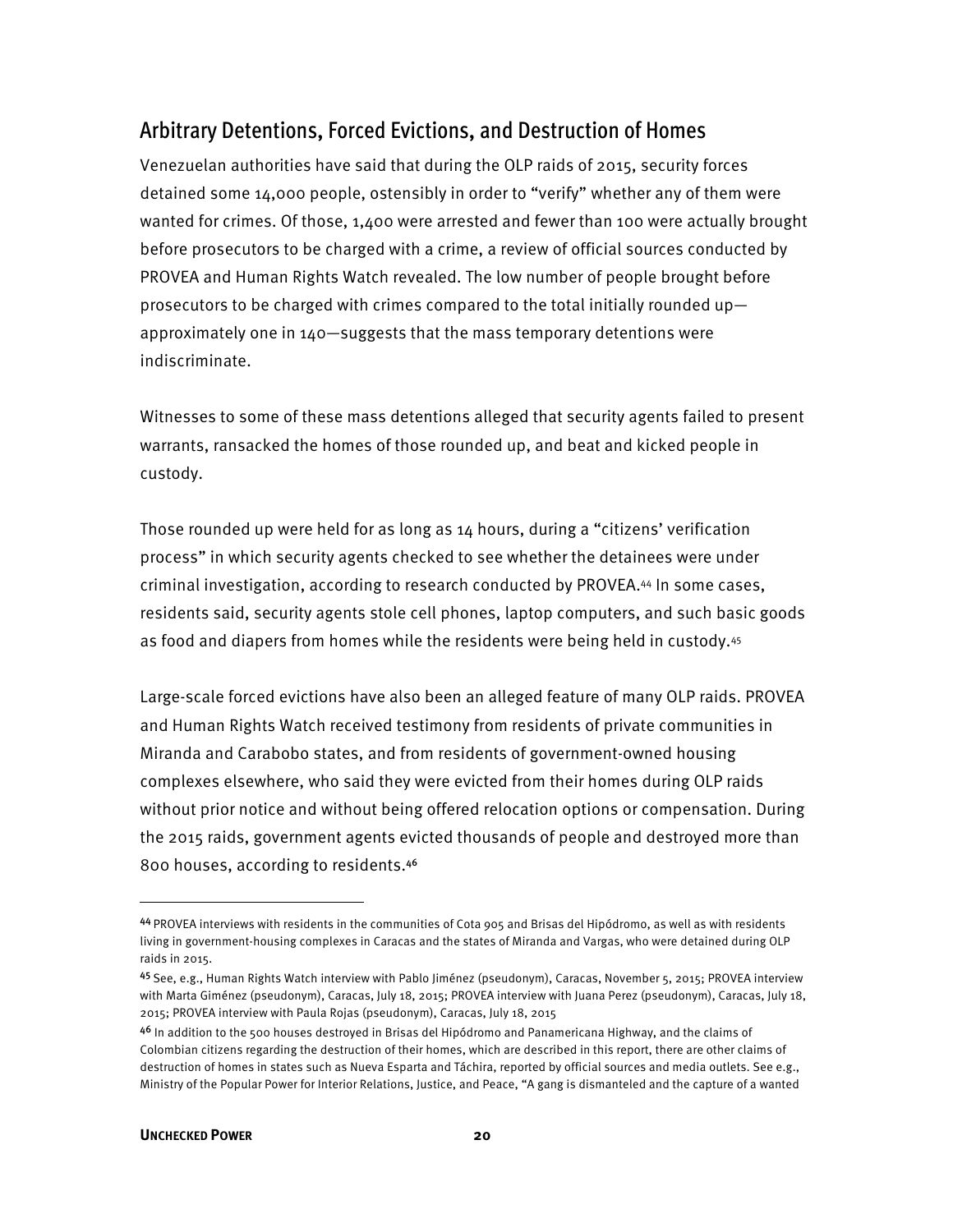All Venezuelans are entitled under international law to be protected from forced eviction. Article 11 of the International Covenant on Economic, Social and Cultural Rights (ICESCR), which Venezuela has ratified, guarantees the right to housing.47 The United Nations Committee on Economic, Social, and Cultural Rights, which interprets the ICESCR, has said that "all persons should possess a degree of security of tenure which guarantees legal protection against forced eviction, harassment and other threats."48 The evictions alleged to have taken place during OLP operations—occurring without warning and without giving residents recourse to any legal process—constitute forced evictions within the meaning of Venezuelan and international law, if the facts alleged are true.

Venezuelan law provides for protections that are broadly in accordance with international standards. An eviction is only allowed after a legal proceeding usually by the Ministry of Housing, in which the person who is to be evicted can defend him or herself. Under Venezuelan law, such proceedings are not required when a house is going to be lawfully demolished or under other specified circumstances, but authorities must always provide the evicted people a provisional or permanent relocation option.49

As detailed below, PROVEA and Human Rights Watch found serious allegations of forced evictions, destruction of homes without due process, and inadequate access to legal recourse after the evictions or destruction of homes. As described in this report, the

person is the result of the OLP in Nueva Esparta" ("Una banda desmantelada y la captura de un solicitado es el resultado de la OLP en Nueva Esparta"), press release, September 18, 2015, http://www.mpprij.gob.ve/index.php/prensa/4087-unabanda-desmantelada-y-la-captura-de-un-solicitado-es-el-resultado-de-la-olp-en-nueva-esparta (accessed March 27, 2016); "Neighbors of the Los Olivos area complain about police abuse", ("Vecinos del sector Los Olivos denuncian "atropello policial") Diario Caribazo, n.d, http://www.diariocaribazo.net/noticia.php?id=21011#.VvfcDOIrKUI (accessed March 27, 2016); Ministry of the Popular Power for Interior Relations, Justice, and Peace, "OLP Táchira: Five people detained for different crimes in the municipality of Bolivar" ("OLP Táchira: Cinco personas aprehendidas por diferentes delitos en el municipio de Bolívar"), press release, August 30, 2015, http://www.mpprij.gob.ve/mas-noticias/3852-olp-tachira-cincopersonas-aprehendidas-por-diferentes-delitos-en-el-municipio-bolivar (accessed March 27, 2016).

<sup>47</sup>International Covenant on Economic, Social and Cultural Rights (ICESCR), adopted December 16, 1966, G.A. Res. 2200A (XXI), 21 U.N. GAOR Supp. (No. 16) at 49, U.N. Doc. A/6316 (1966), 993 U.N.T.S. 3, entered into force January 3, 1976, ratified by Venezuela in 1978, art. 11. Similarly, Article 17 of the International Covenant on Civil and Political Rights, which Venezuela has also ratified, protects against "unlawful or arbitrary interference" with people's homes. International Covenant on Civil and Political Rights (ICCPR), adopted December 16, 1966, ratified by Venezuela in 1978, G.A. Res. 2200A (XXI), 21 U.N. GAOR Supp. (No. 16) at 59, U.N. Doc. A/6316 (1966), 999 U.N.T.S. 171, entered into force March 23, 1976, art. 17.

<sup>48</sup> UN Committee on Economic, Social and Cultural Rights, General Comment No. 4, The right to adequate housing (art. 11 (1) of the Covenant), U.N. Doc. E/1992/23 (1991), para. 8(a).

<sup>49</sup> Law against Arbitrary Evictions from Homes (Ley Contra el Desalojo y la Desocupación Arbitraria de Viviendas), arts. 5-14, 18.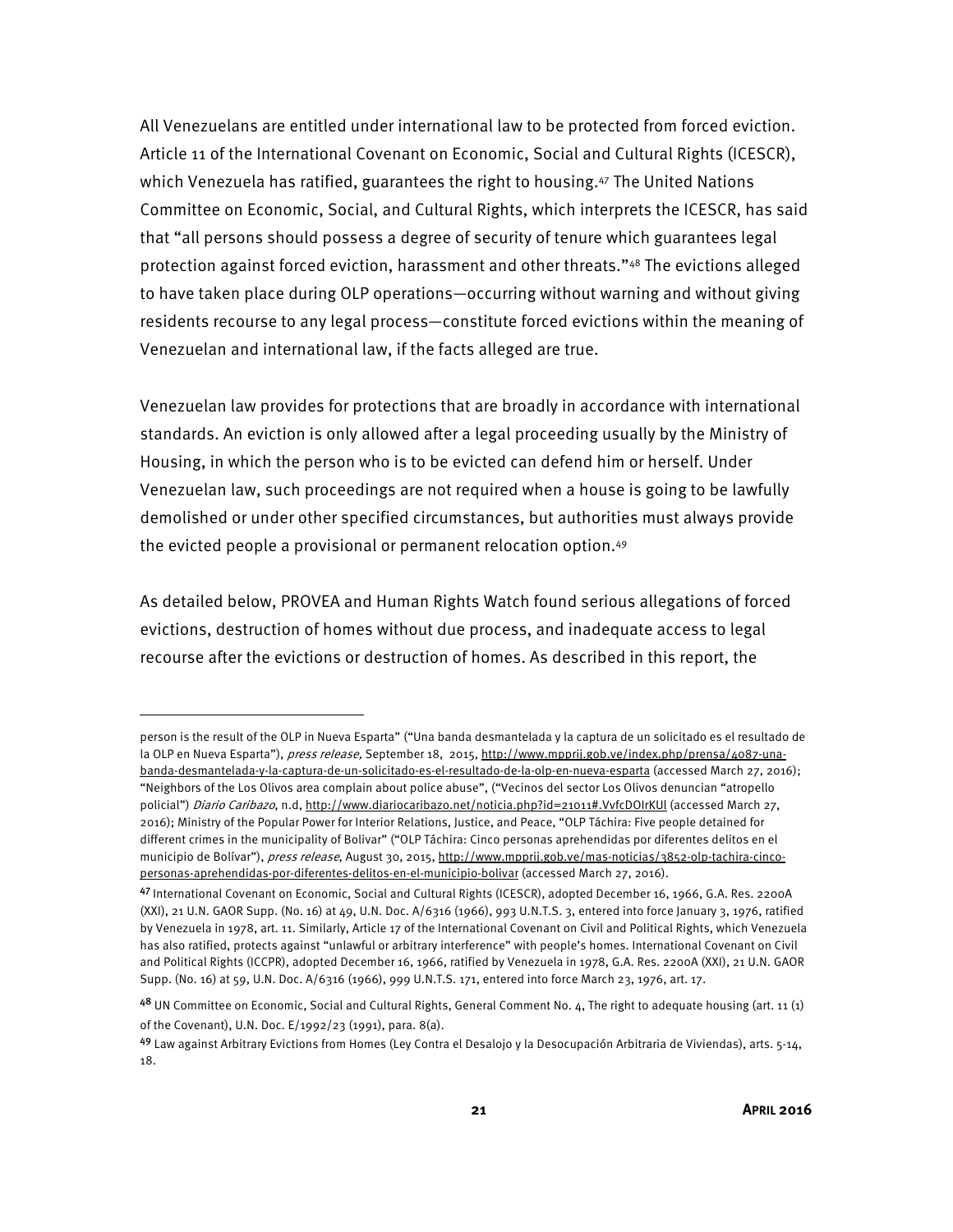Ombudsman's Office, the Attorney General's Office, and other competent authorities do not appear to have adequately responded to complaints filed by victims.

#### Cota 905, Caracas

At dawn on July 13, 2015, security agents from the National Guard, the SEBIN, the CICPC, and the National Bolivarian Police carried out an OLP raid at the Cota 905, a low-income neighborhood in Caracas.50 Later that day, Interior Relations, Justice, and Peace Minister Gustavo González López said in a press conference that 134 people, including 32 foreigners "with direct ties to Colombian paramilitaries" had been detained during the operation and that 14 "criminals" had been killed during "confrontations" with security forces.51 President Nicolás Maduro said that 40 "foreign paramilitaries" had been detained.52 Attorney General Luisa Ortega Díaz claimed that security personnel had acted with "full respect for human rights."<sup>53</sup>

Despite this last claim, more than 20 residents interviewed by PROVEA and Human Rights Watch gave accounts strongly suggesting that security forces committed abuses during the raid.54 Some residents said that security agents—without showing warrants, saying that they were "acting pursuant to a presidential order"—forcefully entered dozens of homes during the dawn hour when most people were sleeping. The residents said that the agents stole cell phones, money, and food, among other goods. Dozens of residents disputed the government's tally of 134 people detained, telling PROVEA that security agents detained

<sup>50 &</sup>quot;Report of the first OLP in the country" ("Reporte del despliegue del primer OLP en el país"), uploaded on July 27, 2015, video clip, YouTube, https://www.youtube.com/watch?v=9U2Q5hrfUiM (accessed February 26, 2016); "Cabello warns that NGOs attempt to discredit security plans" ("Cabello advierte que ONG pretenden desacreditar planes de seguridad"), Venezuelan News Agency, July 23, 2016, http://www.avn.info.ve/contenido/cabello-advierte-que-ong-pretendendesacreditar-planes-seguridad (accessed February 26, 2016); "Ministry of Interior and Justice announces results of forceful operation in the Cota 905" ("MIJ anuncia resultado de contundente operativo en la Cota 905"), uploaded on July 13, 2015, video clip, YouTube, https://www.youtube.com/watch?v=KFZpygoGJ8s (accessed February 26, 2016).

<sup>51 &</sup>quot;Ministry of Interior and Justice announces results of forceful operation in the Cota 905."

<sup>52 &</sup>quot;In contact with Nicolás Maduro 34" ("En Contacto con Nicolás Maduro 34"), uploaded on July 15, 2015, video clip, YouTube, https://www.youtube.com/watch?v=6kG9-T9tPUg (accessed February 26, 2016).

<sup>53</sup> Attorney General's Office, "Attorney General: 19 people detained in the security operation in the Cota 905 will be presented [before a judge]" ("Fiscal General: serán presentadas 19 personas detenidas en el operativo de seguridad en la Cota 905"), July 15, 2015, http://www.ministeriopublico.gob.ve/web/guest/buscador/-/journal\_content/56/10136/8964196 (accessed February 26, 2016).

<sup>54</sup> Human Rights Watch interviewed three of the residents in Caracas, and PROVEA interviewed the rest (PROVEA taped seven of those interviews, which were also reviewed by Human Rights Watch).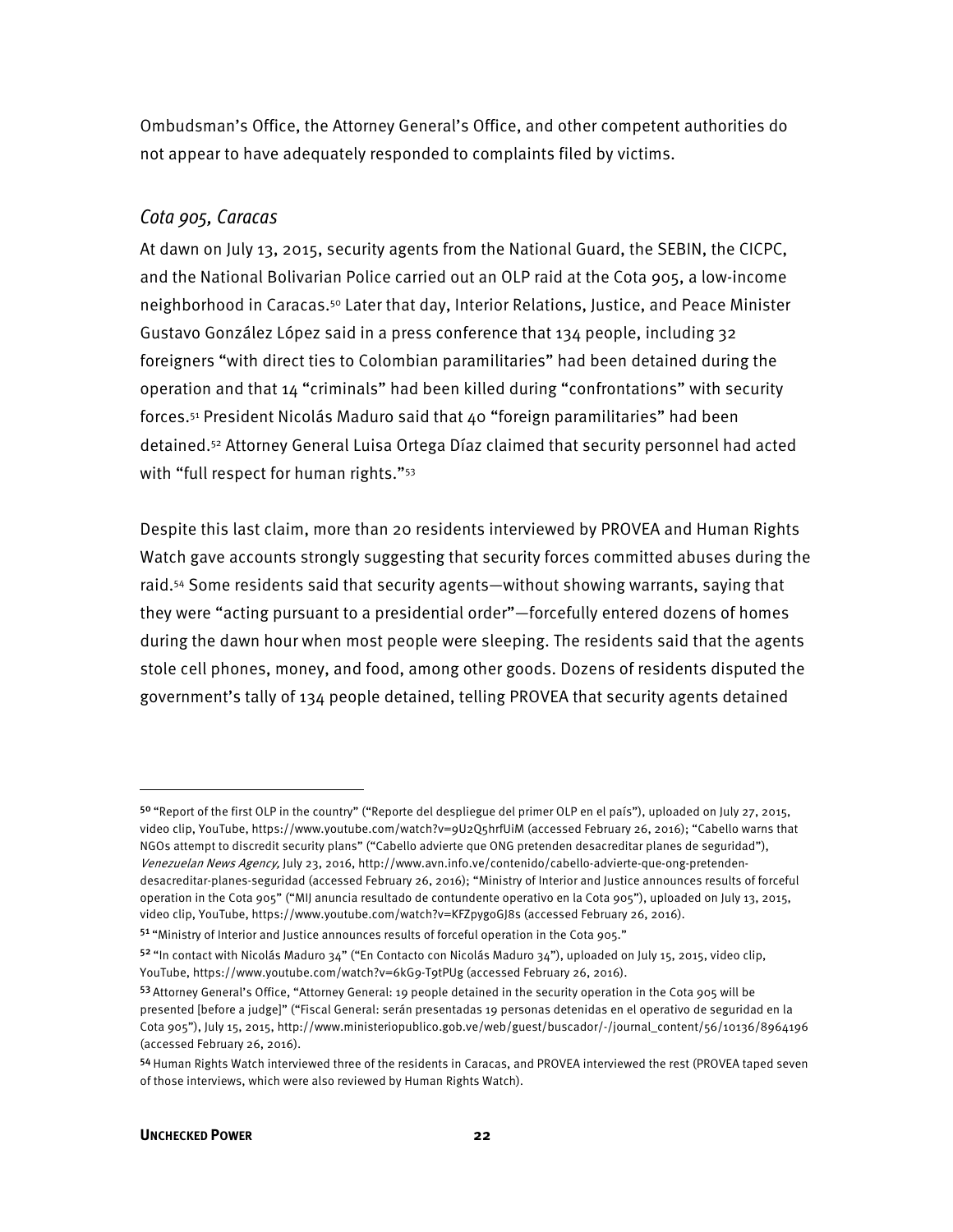what they estimated to be more than 200 people, including some who were held for an entire day and subject to beatings.<sup>55</sup>

The agents took several detainees uphill to an open area called "The Field" (La Cancha), where they forced them to kneel in the sun for several hours, according to residents interviewed by PROVEA and Human Rights Watch. For example, Pedro Beltrán, a resident, told PROVEA that security agents broke into his home in the early morning and took him and his son outside wearing neither shoes nor shirts. The officers then allegedly forced them to lie on the ground for four hours, and beat them when they raised their heads. Beltrán said that the officers then took them to La Cancha and forced them to kneel in the sun, without water, until  $4 \text{ p.m.}$  The officers allegedly placed their boots on the men's heads and accused them of being paramilitaries.56

José Vega, another resident, told PROVEA in a taped interview that security agents stormed into his house when he was getting ready to go to work, beat him, and threatened to kill him. Vega said that the agents pressed the muzzle of a gun to his forehead and forced his fingers to grip another gun, telling him they could kill him in a "confrontation" if he didn't provide information on who the "criminals" were. They eventually let him go without explanation, Vega said.<sup>57</sup>

Ana Correa told Human Rights Watch that when she was walking to work at around 7 a.m., she saw about 30 uniformed CICPC agents, their faces covered by ski masks, asking around for people by name.58 Correa said that she saw the officers entering homes, beating people, and detaining "anyone" they found.

 $\overline{a}$ 

<sup>55</sup>PROVEA interviews with residents of Cota 905, Caracas, July 17-18, 2015.

<sup>56</sup> PROVEA interview with Pedro Beltrán; "Cota 905: Organized community denounces threats, searches, massive robbery, and arbitrary detention during OLP" ("Cota 905: Comunidad organizada denuncia amenazas, allanamientos, robos masivos y detenciones arbitrarias durante OLP"), July 20, 2015, http://www.derechos.org.ve/2015/07/20/cota-905-comunidadorganizada-denuncia-amenazas-allanamientos-robos-masivos-y-detenciones-arbitrarias-durante-olp/ (accessed February 26, 2016).

<sup>57</sup> PROVEA interview with José Vega; "Cota 905 residents denounce police abuse during OLP" ("Habitantes Cota 905 denuncian atropellos durante Operativo Liberación del Pueblo"), uploaded on July 18, 2015, video clip, YouTube, https://www.youtube.com/watch?v=dMsaZGx-Odk (accessed February 26, 2016).

<sup>58</sup> Human Rights Watch interview with Ana Correa (pseudonym), Caracas, November 3, 2015.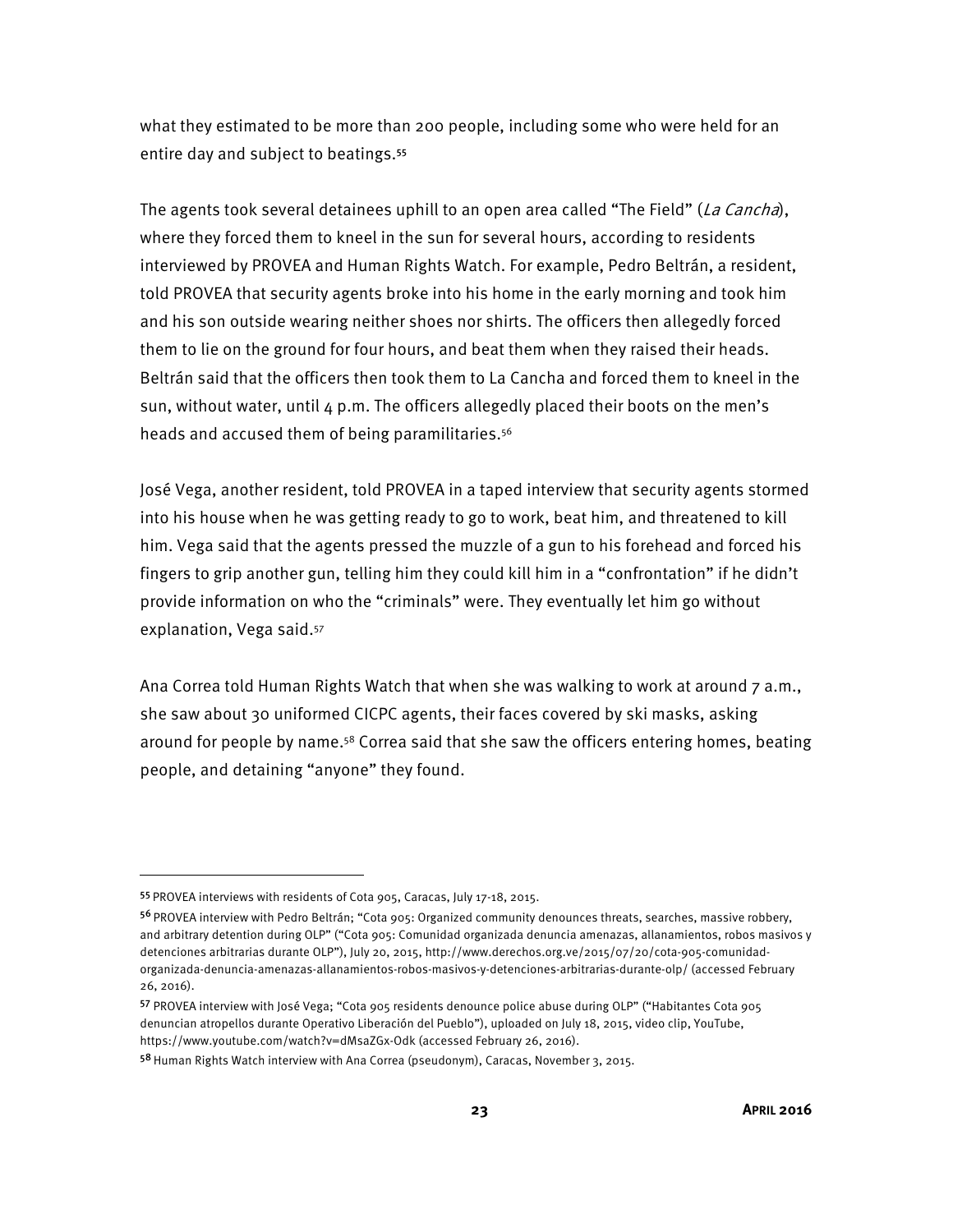The vast majority of the 134 people that authorities recognize as having been detained during the OLP raid on July 13 were never charged with any offense. On July 15, the attorney general confirmed that only 19 of the detainees had been brought before a judge; the 19 were accused of having committed crimes such as homicides, robbery, and drug trafficking.59

The national ombudsman (*Defensor del Pueblo*) told the press on July 16 that his office would work with the Attorney General's Office to investigate allegations that security personnel had committed abuses during the operation. In the same press conference, he said that the security agents were "confronted" when they entered the Cota 905 to conduct the OLP raid. He did not specify by whom or in what way.<sup>60</sup>

PROVEA sent a letter to the ombudsman on October 1, 2015, providing information on alleged abuses committed in the Cota 905 raid. As of March 2016, the office had not responded.

Security forces conducted at least two subsequent raids in the Cota 905 in 2015, according to residents. On July 20, 2015, members of the National Guard broke into Juan Pérez's home at 5:30 a.m. while he was sleeping, according to testimony he provided to *COFAVIC*.<sup>61</sup> Pérez said that the officers told him to grab his identity card and forced him outside, and that he saw security agents stealing food and goods from other houses. The officers forced several more men and teenagers who Pérez estimated were about 14 years old out of their homes and told them to sit on the pavement, keeping their hands behind their backs. Pérez said that the officers eventually rounded them all up and loaded them onto several public buses. They did not tell the detainees where they were being taken.

The buses unloaded them at a National Guard base where some 200 men were being held, Pérez said, and nobody was allowed to get in touch with family. Pérez said that during the nearly 24 hours that he was there, he saw men forced to kneel for long periods. He also

<sup>59</sup>Attorney General's Office, "Attorney General: 19 people detained in the security operation in the Cota 905 will be presented [before a judge]."

<sup>60</sup>"William Saab: We have not received any complaints from family members of people killed in the Cota 905" ("William Saab: No hemos recibido denuncias de familiares de fallecidos en la Cota 905"), Correo del Orinoco, July 16, 2015, http://www.correodelorinoco.gob.ve/nacionales/william-saab-no-hemos-recibido-denuncias-familiares-fallecidos-cota-905/ (accessed February 26, 2016).

<sup>61</sup>Written testimony provided by Juan Pérez (pseudonym) to COFAVIC, n.d.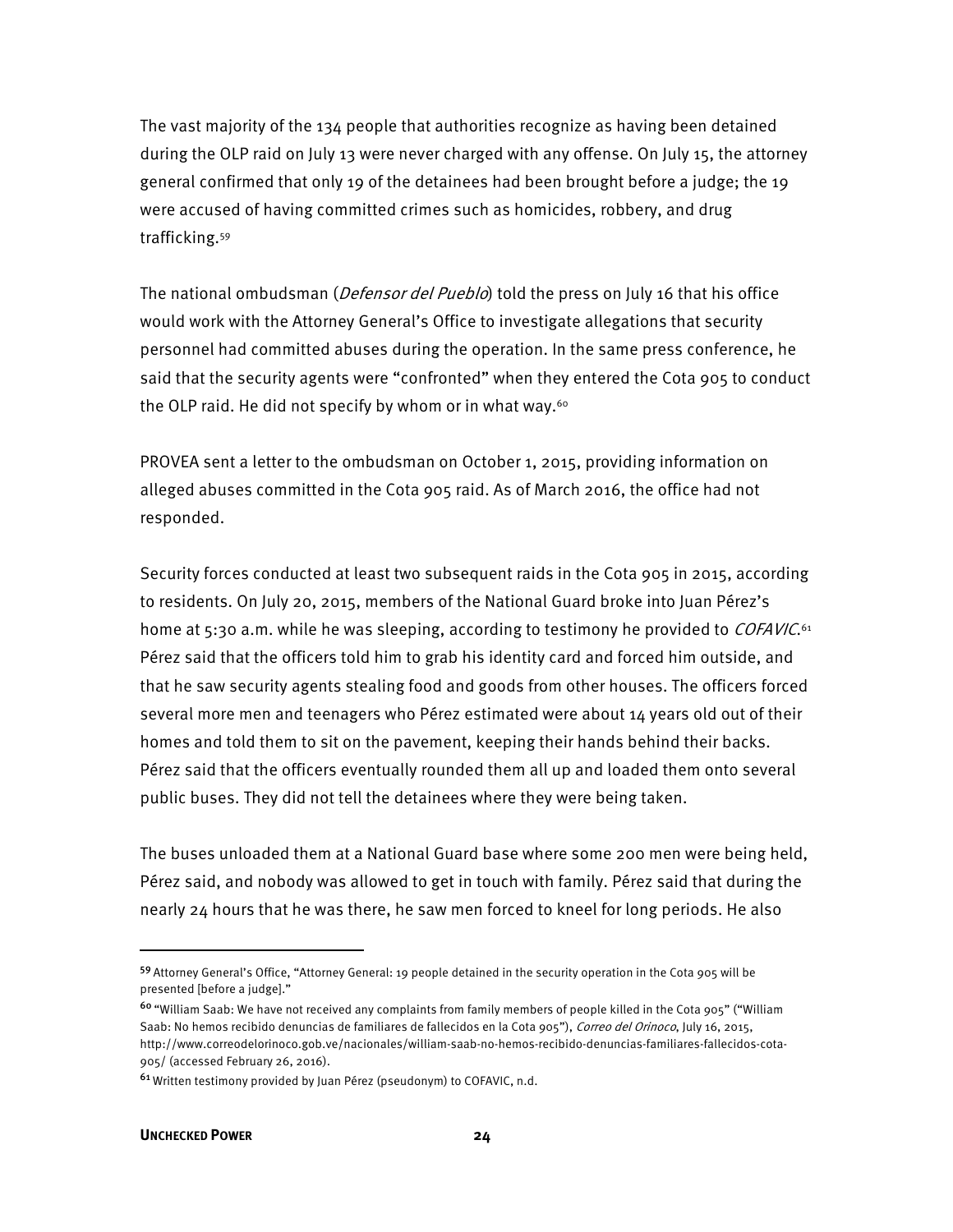saw men beaten, denied water, and refused access to the bathroom, he said. He alleged that in one particularly harsh episode, members of the National Guard loaded three men into a police car and beat them. At around  $3$  a.m. the following day, members of the National Guard let Pérez go, he said, but threatened to detain him again and bring criminal charges, without specifying under what circumstances or with what crimes he might be charged.

Four residents told PROVEA in taped interviews that during another OLP raid on September 25, 2015, a group of CICPC officials started a fire in the Cota 905 that burned 15 houses, destroying 10 of them entirely.62

#### Pan-American Highway, Miranda state

**.** 

On July 27, Gustavo González López, the interior relations, justice, and peace minister, announced that 1,447 security agents had participated in an OLP raid three days earlier near the Pan-American highway, which connects Caracas with Miranda state. González López said that during the operation, security forces demolished 299 homes and detained 18 people, including 15 foreigners.63 President Nicolás Maduro said that a "paramilitary cell" operating there had been dissolved.64

<sup>62</sup>PROVEA interview with Jessica González, n.d., video clip, YouTube, https://www.youtube.com/watch?v=grX-KAFDZE4 (accessed February 26, 2016); PROVEA interview with Karina Andrade, n.d., video clip, YouTube,

https://www.youtube.com/watch?v=idFdViokfcw (accessed February 26, 2016); PROVEA interview with Richard Rangel, n.d., video clip, YouTube, https://www.youtube.com/watch?v=MX8Tgh9\_YVo (accessed February 26, 2016); PROVEA interview with resident, n.d., video clip, YouTube, https://www.youtube.com/watch?v=1RhtMNUcErQ (accessed February 26, 2016). <sup>63</sup> "Learn about the OLP results in 15 days" ("Conozca los resultados de la OLP en 15 días"), Venezolana de Televisión, July 28, 2015, http://www.vtv.gob.ve/articulos/2015/07/28/conozca-los-resultados-de-la-olp-en-15-dias-8209.html (accessed February 26, 2016); "Minister González López gives results of OLP in Montalbán and the Panamerican Highway" ("Ministro González López da resultados de OLP en Montalbán y la Panamericana"), uploaded on July 27, 2015, video clip, YouTube, https://www.youtube.com/watch?v=yZ8J5TZYy0U (accessed February 26, 2016); Ministry of the Popular Power for Interior Relations, Justice, and Peace, "More than 200 people detained during OLP in Montalbán III" (Más de 200 personas detenidas durante OLP en Montalbán III"), July 27, 2015, http://www.mpprij.gob.ve/component/content/article?id=3426:vigilancia-ypatrullaje-permanente-en-agencias-bancarias-de-caracas&catid=3:newsflash (accessed March 22, 2016).

<sup>64</sup>"Security forces disbanded paramilitary cell that operated in the Panamerican highway" ("Fuerzas de seguridad desarticularon célula paramilitar que operaba en la carretera Panamericana"), Venezuelan News Agency, July 25, 2015, http://www.avn.info.ve/contenido/fuerzas-seguridad-desarticularon-c%C3%A9lula-paramilitar-que-operaba-carreterapanamericana (accessed February 26, 2016); "OLP disbanded a paramilitary cell that operated in the Panamerican Highway" ("OLP desarticuló célula paramilitar que operaba en la carretera Panamericana"), Venezolana de Televisión, July 21, 2015, http://www.vtv.gob.ve/articulos/2015/07/26/fuerzas-de-seguridad-desarticularon-celula-paramilitar-que-operaba-en-lacarretera-panamericana-165.html (accessed March 1, 2016).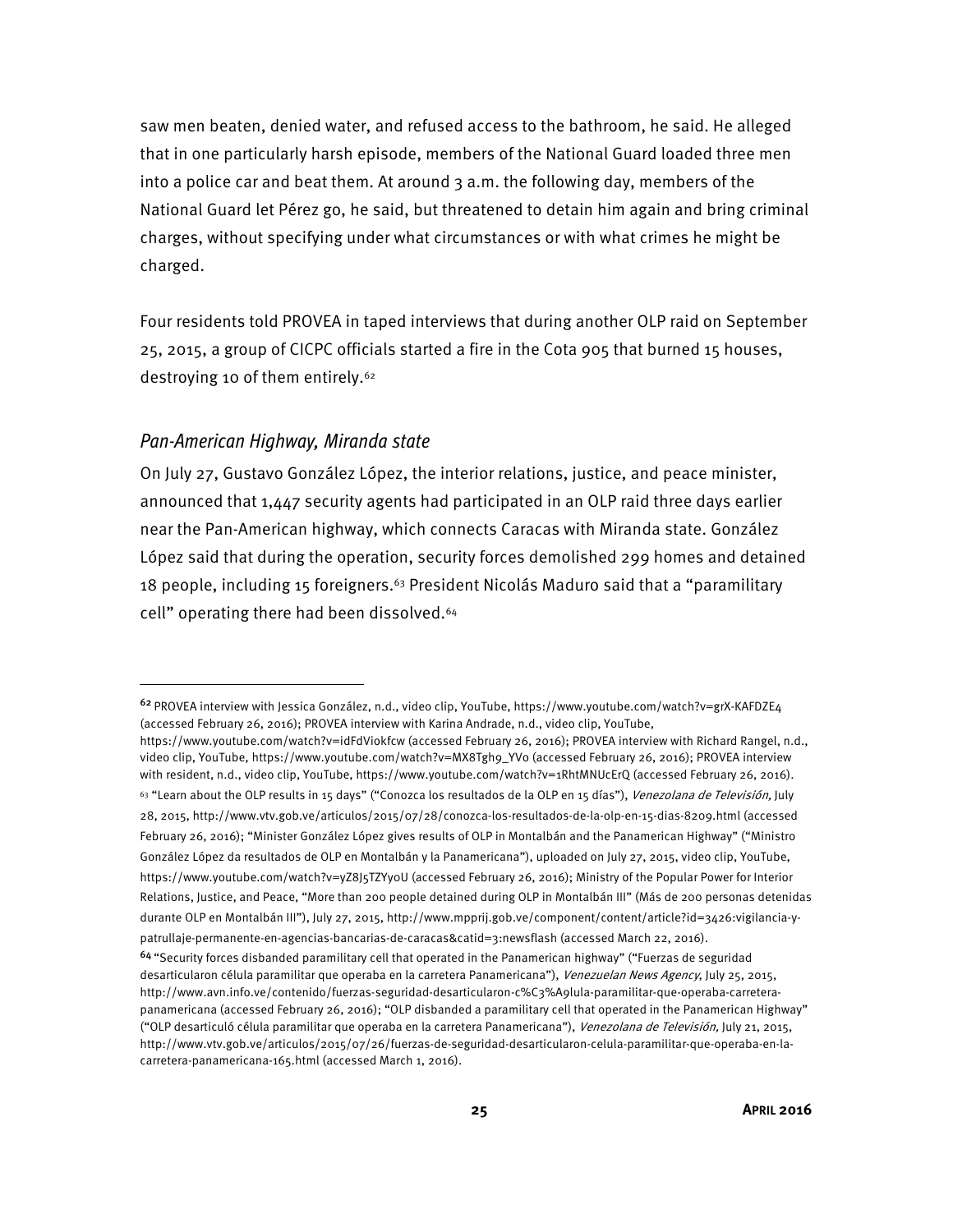The communities where the raid took place—La Ensenada, Divino Niño, and Bosque Verde—are small residential areas at the edge of the Pan-American highway, where families had settled starting in 1982. The neighborhoods grew, and in 2006, residents founded a communal council.<sup>65</sup>

Residents told PROVEA and Human Rights Watch that at 5 a.m. on Friday, July 24, approximately 300 members of the National Guard evicted 106 families from their homes in the three communities. The residents alleged that without prior notice and without showing an official document to justify the eviction, members of the National Guard entered the homes, roused sleeping residents, and told them that they had a "presidential order" to evict. The officers told residents that they were being evicted because they had "invaded" the land where they had built their homes.<sup>66</sup>

Residents said they believed they had a legitimate right to live there, and provided PROVEA and Human Rights Watch with copies of documentation in which the Venezuelan government had, for example, transferred funds to the Communal Council.

The members of the National Guard only allowed residents to take with them what they could grab in an hour or so, several residents told PROVEA and Human Rights Watch. They allegedly forced them out of their homes, beating men, women, and children. They made them stand by the highway, and residents said that they watched officers take electronics and food from their homes and place them in official vehicles. As they worked, the officers sang "Dear Fatherland," residents said, the anthem that President Hugo Chávez sang during his last televised address.<sup>67</sup>

**.** 

<sup>&</sup>lt;sup>65</sup> Communal councils, which exist in different parts of the country, are bodies created by a 2009 law to "implement public policies and projects that aim at responding to the needs" of local communities. Law on Communal Councils (Ley de los Consejos Comunales), art. 2. "Chief of state recommended increasing the creation of communal councils" ("Jefe de Estado recomienda acentuar creación de Consejos Comunales"), Bolivarian News Agency, February 2, 2006,

http://aporrea.blogspot.com.ar/2006/02/jefe-de-estado-recomienda-acentuar\_02.html (accessed February 26, 2016); "Communal councils are the means to reach socialism, said Chávez" ("Los consejos comunales son la vía para llegar al socialismo, afirma Chávez"), *Bolivarian News Agency*, May 6, 2006, http://www.aporrea.org/actualidad/n77195.html (accessed February 26, 2016). Communal Council La Ensenada, "History of the Community La Ensenada" ("Historia del Barrio Comunidad La Ensenada"), March 10, 2015, copy on file at Human Rights Watch.

<sup>66</sup> Human Rights Watch interview with eight residents, Pan-American Highway, November 5, 2015.  $67$  Ibid.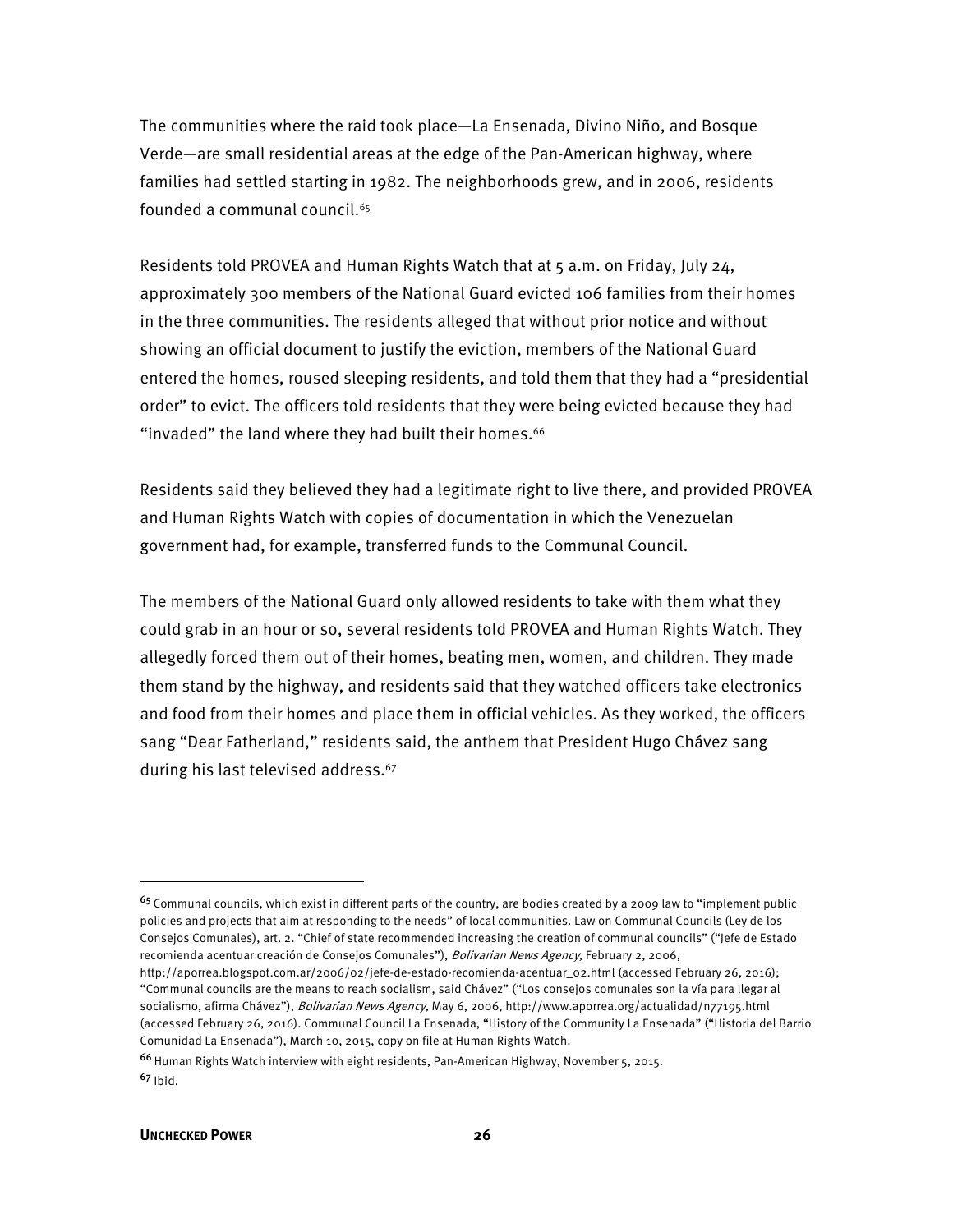Representatives of the Attorney General's Office and the Ombudsman's Office were sent to witness the OLP raid, residents told PROVEA and Human Rights Watch, but they acted only as "passive spectators."68

National Guard officers detained several people arbitrarily, residents said. They took people who had not been detained to a nearby warehouse and allowed them to leave the few objects that they had been able to take from their homes there for safekeeping. But many of the items that residents left at the warehouse were missing when they went to pick them up later, the residents said.

Residents said that National Guard officers subsequently demolished 100 homes—81 in La Ensenada, seven in Divino Niño, and 12 in Bosque Verde—where 106 families had lived.69 PROVEA and Human Rights Watch did not interview people from nearby El Cují community, but residents of the other three hamlets said security agents destroyed another 220 homes there during the same operation.

In November 2015, former residents showed PROVEA and Human Rights Watch the debris left where their homes used to stand.

As of February 2016, the government had not provided evicted residents with any compensation or relocation assistance, the residents told PROVEA.

#### Brisas del Hipódromo, Carabobo state

At 4 a.m. on August 17, 800 members of the National Guard and CICPC began an OLP that combined mass detentions and destruction of homes in Brisas del Hipódromo, a lowincome neighborhood in Valencia, Carabobo state. The Interior Ministry called the raid in Valencia part of the greater OLP plan to "fight paramilitary criminals."70

 $68$ <sub>Ibid.</sub>

**.** 

https://twitter.com/GonzalezMPPRIJP/status/633233429258223616?ref\_src=twsrc%5Etfw (accessed February 26, 2016).

<sup>&</sup>lt;sup>69</sup> Ibid. Although PROVEA and Human Rights Watch are not in a position to evaluate the merits of the residents' home ownership claims, residents of La Ensenada showed us government-issued certificates that they claimed showed prior government recognition of their rights to live there.

<sup>70</sup>Tweet by Justice Minister González López, August 17, 2015,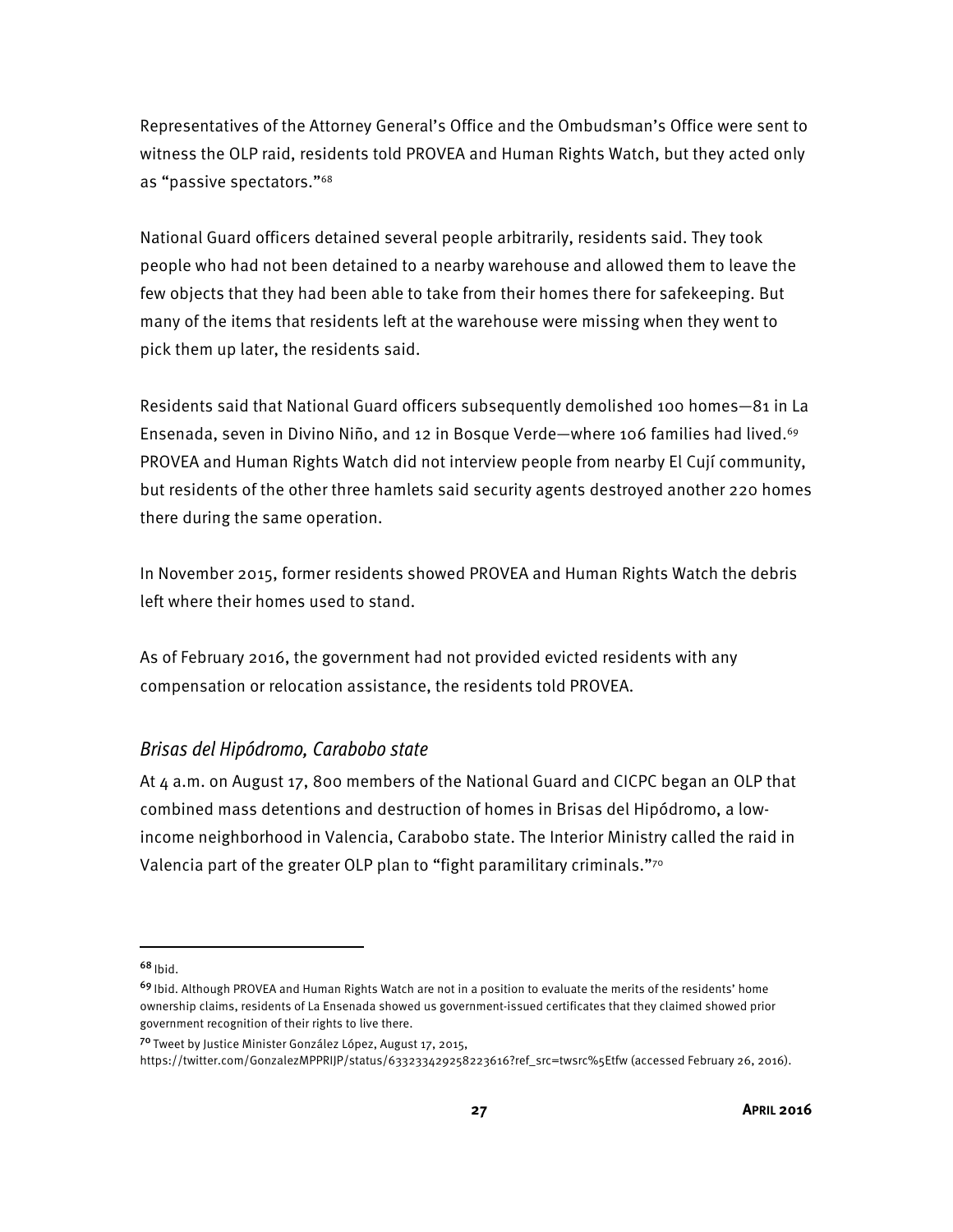While authorities said that residents were evicted from "improvised housing in the area," $71$ residents told PROVEA that some of the houses were made of concrete, some residents had lived at that location for at least four years, and the government had previously recognized their community through the establishment of government-sponsored committees. Residents said the operation destroyed the homes of 400 families, including the homes of people who had protested the government's failure to uphold an earlier promise to grant them housing in a nearby government-funded housing complex, "Ciudad Chávez."72

National Guard officers detained about 200 people, including most of the men and boys over 15 years old, several residents told PROVEA in taped interviews. Officers told those arrested that they were being held to verify whether they were wanted for crimes, William Alexander Serrano, one of the detainees, told PROVEA. Officers took the detainees to a regional headquarters of the National Guard, held them until after  $4 \text{ p.m.}$ , then drove them to a bus terminal and released them without explanation.73

While the men were in detention, officers participating in the OLP ordered women and children out of their homes and bulldozed the homes, along with whatever was left inside. Lorenys García, who was pregnant, told PROVEA in a taped interview that National Guard officers started destroying her home while she was still inside. PROVEA visited the area two weeks later, and Human Rights Watch reviewed photographs of the destroyed homes.

2379139/2015/03/26/503212/ (accessed March 27, 2016).

l

<sup>7&</sup>lt;sup>1</sup> Ministry of the Popular Power of Interior Relations, Justice, and Peace, "OLP captured six wanted individuals in Brisas del Hipódromo, Carabobo state" ("OLP capturó seis sujetos solicitados en el sector Brisas del Hipódromo del estado Carabobo"), press release, n.d., http://ven911.gob.ve/index.php/home/1-latest-news/1004-olp-capturo-seis-sujetossolicitados-en-el-sector-brisas-del-hipodromo-del-estado-carabobo (accessed February 26, 2016).

 $72$  See, e.g., PROVEA, "Testimonies – demolition and forced evictions in the Brisas del Hipódromo community" ("Testimonios - Demolición y desalojos forzosos en comunidad Brisas del Hipódromo"), uploaded on September 10, 2015, video clip, YouTube, https://www.youtube.com/watch?v=xqE0I9rcaAQ (accessed February 26, 2016); "Venezuela: Protest for housing outside of Ciudad Chávez for 11 days" ("Venezuela: Protesta por viviendas fuera de Ciudad Chávez cumplió 11 días"), Entorno Inteligente, August 4, 2015, http://www.entornointeligente.com/articulo/6609836/VENEZUELA-Protesta-por-viviendasfuera-de-Ciudad-Chavez-cumplio-11-dias-04082015 (accessed March 27, 2016); "All Ciudad Chávez apartments have already been granted" ("Apartamentos de Ciudad Chávez ya fueron adjudicados todos", Notitarde, March 25, 2015, http://www.notitarde.com/Valencia/Apartamentos-de-Ciudad-Chavez--ya-fueron-adjudicados-todos-

<sup>73</sup> PROVEA, "Testimonies - demolition and forced evictions in the Brisas del Hipódromo community" ("Testimonios -Demolición y desalojos forzosos en comunidad Brisas del Hipódromo"), uploaded on September 10, 2015, video clip, YouTube, https://www.youtube.com/watch?v=xqE0I9rcaAQ (accessed February 26, 2016); PROVEA, "Demolition and forced evictions in the Brisas del Hipódromo community" ("Demolición y desalojos forzosos en comunidad Brisas del Hipódromo"), uploaded on September 7, 2015, video clip, YouTube, https://www.youtube.com/watch?v=I0UOxorU-DI (accessed February 26, 2016).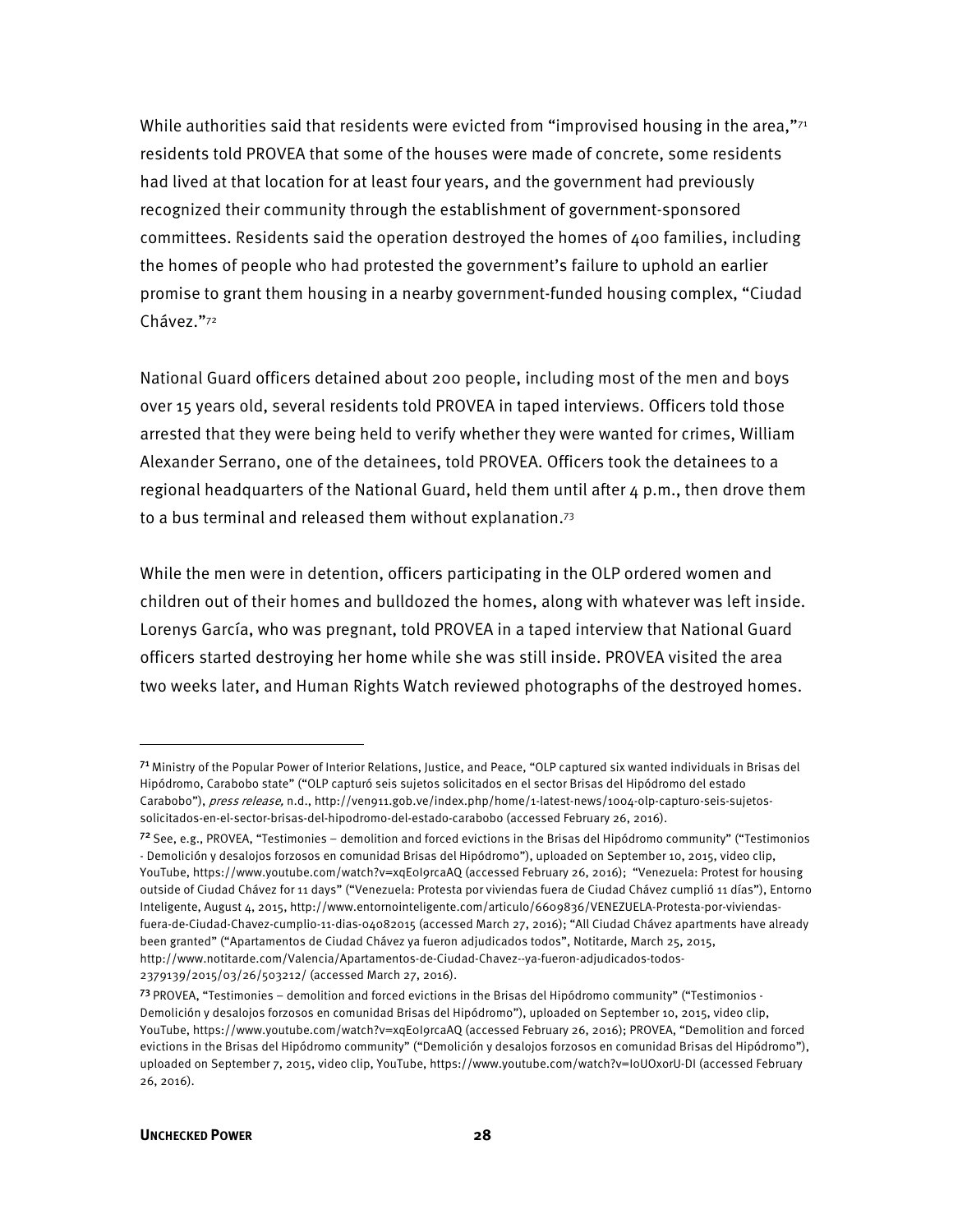Members of the National Guard physically assaulted at least four journalists who were covering the evictions and demolitions, according to the National Press Workers Union.74 A Venevisión journalist said that a high-ranking official from the National Guard ordered her cameraman to stop filming and told other members of the National Guard to take away his camera, which they did after a scuffle.75

The Interior Ministry reported that officials evicted 258 people and detained only six<sup>76</sup>—far fewer evictions and detentions than residents reported to PROVEA. In none of the cases did authorities provide prior notice or immediate relocation options, according to interviews with residents conducted by PROVEA.77

While some of those evicted eventually were offered relocation, residents told PROVEA that the vast majority, as of February, had not been relocated or provided with any kind of compensation.78

In September 2015, PROVEA wrote to the Ombudsman's Office asking the office to investigate the cases and help victims obtain redress, and detailing the alleged abuses committed in Brisas del Hipódromo. PROVEA had not received a response and was unaware of any significant action by the office as of late March 2016.

#### Evictions from Government-funded Housing Complexes

In 2011, President Chávez launched a government-funded housing program, "The Great Venezuela Housing Mission" (Gran Misión Vivienda Venezuela, or GMVV), to help families

<sup>74</sup> Tweet by the National Union of Press Workers, August 18, 2015,

https://twitter.com/sntpvenezuela/status/633685387177783301 (accessed February 26, 2016).

<sup>75</sup>"Journalists attacked and Venevisión camera destroyed by the Bolivarian National Guard" ("Atacados periodistas y destrozada cámara de Venevisión por la GNB"), uploaded on August 19, 2015, video clip, YouTube,

https://www.youtube.com/watch?t=12&v=Z4MJ8x7bkxg (accessed February 26, 2016).

<sup>&</sup>lt;sup>76</sup> Ministry of the Popular Power of Interior Relations, Justice, and Peace, "OLP captured six wanted individuals in Brisas del Hipódromo, Carabobo state."

<sup>77</sup> PROVEA, "Testimonies – demolition and forced evictions in the Brisas del Hipódromo community" ("Testimonios - Demolición y desalojos forzosos en comunidad Brisas del Hipódromo"), uploaded on September 10, 2015, video clip, YouTube, https://www.youtube.com/watch?v=xqE0I9rcaAQ (accessed February 26, 2016); PROVEA, "Demolition and forced evictions in the Brisas del Hipódromo community" ("Demolición y desalojos forzosos en comunidad Brisas del Hipódromo"), uploaded on September 7, 2015, video clip, YouTube, https://www.youtube.com/watch?v=I0UOxorU-DI (accessed February 26, 2016).

<sup>78</sup> PROVEA telephone interviews with Brisas del Hipódromo residents, February 10, 2016.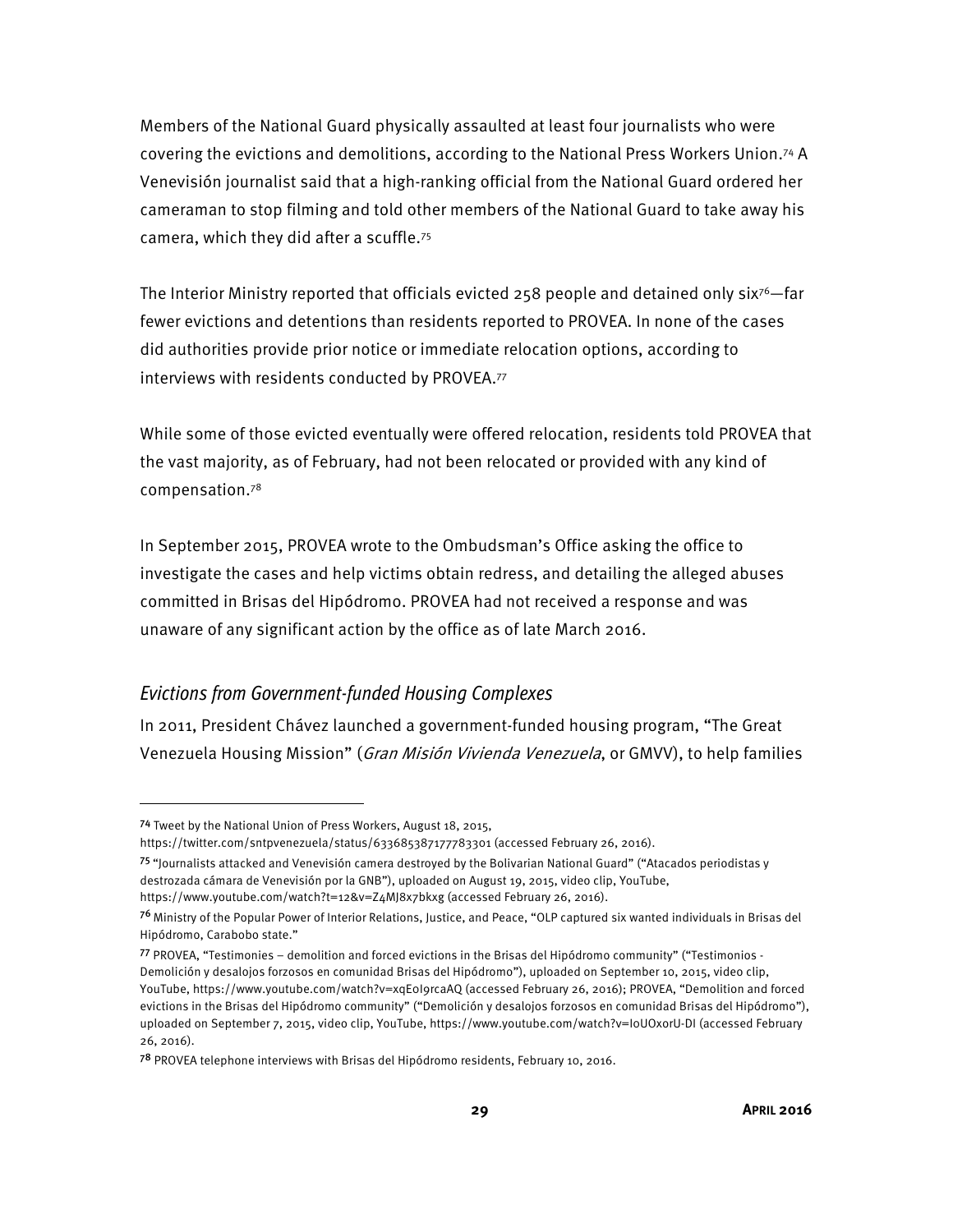who had lost their homes after heavy rains. The program was subsequently extended to the rest of the population that could not afford to buy homes.79 As of April 2015, 700,000 families lived in GMVV homes.80

Under Venezuelan law, GMVV beneficiaries are entitled to live in the homes granted to them through the program, but they do not own them. The law establishes a set of tenant duties that includes a vaguely defined provision to "abstain from carrying out any activity that generates a risk to affect or undermine public goods or those of third parties." <sup>81</sup> The government is empowered to evict a tenant who is not in compliance, following the same legal requirements for any eviction.

Research by PROVEA has found that, in practice, many GMVV residents have had difficulty obtaining the paperwork that recognizes them as legitimate tenants. This makes them vulnerable to eviction without due process.<sup>82</sup> As of March 2016, a legislative proposal to grant property rights to tenants of the GMVV was pending before the National Assembly.<sup>83</sup>

On August 12, 2015, Interior Relations, Justice, and Peace Minister Gustavo González López reported that during the first month of the OLP, security agents and housing officials

<u>.</u>

<sup>79</sup>Official website of The Great Venezuela Housing Mission, n.d.,

http://www.granmisionviviendavenezuela.gob.ve/index.php?option=com\_content&view=article&id=46&Itemid=79 (accessed February 26, 2016).

<sup>80</sup>"Maduro gives the house 700,000 of the Great Venezuela Housing Mission" ("Maduro entrega la casa 700 mil de la Gran Misión Vivienda Venezuela"), uploaded on April 21, 2015, video clip, YouTube, https://www.youtube.com/watch?v=IGsMNmM-EBE (accessed February 26, 2016).

<sup>81</sup> Organic Law on Emergency for Lands and Housing (Ley Orgánica de Emergencia para Terrenos y Vivienda), 2011,

http://www.traviesoevans.com/gaceta/2011/01-enero/2011-01-29-6018-extraordinaria.pdf (accessed February 26, 2016);

Law that Regulates Property of Homes of the Great Venezuela Housing Mission (Ley del Régimen de Propiedad de las

Viviendas de la Gran Misión Vivienda Venezuela), 2011, http://www.psuv.org.ve/wp-content/uploads/2011/05/Ley-del-

R%C3%A9gimen-de-Propiedad-de-las-Viviendas-de-la-Gran-Misi%C3%B3n-Vivienda-Venezuela.pdf (accessed February 26, 2016).

<sup>82</sup> PROVEA, "Second report on the implementation of the Great Housing Mission Venezuela" ("Segundo Informe sobre la ejecución de la Gran Misión Vivienda Venezuela"), November 2013, http://www.derechos.org.ve/pw/wpcontent/uploads/2do-Informe-GMVV.pdf (accessed March 27, 2016).

<sup>83</sup> National Assembly of the Bolivarian Republic of Venezuela, "Law to Grant Property Titles to Beneficiaries of the Great Venezuelan Housing Mission" ("Ley de Otorgamiento de Títulos de Propiedad a Beneficiarios de la Gran Misión Vivienda Venezuela"), n.d.,

http://www.asambleanacional.gob.ve/uploads/documentos/doc\_8284e8485b7636e42c595132921aaaed7dea084d.pdf (accessed March 14, 2016).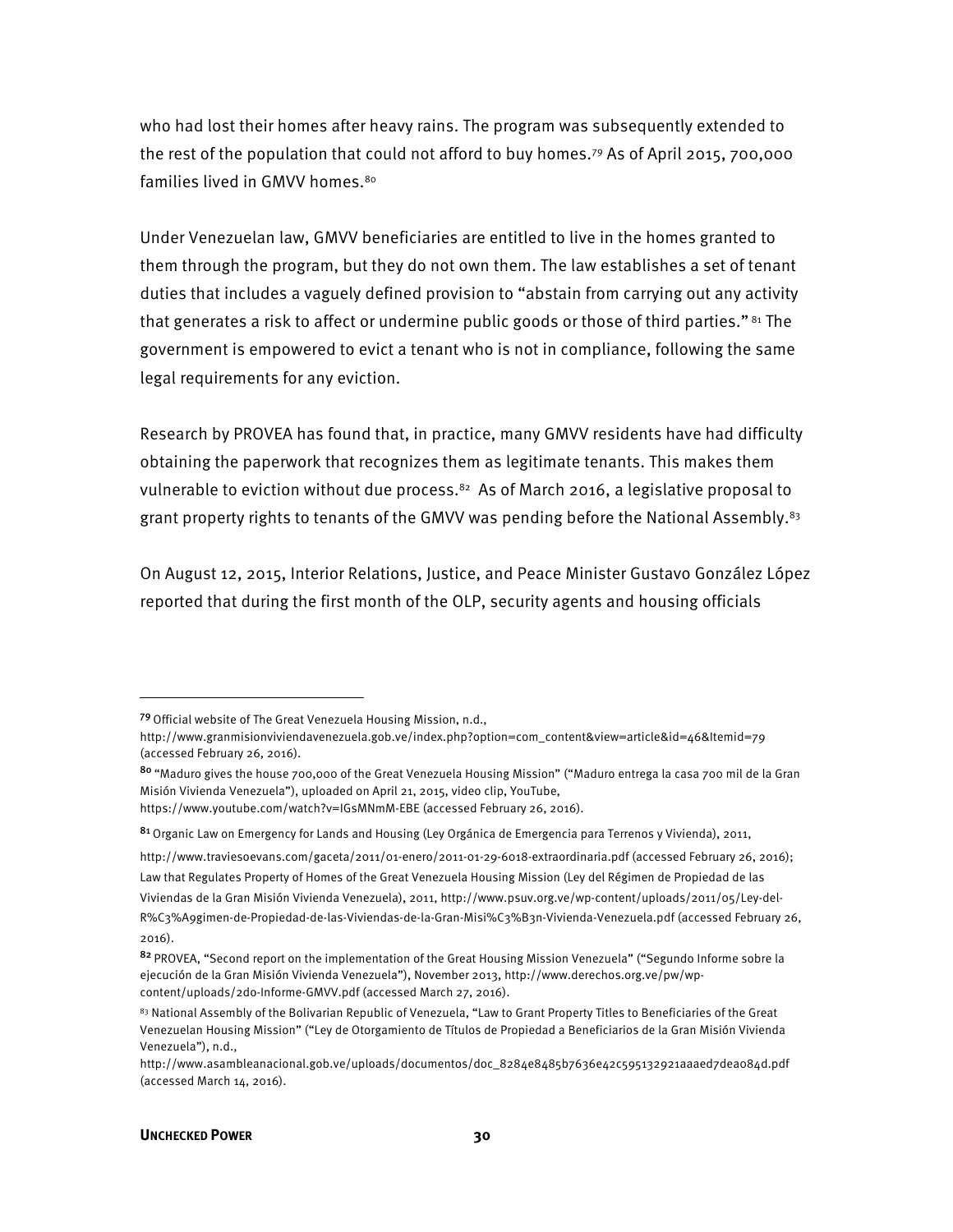inspected 8,244 GMVV homes as part of efforts to combat resident criminal gangs. $84$  A month later, González López said that during the OLP authorities had "inspected" 12,000 homes, of which they had "recovered"  $1,421.^{85}$  According to a review of official sources by PROVEA, thousands of additional "inspections" were carried out in the following months.

Government officials said that evictions from GMVV housing were carried out where occupants were not legitimate tenants,<sup>86</sup> or where authorities believed that one of the residents had committed a crime.<sup>87</sup> There are serious questions, however, about whether residents were afforded due process. According to several residents interviewed by PROVEA, security agents evicted families without giving prior notice. Residents also reportedly had no opportunity to contest their evictions before competent authorities. According to resident testimony that PROVEA gathered, some officials participating in the raids stole goods from the homes, including laptop computers, cell phones, and cash.

PROVEA and Human Rights Watch gathered information on a number of such cases, including the following:

<u>.</u>

• Two Colombian brothers, José Miguel Herrera Teherán and Adalberto Herrera Teherán, were detained during an OLP raid in the "La Paz" GMVV housing complex in Caracas on July 31, 2015.88 José Miguel Herrera Teherán was not allowed to call

<sup>84</sup>"OLP recovered more than 1248 apartments, August 12, 2015" ("OLP recuperó más de 1248 apartamentos, 12 de agosto de 2015"), uploaded on August 12, 2015, video clip, YouTube, https://www.youtube.com/watch?v=mNO92L3RXpQ (accessed February 26, 2016).

<sup>85 &</sup>quot;Two months of OLP: Miranda [is] the state with more recovered firearms and homes" ("Dos meses de la OLP: Miranda el estado con más armas y viviendas recuperadas"), Venezolana de Televisión, September 14, 2015,

http://www.vtv.gob.ve/articulos/2015/09/14/dos-meses-de-la-olp-miranda-el-estado-con-mas-armas-y-viviendasrecuperadas-6778.html (accessed February 26, 2016). Ministry of Popular Power for Interior Relations, Justice, and Peace, "In 60 days, 87 criminal gangs have been dismanteled" ("En 60 días ha desmantelado 87 bandas criminales"), press release, September 14, 2015, http://www.mpprij.gob.ve/prensa/21-noticias/plus-new/4028-en-60-dias-la-olp-ha-desmantelado-87 bandas-criminales (accessed March 27, 2016).

<sup>86</sup> Ibid: "A total of 505 homes were recovered by the OLP in Trujillo and Mérida" ("Un total de 50 viviendas fueron recuperadas por la OLP en Trujillo y Mérida"), uploaded on October 4, 2015, video clip, YouTube, https://www.youtube.com/watch?v=6c5mxFMCsqQ (accessed February 26, 2016).

<sup>87 &</sup>quot;Two months of OLP: Miranda is the state with more recovered firearms and homes," Venezolana de Televisión; "OLP captures 20 foreign criminals in Montalbán III" ("OLP captura 20 delincuentes extranjeros en Montalbán III"), Venezolana de Televisión, July 27, 2015, http://www.vtv.gob.ve/articulos/2015/07/27/olp-captura-20-delincuentes-extranjeros-enmontalban-iii-6780.html (accessed February 26, 2016).

<sup>88</sup> PROVEA, "Sebin holds a Colombian citizen incommunicado" ("Sebin mantiene incomunicado a ciudadano colombiano"), uploaded on September 7, 2015, video clip, YouTube, https://www.youtube.com/watch?v=g3YHztVeDYU (accessed February 26, 2016). PROVEA interview with Adalberto Herrera Teherán and other family members of José Miguel Herrera Teherán, Caracas, September 7, 2015.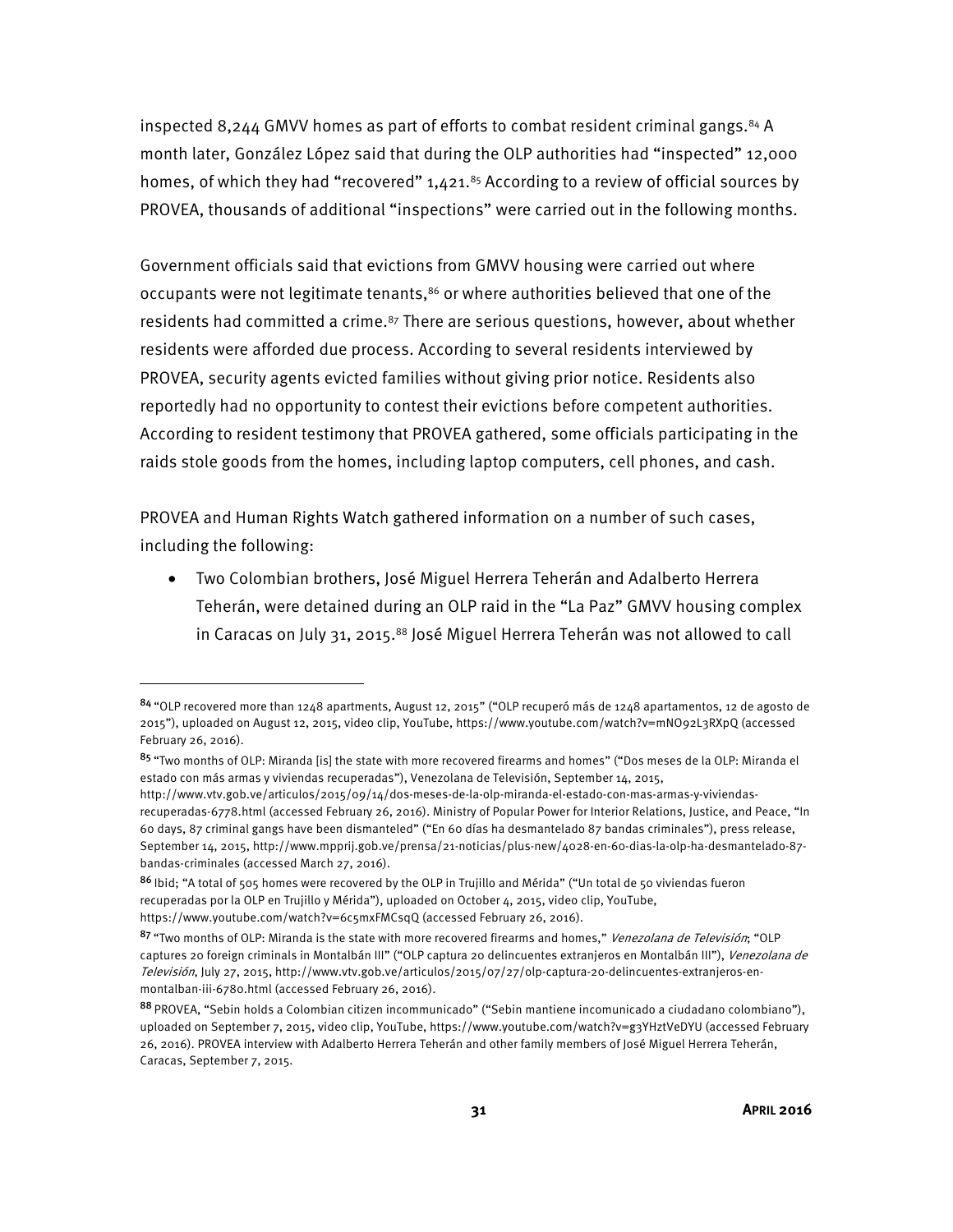his family or lawyers during a detention that lasted 41 days at a local headquarters of the SEBIN, according to his family. Adalberto Herrera Teherán said that he was held for 28 days at a National Guard base. Neither man was taken before a judge during his detention, Adalberto Herrera Teherán told PROVEA, despite a legal requirement that detainees be brought before a judge within 48 hours of their detention.89 José Miguel Herrera Teherán later returned to Colombia.

When the OLP raid ended that day, Minister of Interior Relations, Justice, and Peace Gustavo González López said that one of the people whom security agents had detained "possibly had links to paramilitaries," $90$  a conclusion he appears to have drawn from José Miguel Herrera's having told officers that he had served in the Colombian military as a conscript, Adalberto Herrera Teherán said. In addition to the Herrera brothers, seven other foreigners were detained during the raid, according to the Ministry of Interior Relations, Justice, and Peace.91

• On August 24, 2015, state police officers and officials from the Vargas state office in charge of public housing evicted Omaira del Carmen Ramírez and the three children living with her from their home in the "Caribe" GMVV housing complex during an OLP in Tanaguarena, Vargas state.92 Ramírez said she was not given prior notice or any opportunity to contest the eviction, and was told she had 20 minutes to leave the apartment and take her personal belongings with her. Ramírez told PROVEA that housing officials explained she was being evicted because her apartment looked too clean, so they presumed no one was living there. Dozens of other families were also evicted from the complex, Ramírez said. Ramírez told PROVEA and Human Rights Watch that she filed complaints with several offices, including the Ombudsman's Office and the Attorney General's Office. As of

<sup>89</sup> Constitution of the Bolivarian Republic of Venezuela, art. 44; Organic Code of Criminal Procedures, arts. 234 and 373. <sup>90</sup>"MG González López OLP," uploaded on July 31, 2015, video clip, YouTube,

https://www.youtube.com/watch?v=SltZCHKYZ6o (accessed February 26, 2016).

<sup>91</sup> Ibid; "OLP: Apartments are recovered and a gang is disbanded in a GMVV complex in La Paz" ("OLP: Recuperan apartamentos y desmantelan banda en urbanismo de la GMVV en La Paz"), Venezolana de Televisión, July 31, 2015, http://www.vtv.gob.ve/articulos/2015/07/31/olp-recuperan-apartamentos-y-desmantelan-banda-en-urbanismo-de-la-gmvven-la-paz-2884.html (accessed February 26, 2016).

<sup>92</sup> PROVEA, "Complaint of eviction in GMVV Tanaguarena during OLP" ("Denuncia de desahucio GMVV Tanaguarena en el marco de la OLP"), uploaded on September 11, 2015, video clip, YouTube, https://www.youtube.com/watch?v=8FnTKRr5HJs (accessed February 26, 2016).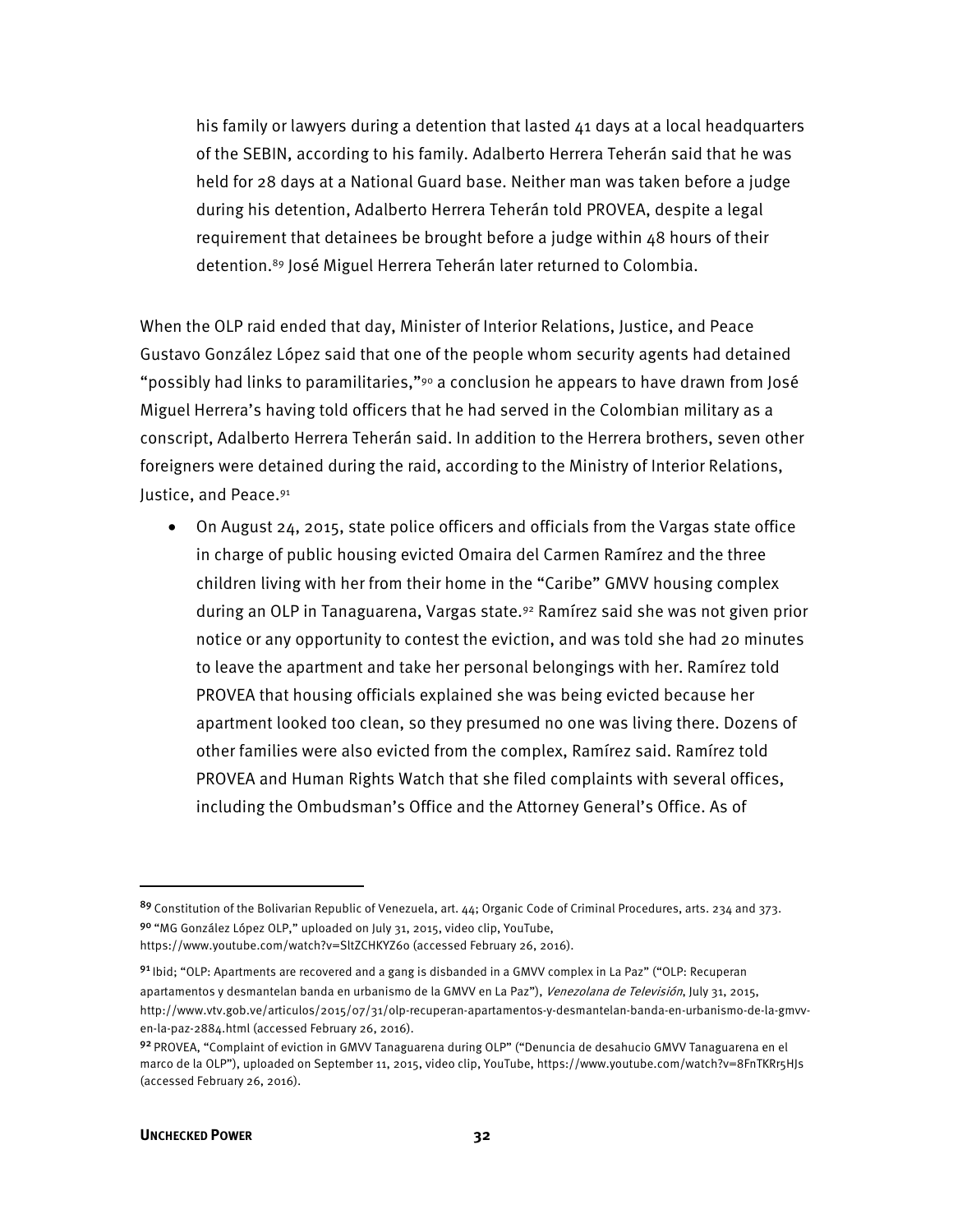February, she had not received any response.<sup>93</sup> On February 19, 2016, Ramírez filed a constitutional challenge before the Supreme Court, which had yet to be admitted at the time of writing.

According to official sources, 470 agents from the National Guard, the Army, CICPC, SEBIN, and state and municipal forces participated in the OLP in Tanaguarena and "recovered" 96 homes.94

• On June 22, María Rojas, a Colombian national in the process of obtaining Venezuelan citizenship, was detained during an OLP raid in a GMVV housing complex in Ocumare del Tuy, Miranda state.95 Rojas said a "military officer" threatened to deport her and threw away her identity card, issued by Venezuelan authorities. She said that officers then took her to Fort Guaicaipuro, a military installation, and finally to an immigration office. She was told that she was under investigation and had to report regularly to immigration authorities, she said. Rojas returned to Colombia.

### Arbitrary Deportations

l

When talking about the OLP, President Maduro and high-level officials have repeatedly accused Colombians and "paramilitaries" of committing crimes in Venezuela. This often discriminatory discourse, together with a presidential decree authorizing the deployment of security forces to implement the OLP in Táchira state, which borders Colombia, may have contributed to hundreds of cases of alleged abuse by security forces, including threats, physical abuse, detentions, and arbitrary deportations.

94 "OLP in Tanaguarena, Vargas state, verified 1,120 people and detained 11 wanted individuals" ("OLP en Tanaguarena

estado Vargas verificó mil 120 personas y detuvo a 11 solicitados"), Correo del Orinoco, August 23, 2015,

http://www.correodelorinoco.gob.ve/regiones/olp-tanaguarena-estado-vargas-verifico-mil-120-personas-y-detuvo-a-11 solicitados/ (accessed February 26, 2016); "Vargas: OLP detained 11 wanted people and recovered 96 homes" ("Vargas: OLP

detuvo a 11 personas solicitadas y recuperó 96 viviendas"), Venezolana de Televisión, August 24, 2015,

http://www.vtv.gob.ve/articulos/2015/08/24/vargas-olp-detuvo-a-11-personas-solicitadas-y-recupero-96-viviendas-2463.html (accessed February 26, 2016).

<sup>93</sup> Human Rights Watch interview with Omaira Ramírez, Caracas, November 5, 2015. PROVEA taped interview with Omaira Ramírez, September 11, 2015.

<sup>95</sup> PROVEA interview with María Rojas (pseudonym), August 12, 2015.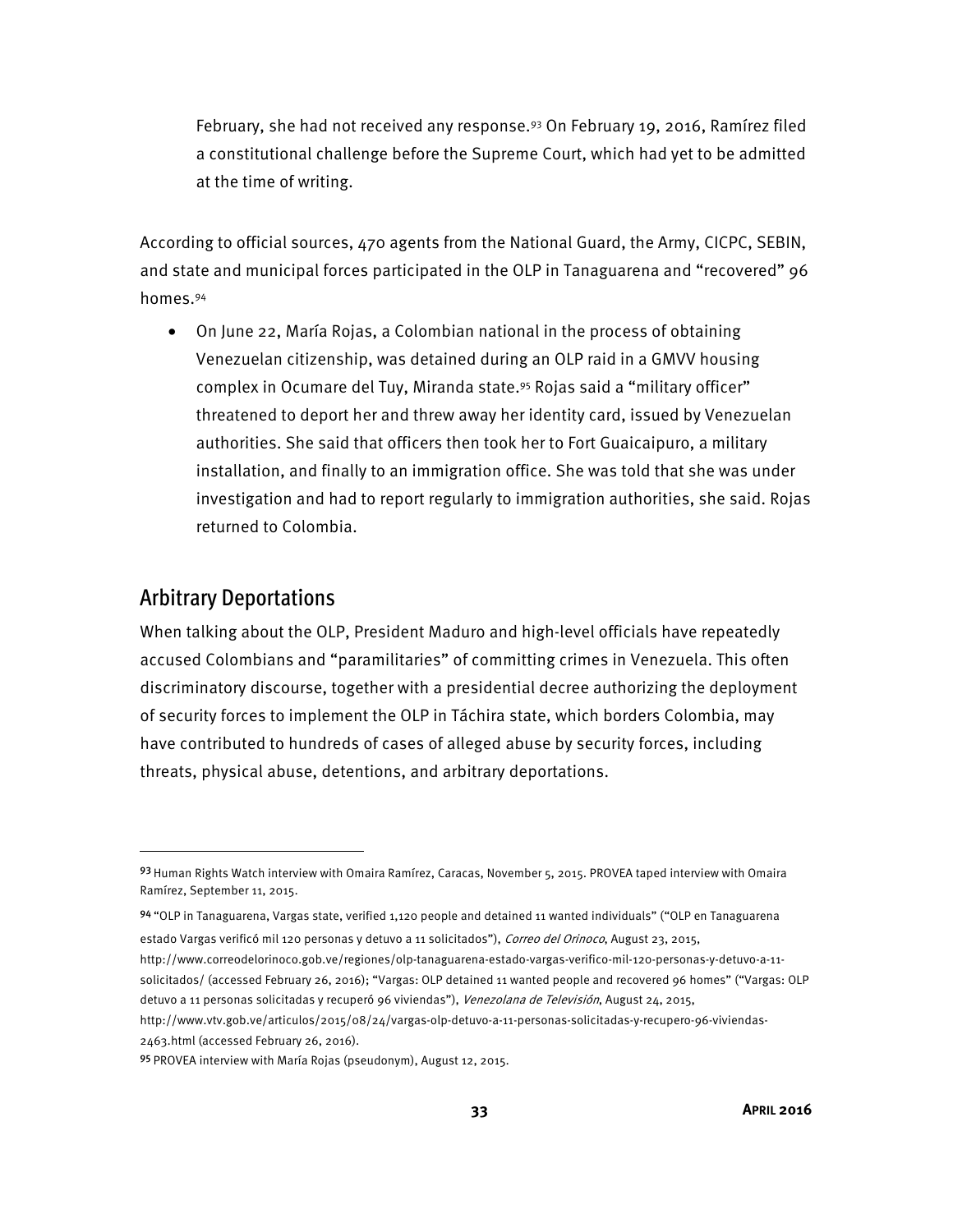#### Border with Colombia, Táchira state

In August, after an incident in which the government said alleged "paramilitaries" attacked three members of the National Guard, President Maduro closed the border with Colombia. He said the border was "rotten" and that Venezuela was a "victim of the paramilitary capitalist model of the Colombian right."96

At the same time, Maduro declared a state of emergency in six municipalities in Táchira state, suspending rights, including the requirement that authorities obtain a judicial order before searching homes.97 The government then deployed security forces to conduct OLP raids in the area.98

Between August and September 2015, Venezuelan security forces deported more than 1,700 Colombians, and at least 22,000 more left Venezuela, according to the United Nations Office for the Coordination of Humanitarian Affairs.99 The Inter-American Commission on Human Rights (IACHR) reported that Colombians had returned "out of fear and because of the grave situation in which they found themselves in Venezuela."<sup>100</sup>

None of the more than 700 Colombians interviewed by Colombia's Ombudsman's Office after being deported from Venezuela said that they were given a hearing to afford them an

**.** 

<sup>96</sup> "Maduro attacked Colombians and justified deportations" ("Maduro arremetió contra los colombianos y justificó las deportaciones"), uploaded on August 24, 2015, video clip, YouTube, https://www.youtube.com/watch?v=Z3cIFk\_Bihk (accessed February 26, 2016); "Venezuela closes its border with Colombia after a paramilitary attack" ("Venezuela cierra frontera con Colombia tras ataque paramilitar"), Telesur, August 19, 2015,

http://www.telesurtv.net/news/Maduro-anuncia-cierre-de-frontera-con-Colombia-tras-ataque-paramilitar-20150819- 0085.html (accessed February 26, 2016).

<sup>97</sup> Presidential Decree 1950, August 21, 2015. "Táchira: The frontier with Colombia will be closed until Saturday" ("Táchira: Hasta el sábado estará cerrada frontera con Colombia"), Venezolana de Televisión, August 20, 2015,

http://www.vtv.gob.ve/articulos/2015/08/20/comenzo-olp-y-cierre-por-72-horas-de-frontera-con-colombia-en-tachira-4513.html (accessed March 22, 2016).

<sup>98 &</sup>quot;Military and police security agents will be deployed in Táchira for special OLP" ("Cuerpos de seguridad militar y policial serán desplegados en Táchira para OLP especial"), Venezuelan News Agency, August 20, 2015,

http://www.avn.info.ve/contenido/cuerpos-seguridad-militar-y-policial-ser%C3%A1n-desplegados-t%C3%A1chira-para-olpespecial (accessed March 1, 2016).

<sup>99</sup>UN OCHA, "Colombia: humanitarian situation in the Colombian-Venezuelan border" ("Colombia: Situación humanitaria en frontera colombo-venezolana"), September 25, 2015,

https://www.humanitarianresponse.info/en/system/files/documents/files/150925\_informe\_de\_situacion\_no\_9\_situacion\_ de\_frontera\_final.pdf (accessed February 26, 2016).

<sup>&</sup>lt;sup>100</sup> Inter-American Commission on Human Rights, "IACHR concludes visit to Colombia's border with Venezuela," September 28, 2015, http://www.oas.org/en/iachr/media\_center/PReleases/2015/109A.asp (accessed February 26, 2016).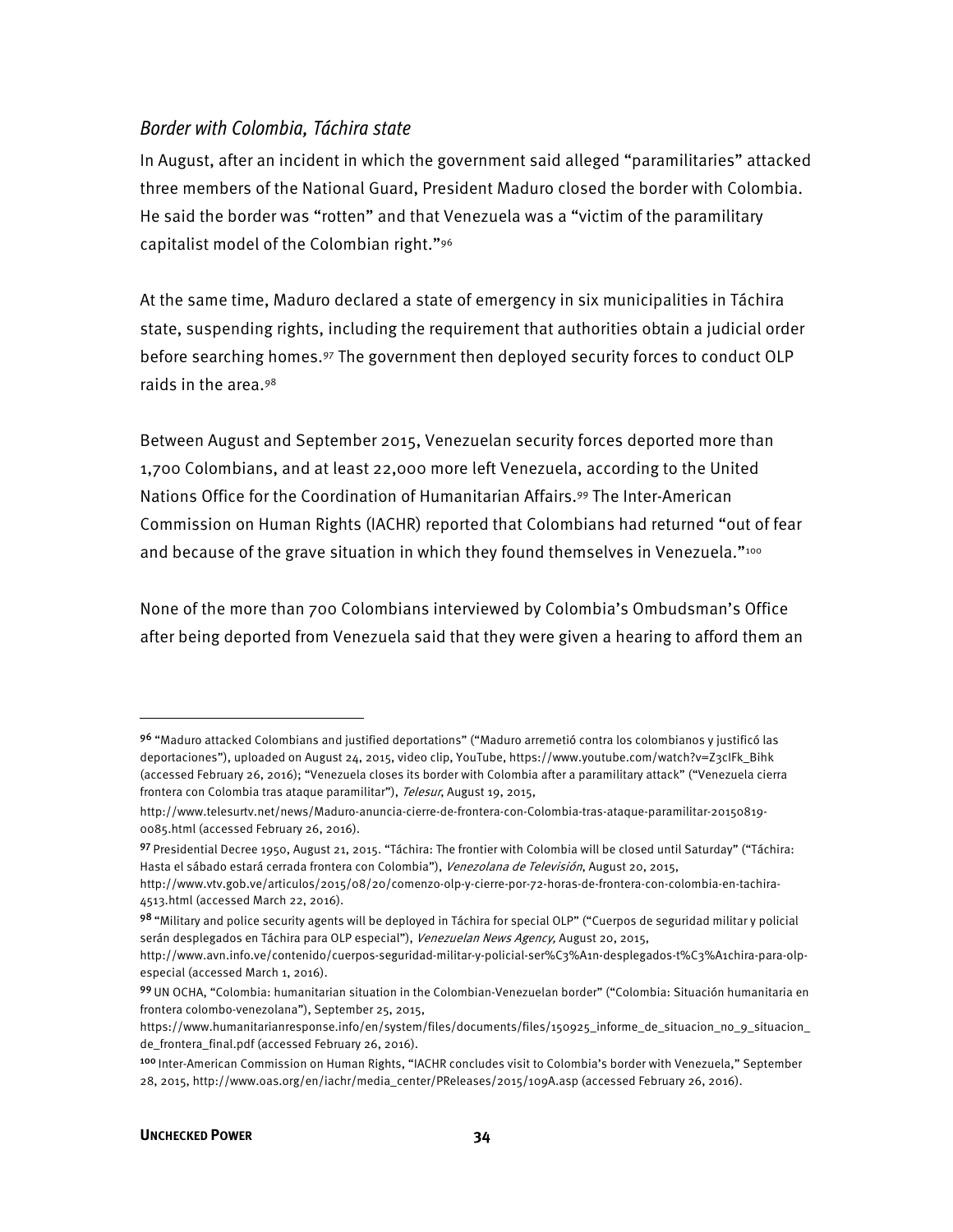opportunity to challenge their removal.101 Of the Colombians who were deported from Venezuela or left the country in response to government crackdowns, 400 had either requested asylum or been granted refugee status in Venezuela, according to the Global Protection Cluster in Colombia, an organization that works to provide support and protect the rights of people affected by humanitarian emergencies. The same group reported that more than 2,000 of the Colombians who returned had been recognized by Colombia's Victims Registry as victims of the armed conflict.<sup>102</sup>

Hundreds of Colombians told representatives of the IACHR or the Colombian Ombudsman's Office that in 2015 they suffered forced eviction from their Venezuelan homes, which were subsequently destroyed. Many said that Venezuelan security forces subjected them to physical abuse and separated them from their families.<sup>103</sup>

In September, the IACHR visited the border area and interviewed Colombians who had been summarily deported or had left Venezuela for fear of reprisals, as well as representatives of nongovernmental organizations.104 The IACHR reported that "many" deported Colombians said members of the National Guard had knocked on their doors, demanded to see their IDs, searched their homes, and taken them to a field where they forced them to "stand in the sun without water, food, or toilet facilities" for up to 12 hours.

Venezuelan authorities detained other Colombian nationals, including children and people with disabilities, for periods of up to 14 hours, according to the IACHR report, which was issued in September. They held them, without a court order and with no opportunity to

 $\overline{a}$ 

<sup>101</sup> Colombian Ombudsman's Office, "Report with an analysis of complaints received by the Ombudsman's Office related to the crisis in the Colombian-Venezuelan border" ("Informe de Análisis de Quejas recepcionadas por la Defensoría del Pueblo con Ocasión a la Crisis en la Frontera Colombo-Venezolana"), November 2015, copy on file at Human Rights Watch. <sup>102</sup>Global Protection Cluster – Colombia, "Situation of the Colombian-Venezuelan Border. Lack of Protection and recommendations" (Situación a la Frontera Colombia-Venezuela. Vacíos de Protección y Recomendaciones"), October 23, 2015, http://www.globalprotectioncluster.org/\_assets/files/field\_protection\_clusters/Colombia/files/cluster-de-proteccioncolombia-vacios-proteccion-frontera-2015-10.pdf (accessed February 26, 2016).

<sup>&</sup>lt;sup>103</sup> Colombian Ombudsman's Office, "2000 formal complaints were received by the Ombudsman's Office from deported Colombians and others who returned from Venezuela" ("2000 quejas formales ha recibido la Defensoría del Pueblo a través de los colombianos deportados y retornados desde Venezuela"), n.d.,

http://www.defensoria.gov.co/es/nube/noticias/4031/Ascienden-a-451-las-quejas-formales-recibidas-por-la-Defensor%C3%ADa-del-Pueblo-a-trav%C3%A9s-de-los-colombianos-deportados-desde-Venezuela-Crisis-fronteriza-Venezuela-acompa%C3%B1amiento-humanitario-estado-de-excepci%C3%B3n.htm (accessed February 26, 2016); Inter-American Commission on Human Rights, "IACHR concludes visit to Colombia's border with Venezuela."

<sup>104</sup> Inter-American Commission on Human Rights, "IACHR concludes visit to Colombia's border with Venezuela."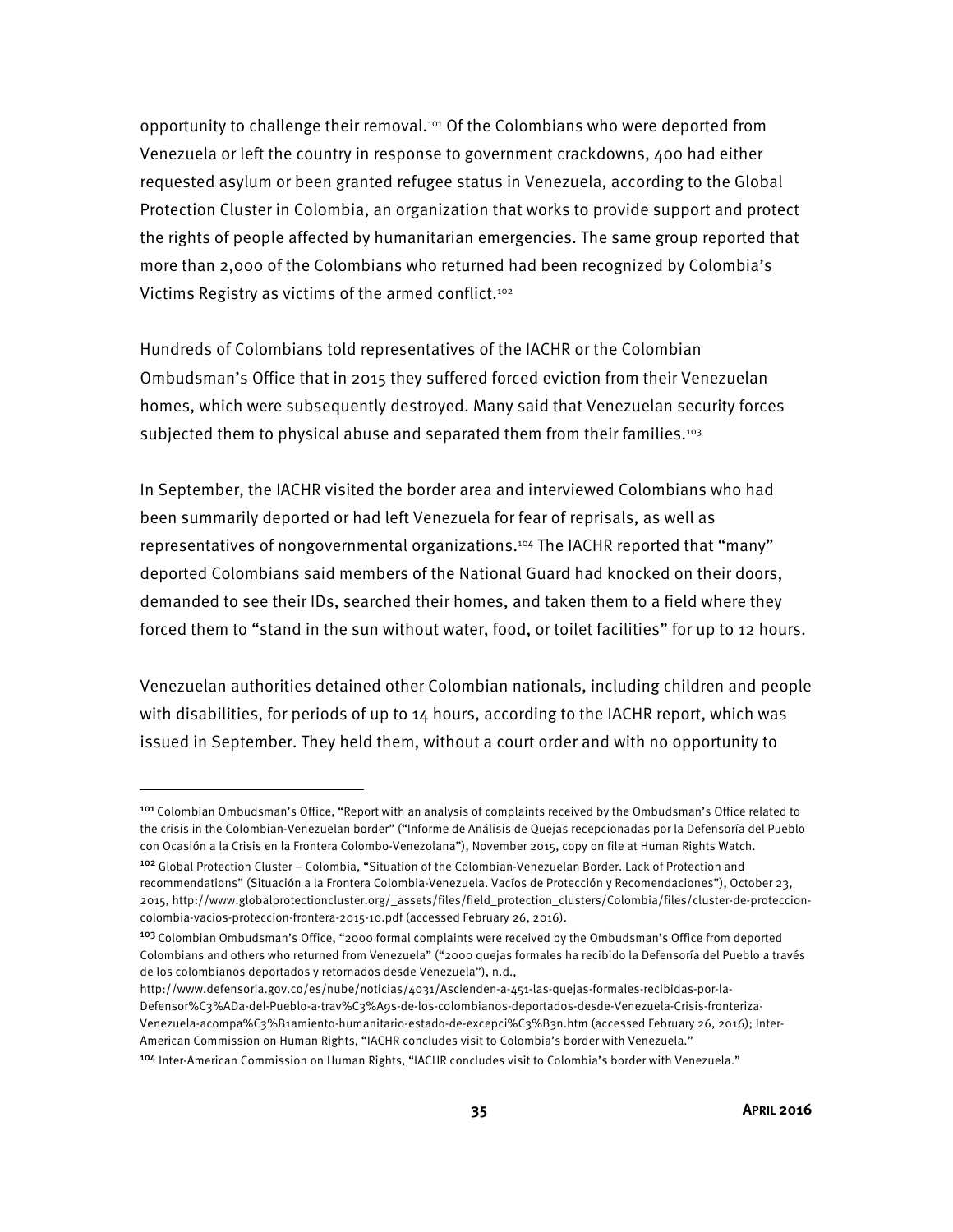challenge their detentions, in facilities without access to drinking water or food. Venezuelan authorities subsequently expelled the detainees summarily and in groups, the IACHR said. People interviewed by the IACHR "consistently" complained that security agents stole money and personal belongings during the operations, and some said agents beat adults, mistreated children, and accused men of being "paramilitaries" and women of being "whores."

An individual working for a nongovernmental organization that serves refugees in Colombia interviewed several alleged victims of abusive deportations. The accounts collected by that organization include the following:

On October 20, 2015, several members of the National Guard forcefully entered the home of María Gómez (pseudonym) while she was quarreling with her husband. When the officers realized Gómez was Colombian, they told her that she would be deported without her children, given that they had been born in Venezuela and were therefore "children of the Fatherland." When Gómez started crying and shouting at the agents that she would stay with her children, other members of the National Guard entered the house and beat her in the face, legs, and abdomen. A female member of the National Guard subsequently let her go and told her she should not return. Gómez was recognized by an official registry in Colombia as someone who had been threatened by armed groups and displaced by the armed conflict in Colombia, the source said, yet after the National Guard attack, Gómez fled to Colombia with her children, fearing further abuses if she remained in Venezuela.

In August 2015, two members of the National Guard abruptly entered a hair salon where Marta López (pseudonym) was working and told her to give them 50,000 bolivares (approximately US\$7,000 at the official exchange rate at the time) to "avoid problems," telling her they knew she did not have valid Venezuelan residency. The members of the National Guard left, but returned later that afternoon, broke into an adjacent apartment where López was staying, threatened her with a firearm, forced her to perform oral sex on one of them, beat her, and stole 27,000 bolivares (approximately US\$3,800 at the official exchange rate at the time). After the officers left, several neighbors told López that the National Guard was forcefully evicting Colombians and destroying their homes. López fled to Colombia.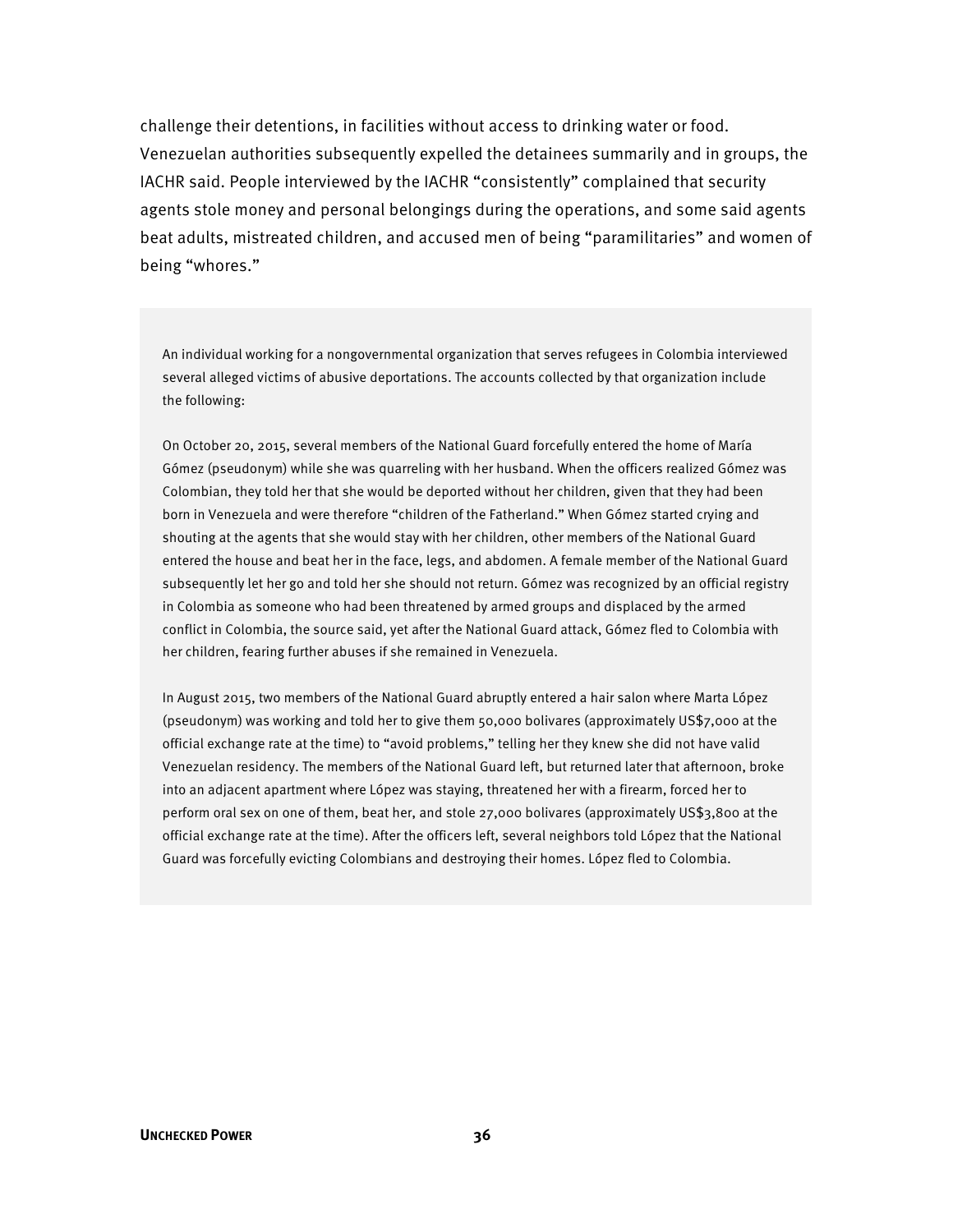## **Recommendations**

To curb security force abuses, it is critical to bring those responsible for human rights violations during OLP raids—and all security operations—to justice. To keep security forces accountable, prosecutors and judges should be able to investigate and adjudicate claims of abuse by security forces free from improper political influence.

Criminal cases alleging abuses by security forces have routinely been dismissed by Venezuelan courts. During the 2014 political crackdown, for example, prosecutors pursued criminal cases against opposition politicians and anti-government protesters, often on trumped-up charges and without meaningful due process, but failed to adequately investigate compelling evidence of widespread abuses committed by security forces against peaceful demonstrators and detainees—including beatings, torture, and arbitrary detentions.105 The government's apparent failure to seriously investigate security forces for abuses allegedly committed during OLP raids, let alone hold anyone accountable, shows that impunity remains the norm.

To end abuses committed by Venezuelan security forces during OLP raids and in other instances, Human Rights Watch and PROVEA recommend that:

## President Maduro:

- Publicly order all security forces to refrain from conducting indiscriminate raids such as those carried out during the OLP, and to refrain from using unlawful force during public security operations.
- Promote broad civil society participation in the elaboration of public policies to address high crime rates and abuses in Venezuela, and ensure that the 2006 recommendations by the National Commission for Police Reform (Comisión Nacional para la Reforma Policial or CONAREPOL) are taken into consideration to create a new police model that respects human rights.

<sup>105</sup> Human Rights Watch, Venezuela - Punished for Protesting: Rights Violations in Venezuela's Streets, Detention Centers, and Justice System, May 2014, https://www.hrw.org/report/2014/05/05/punished-protesting/rights-violations-venezuelasstreets-detention-centers-and (accessed March 23, 2016).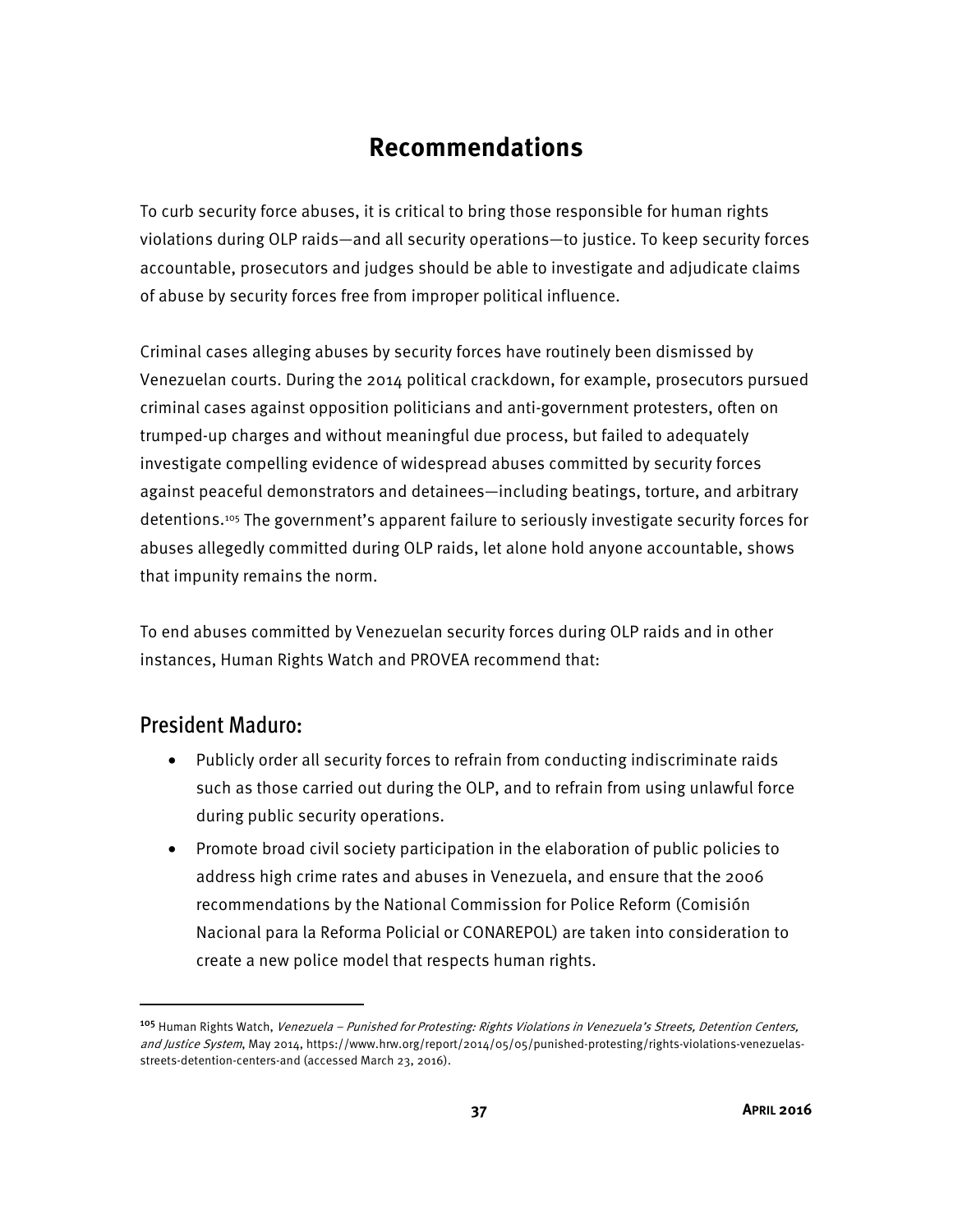- Implement the recommendation issued by the UN Committee Against Torture to "ensure that the institutions entrusted with maintaining public safety are civilian in nature, as stipulated by article 332 of the State party's Constitution."<sup>106</sup>
- Cooperate with international human rights monitoring bodies. Specifically, the Maduro administration should
	- o Immediately agree to the outstanding visit requests by all United Nations special rapporteurs and working groups that have asked to visit the country,
	- o Allow the Inter-American Commission on Human Rights to conduct incountry research in Venezuela, and
	- o Work with the National Assembly to reverse Venezuela's withdrawal from the American Convention on Human Rights to ensure that Venezuela recognizes the jurisdiction of the Inter-American Court of Human Rights.
- Publish statistics on the number of complaints filed with different public institutions—such as the Attorney General's Office, the Ombudsman's Office, and the Ministry of Housing, among others—regarding alleged abuses committed during the OLP. This should include information on the type of cases that have been reported, as well as any actions the government has taken in response to those complaints, including the results of any investigations that have been undertaken.

## The Attorney General:

• Ensure that human rights violations described in this report, as well as those made public by victims and their families or raised by news media, are subject to prompt, thorough, and impartial investigations, and that any state agents found responsible be brought to justice.

<sup>106</sup> UN Committee against Torture, "Concluding observations on the combined third and fourth periodic reports of the Bolivarian Republic of Venezuela," CAT/C/VEN/CO/3-4, December 12, 2014, https://documents-ddsny.un.org/doc/UNDOC/GEN/G14/241/72/PDF/G1424172.pdf?OpenElement (accessed March 27, 2016).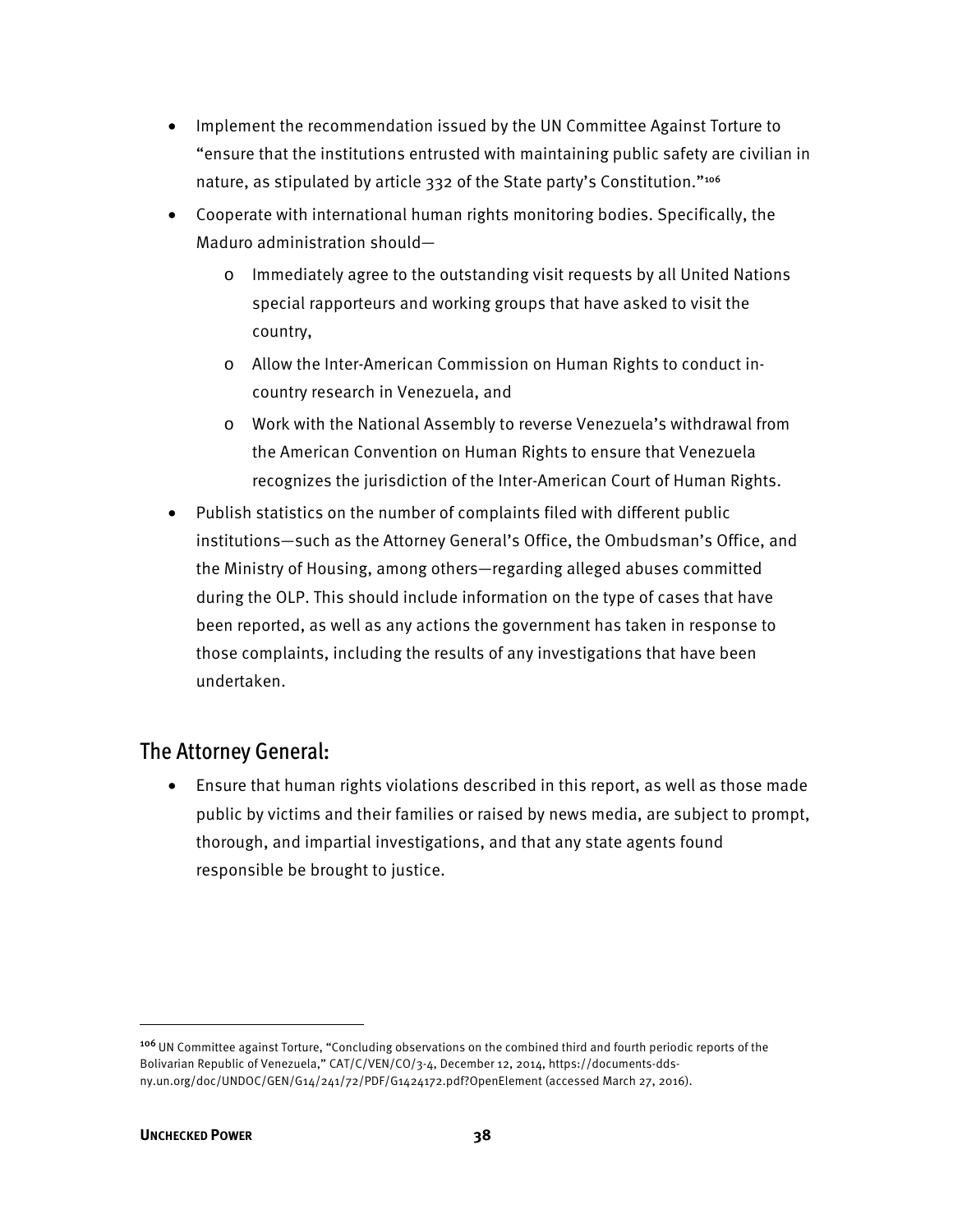## The National Assembly:

- Take steps to remedy the damage done to the independence of the judiciary since the political takeover of the Supreme Court in 2004.107 Specifically, the National Assembly should:
	- o Repeal the provisions of the Supreme Court law that undermine the court's independence by allowing justices to be removed by a simple majority vote.
	- o Adopt norms to ensure that lower court judges are appointed to permanent positions from which they cannot be removed without due process.
- Work with the executive branch to reverse Venezuela's withdrawal from the American Convention on Human Rights, to ensure that Venezuela recognizes the jurisdiction of the Inter-American Court of Human Rights.

## The International Community:

<u>.</u>

• Press the government of Venezuela to ensure that Venezuelan security forces responsible for abuses are brought to justice. In particular, international human rights monitors from the Inter-American and United Nations systems and foreign governments belonging to regional bodies to which Venezuela is a party—such as Mercosur, Unasur, and the Organization of American States—should press Venezuela, publicly as well as privately, to uphold its international commitments to protect and promote basic rights, including by ensuring the independence of the country's judiciary.

<sup>&</sup>lt;sup>107</sup> Human Rights Watch, Tightening the Grip: Concentration and Abuse of Power in Chávez's Venezuela, July 2012, https://www.hrw.org/report/2012/07/17/tightening-grip/concentration-and-abuse-power-chavezs-venezuela (accessed March 23, 2016).